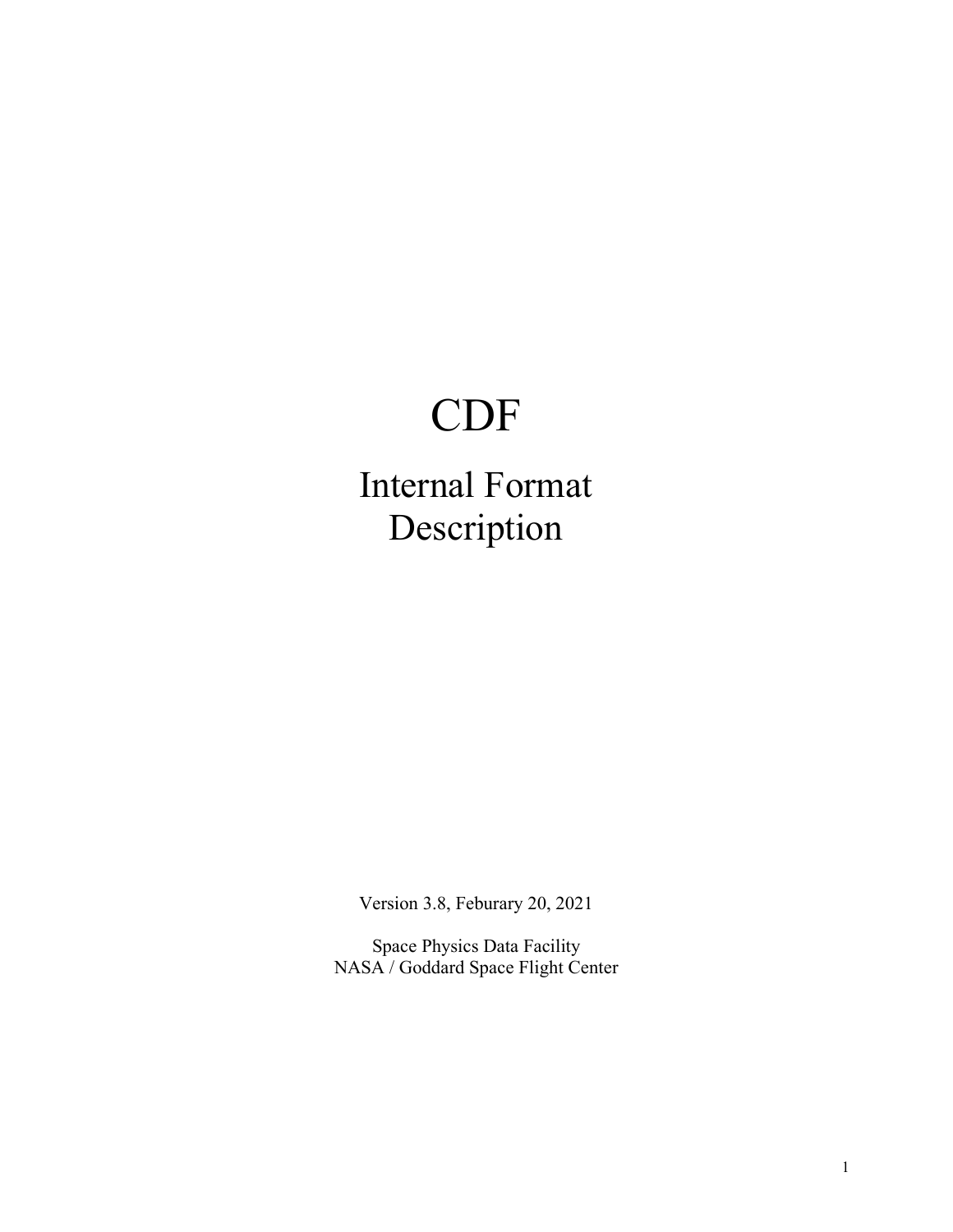Common Data Format (CDF) Space Physics Data Facility NASA/Goddard Space Flight Center Greenbelt, Maryland 20771 (U.S.A.) https://cdf.gsfc.nasa.gov

This software may be copied or redistributed as long as it is not sold for profit, but it can be incorporated into any other substantive product with or without modifications for profit or non-profit. If the software is modified, it must include the following notices:

- The software is not the original (for protection of the original author's reputations from any problems introduced by others)
- Change history (e.g. date, functionality, etc.)

This copyright notice must be reproduced on each copy made. This software is provided as is without any express or implied warranties whatsoever.

Internet - [nasa-cdf-support@nasa.onmicrosoft.com](mailto:nasa-cdf-support@nasa.onmicrosoft.comv)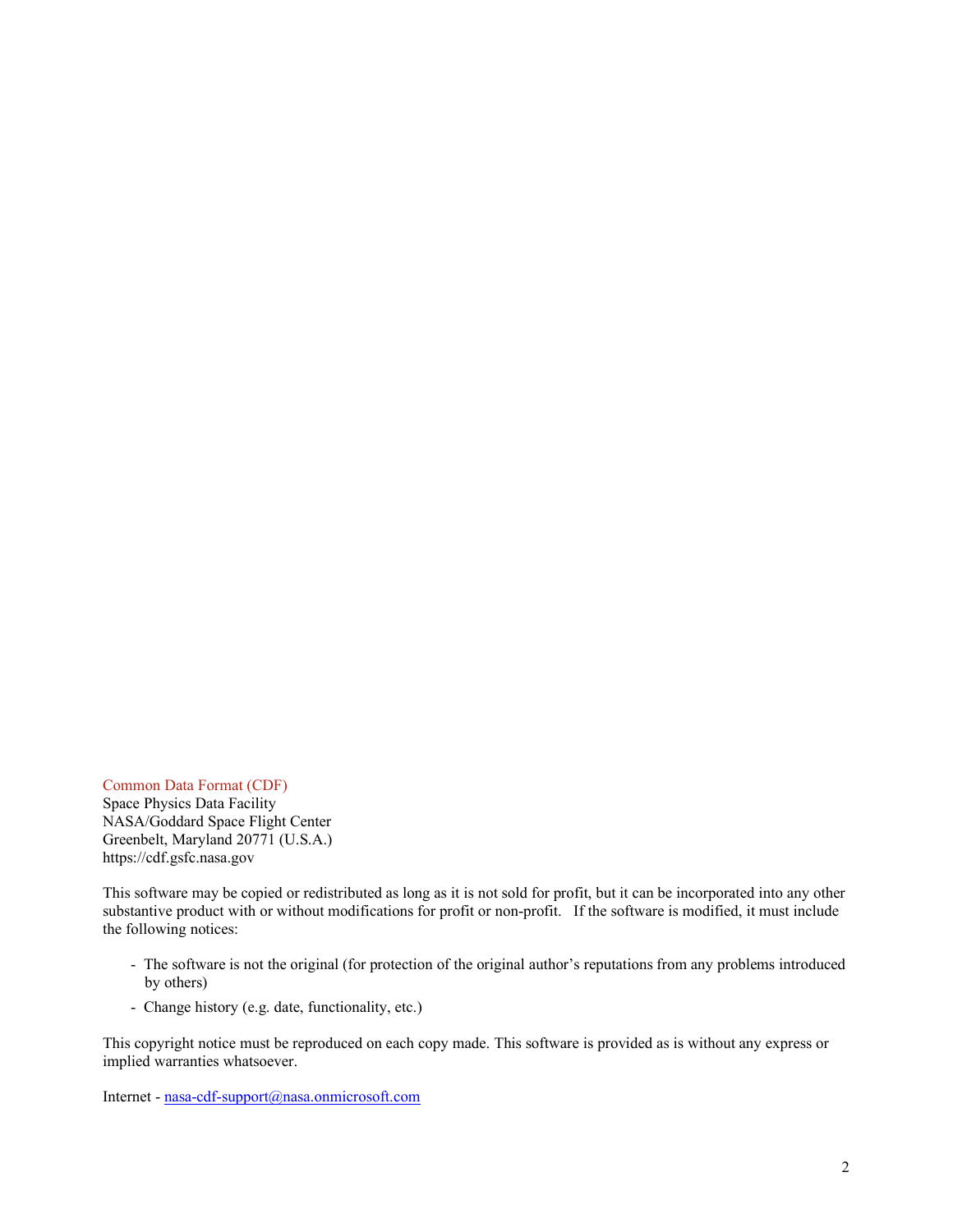# Contents

| <b>Introduction</b>    |    |
|------------------------|----|
| 2                      |    |
| 2.1                    |    |
| 2.2                    |    |
| 2.3                    |    |
| 2.4                    |    |
| 2.5                    |    |
| 2.6                    |    |
| 2.7                    |    |
| 2.8                    |    |
| 2.9                    |    |
| 2.10                   |    |
| 2.11                   |    |
| 2.12                   |    |
| 2.13                   |    |
|                        | 25 |
| 4                      | 26 |
| <b>Encodings.</b><br>5 |    |
| 5.1                    |    |
| 5.1.1                  |    |
| 5.1.2                  |    |
| 5.1.3                  |    |
| 5.1.4                  |    |
|                        |    |
| 5.2.1                  |    |
| 5.2.2                  |    |
|                        |    |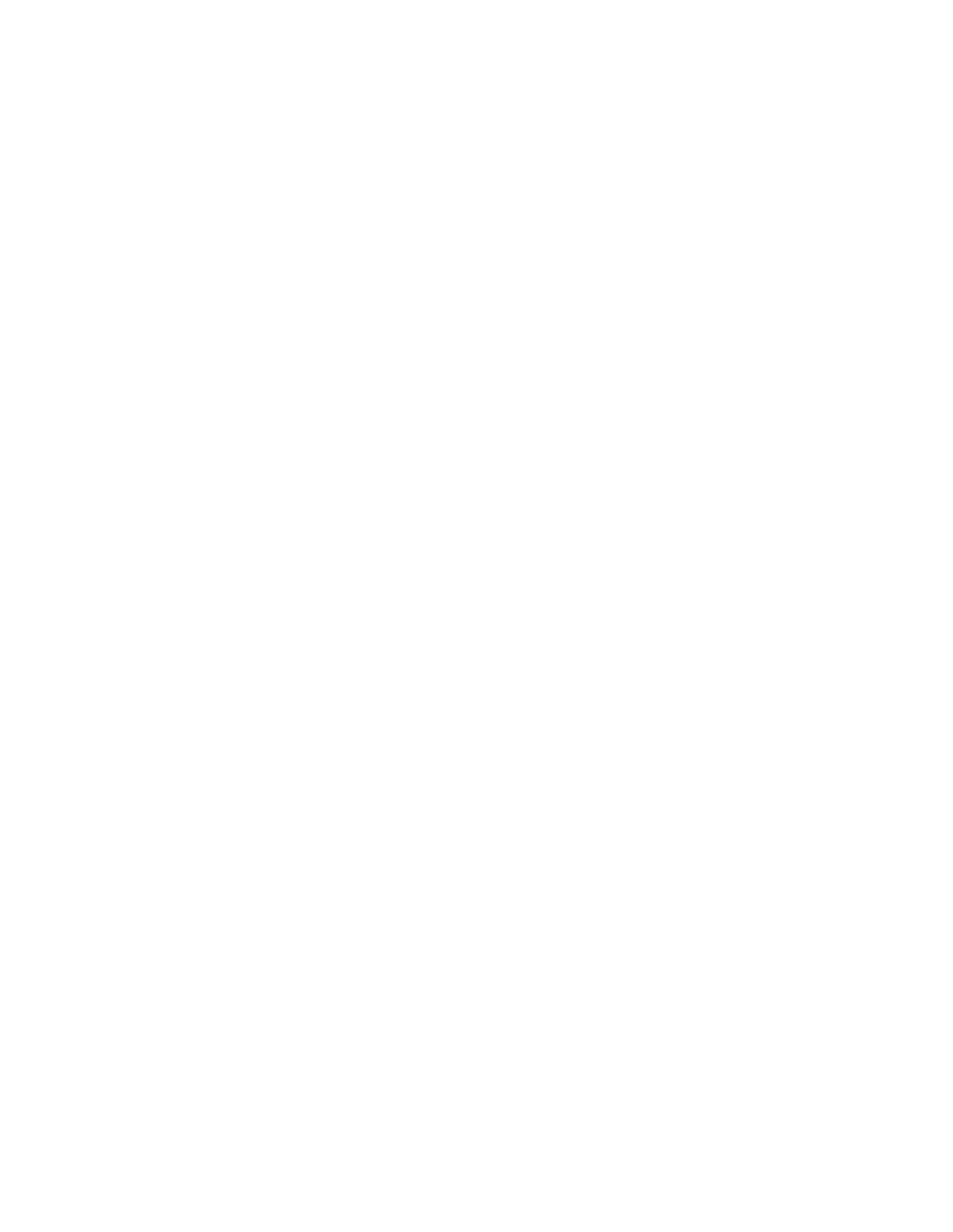# Preface

This document will present the physical file layout used by the Common Data Format (CDF) for CDF Version 3.2. No attempt will be made to teach the concepts of CDF. For that please refer to the CDF User's Guide, CDF C Reference Manual, CDF Fortran Reference Manual and CDF Perl Reference Manual, or the CDF Java APIs online . This document will assume that you are familiar with rVariables, zVariables, attributes, gEntries, rEntries, zEntries, and all of the other CDF concepts. Using the contents of this document, you should be able to rewrite the CDF library in your spare time.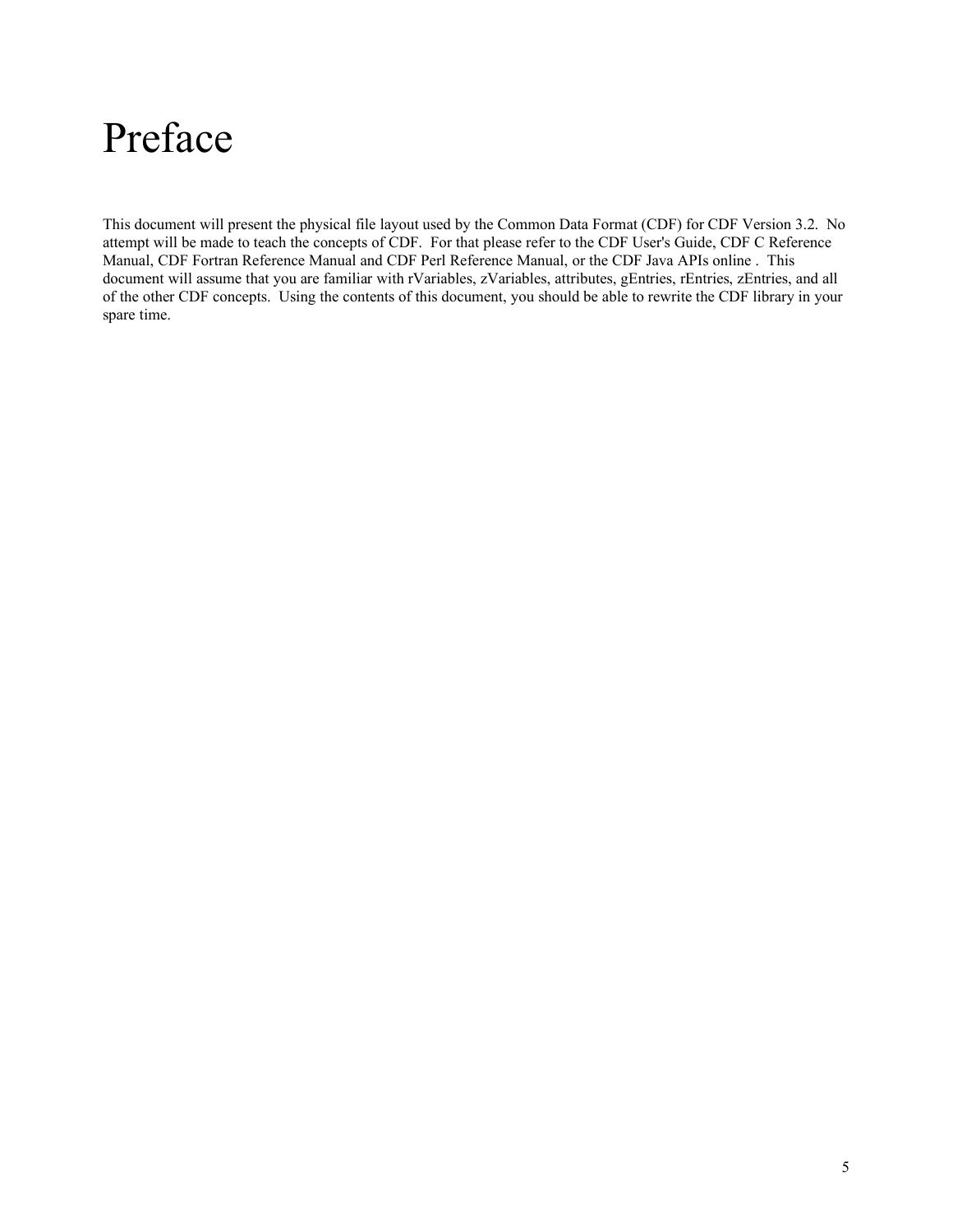# Chapter 1

# **1 Introduction**

A CDF may have one of two formats: single-file or multi-file. A single-file CDF contains everything in one file having an extension of .cdf. A multi-file CDF stores everything except variable values in one file (with an extension of .cdf). The variable values are stored in separate files - one per variable. Variable files are described in Chapter [3.](#page-29-0) The .cdf file of a CDF will be referred to as the dotCDF file throughout this document.

The dotCDF file of a CDF contains magic numbers and numerous internal records are used to organize information about the contents of the CDF (for both single-file and multi-file CDFs). Chapter [2](#page-6-0) describes the magic numbers and the various internal records. The data encodings used by CDF are described in Chapter [5.](#page-33-0) The file attributes of a  $dot$ CDF or variable file are not an issue on UNIX-based systems, the PC, or the Macintosh<sup>[1](#page-5-0)</sup> because all files on those platforms are simply treated as a sequence of bytes. On OpenVMS-based systems, however, file attributes are very much an issue. The file attributes of a dotCDF or variable file created by the CDF library on an OpenVMS-based system are as follows:

| File organization: | Sequential                    |
|--------------------|-------------------------------|
| Record format:     | Fixed length 512 byte records |
| Record attributes: | None                          |
| RMS attributes:    | None                          |

These are also the file attributes for a file that has been FTPed to an OpenVMS-based system in binary mode. With these file attributes the CDF library is able to read the file as if it simply consisted of a sequence of bytes. Transferring a CDF file to an OpenVMS-based systems as a text file will result in a different set of file attributes as well as the insertion of additional bytes into the file (because the file system thinks there are suppose to be lines of text). CDF files transferred in this way will not be readable by the CDF library.

CDFs created while running the POSIX Shell on a DEC Alpha (running OpenVMS), however, will have a different set of file attributes when the POSIX Shell is not being used. These file attributes are:

| File organization: | Sequential                       |
|--------------------|----------------------------------|
| Record format:     | Stream LF, maximum 32256 bytes   |
| Record attributes: | Carriage return carriage control |
| RMS attributes:    | None                             |

A CDF file with these attributes appears to be readable by the CDF library on current versions of OpenVMS for a DEC Alpha. Some older version of OpenVMS apparently treats these file attributes differently and may cause a problem for the CDF library.

<span id="page-5-0"></span><sup>&</sup>lt;sup>1</sup> On a Macintosh only the data fork of a file is used in a dotCDF or variable file.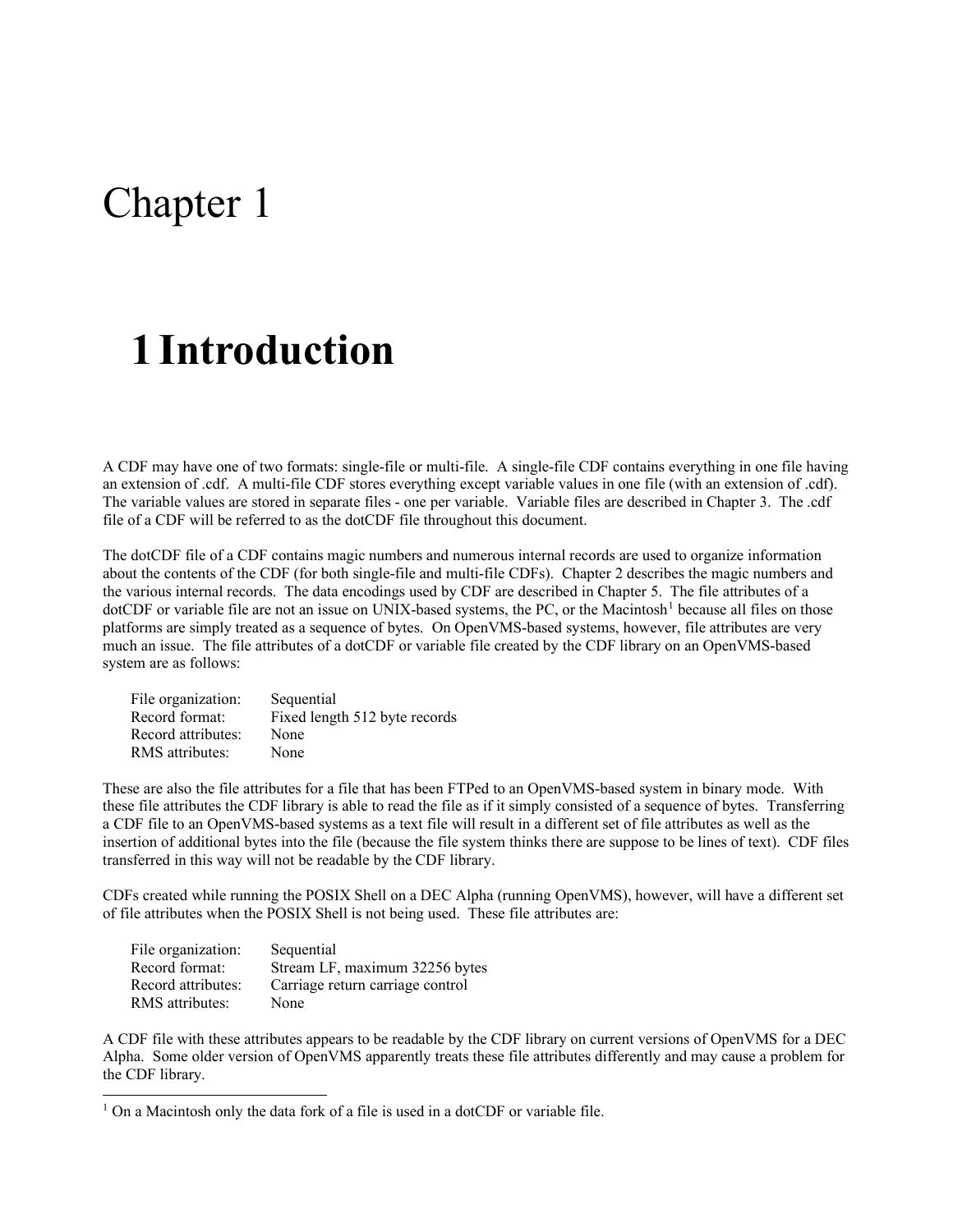# Chapter 2

# <span id="page-6-0"></span>**2 dotCDF File**

This chapter will describe the contents of the CDF post-V3.0 dotCDF file<sup>[2](#page-6-1)</sup>. The dotCDF file contains a magic number and two or more internal records (IRs) that are used to organize the contents of a CDF. Different types of internal records are used to store information about various aspects and/or objects in the CDF. Each internal record contains two or more fields. The first field (at internal record offset<sup>[3](#page-6-2)</sup> 0x0), referred to as the RecordSize field, is an 8-byte unsigned integer containing the size of the internal record in bytes. The second field (at internal record offset 0x8), referred to as the RecordType field, is a 4-byte signed integer containing the type of internal record. Fields from the third through the last depend on the type of internal record. Each field is stored contiguously, however, and some fields may not be present in a particular instance of a type of internal record. Note that internal record fields are also referred to as "internal values."

Table 2.1 lists the types of internal records, the associated RecordType values, and brief descriptions. Detailed descriptions are found in the corresponding sections.

All dotCDF files contain a CDF Descriptor Record (CDR) and a Global Descriptor Record (GDR). Other internal records will be present depending on the contents of the CDF. The CDR is always at file offset<sup>[4](#page-6-3)</sup> 0x0000000000000008, which immediately follows the magic number(s), described in Section 2.1. The file offset of the GDR is stored in the CDR.

The only internal record at a fixed location in the dotCDF file is the CDR. All other internal records (including the GDR) may be present in any order (which generally depends on the order in which the contents of the CDF were created by an application). File offsets are used to "point" to other internal records. Linked lists of internal records are implemented by storing the file offset of the first internal record on the linked list, having that internal record store the file offset of the next internal record on the linked list, and so on. Figure 2.1 shows a possible arrangement of internal records in an "uncompressed" dotCDF file. Note that the GDR "points" to the first zVDR that in turn "points" to the next zVDR. File offsets as described in the sections to follow are used to implement this linked list. Keep in mind that this is only an example of how a dotCDF file might be arranged. The internal records shown could be ordered in a number of different ways depending on how the CDF was written by the application. Figure 2.2 shows a possible arrangement of internal records in a dotCDF file, which has a variable, compressed. Figure 2.3 shows the file arrangement of internal records in a fully compressed dotCDF file.

<span id="page-6-1"></span><sup>&</sup>lt;sup>2</sup> CDF V3.<sup>\*</sup> file structure is similar to V2.6/2.7. The only differences are the fields for record sizes and offsets. They are 8-bytes, instead of 4-bytes.

<span id="page-6-2"></span><sup>&</sup>lt;sup>3</sup> The offset in (hexadecimal) bytes from the beginning of the internal record.

<span id="page-6-3"></span><sup>4</sup> The offset in (hexadecimal) bytes from the beginning of the file.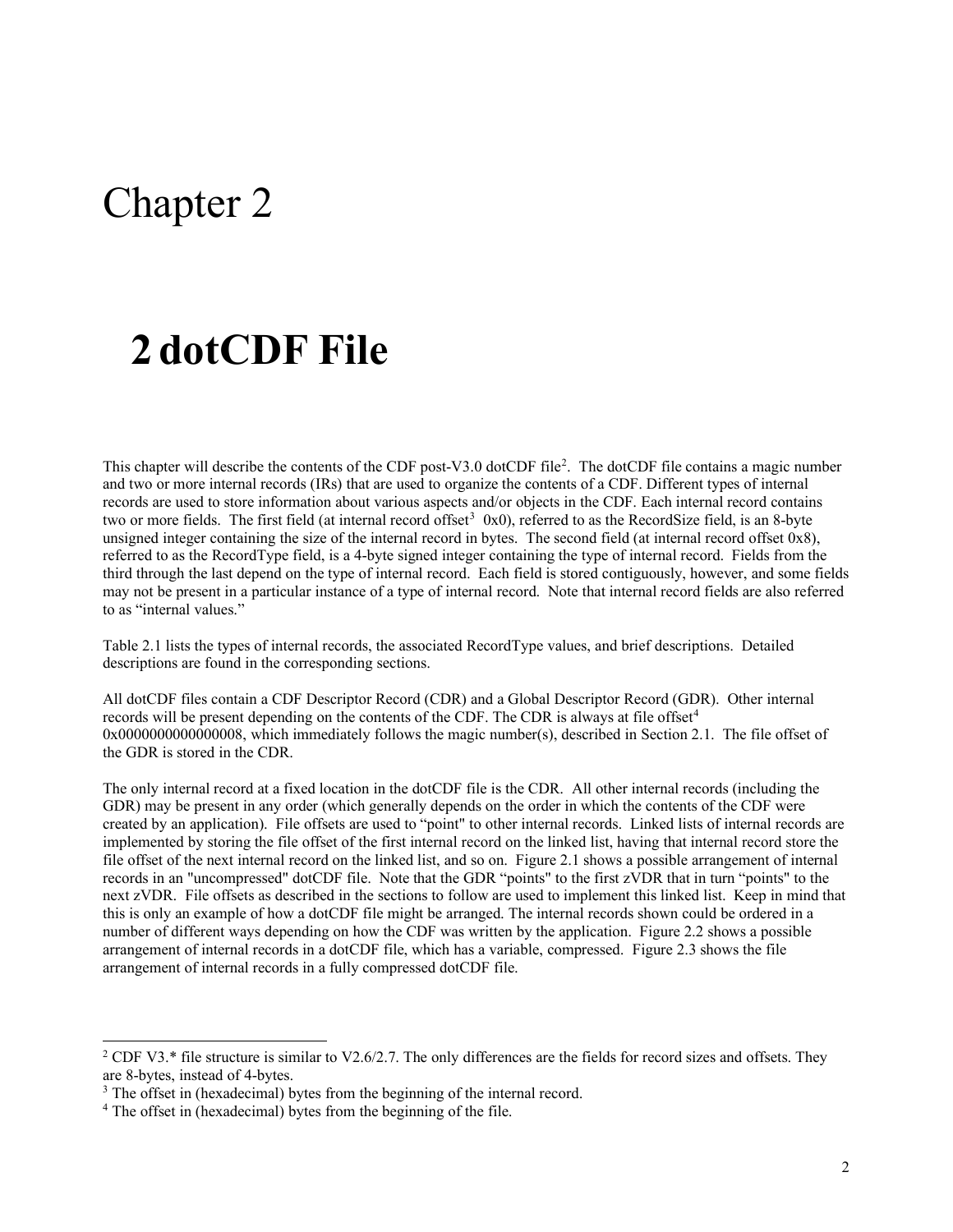| Type of         | RecordTypeField       |                                                                                                                                                                                                                                                                     |
|-----------------|-----------------------|---------------------------------------------------------------------------------------------------------------------------------------------------------------------------------------------------------------------------------------------------------------------|
| Internal Record | <b>Internal Value</b> | Purpose/Contents                                                                                                                                                                                                                                                    |
| <b>CDR</b>      |                       | CDF Descriptor Record.<br>General information about the CDF (see Section 2.2).                                                                                                                                                                                      |
| <b>GDR</b>      | $\overline{2}$        | Global Descriptor Record.<br>Additional general information about the CDF (see Section 2.3).                                                                                                                                                                        |
| rVDR            | 3                     | rVariable Descriptor Record.<br>Information about an rVariable (see Section 2.6).                                                                                                                                                                                   |
| <b>ADR</b>      | 4                     | Attribute Descriptor Record.<br>Information about an attribute (see Section 2.4).                                                                                                                                                                                   |
| AgrEDR          | 5                     | Attribute g/rEntry Descriptor Record.<br>Information about a gEntry or rEntry of an attribute (see Section 2.5).                                                                                                                                                    |
| <b>VXR</b>      | 6                     | Variable Index Record.<br>Indexing information for a variable (see Section 2.7).                                                                                                                                                                                    |
| <b>VVR</b>      | 7                     | Variable Values Record.<br>One or more variable records (see Section 2.8).                                                                                                                                                                                          |
| zVDR            | 8                     | zVariable Descriptor Record.<br>Information about a zVariable (see Section 2.6).                                                                                                                                                                                    |
| <b>AzEDR</b>    | 9                     | Attribute zEntry Descriptor Record.<br>Information about a zEntry of an attribute (see Section 2.5).                                                                                                                                                                |
| <b>CCR</b>      | 10                    | Compressed CDF Record.<br>Information about a compressed CDF/variable (see Section 2.9).                                                                                                                                                                            |
| <b>CPR</b>      | 11                    | Compression Parameters Record.<br>Information about the compression used for a CDF/variable (see<br>Section 2.10).                                                                                                                                                  |
| <b>SPR</b>      | 12                    | Sparseness Parameters Record.<br>Information about the specified sparseness array (see Section 2.11).                                                                                                                                                               |
| <b>CVVR</b>     | 13                    | Compressed Variable Values Record.<br>Information for the compressed CDF/variable (see Section 2.12).                                                                                                                                                               |
| <b>UIR</b>      | $-1$                  | Unused Internal Record.<br>An internal record not currently being used (see Section 2.13).                                                                                                                                                                          |
| MD5 Checksum    |                       | Not considered as a CDF Internal Record. This is an optional field,<br>located at the end of the CDF file, if the MD5 checksum option is<br>chosen. This field is 16-byte long, but is not included in the eof field in<br>GDR, which represents the CDF file size. |

Table 2.1: Internal Records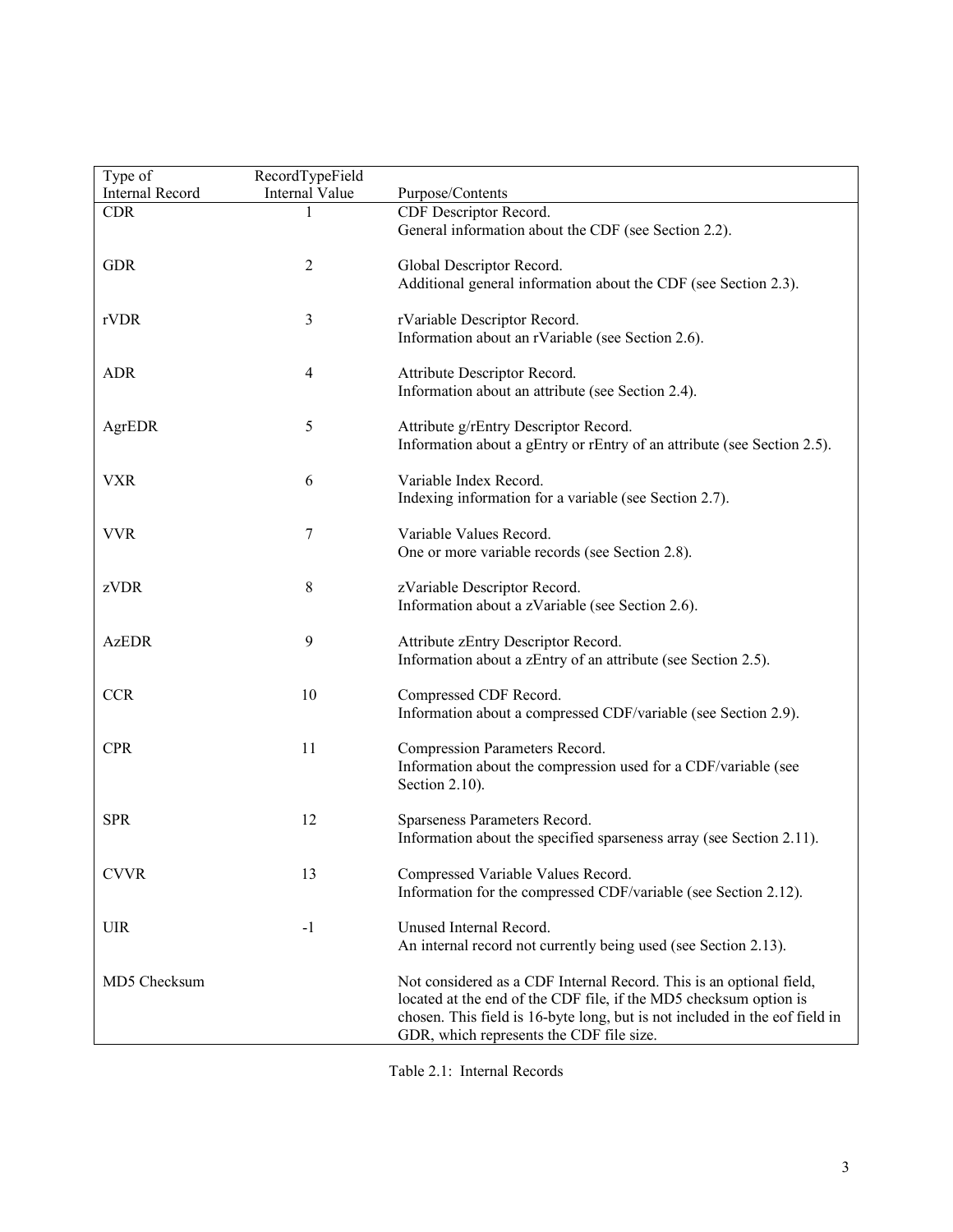

**Figure 2.1: Example of an Uncompressed dotCDF File Arrangement**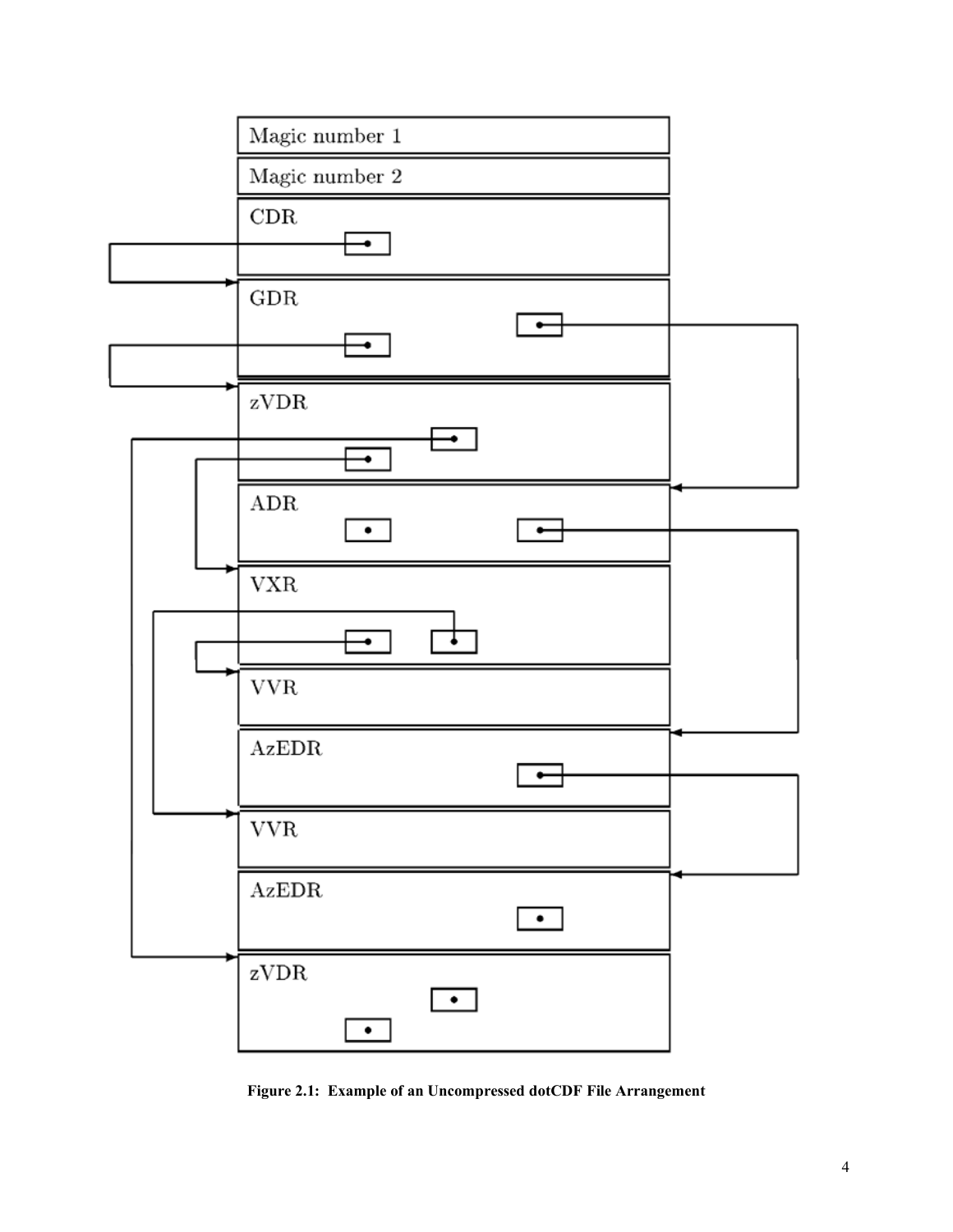

**Figure 2.2: Example of a File Arrangement of a dotCDF File with a Compressed Variable**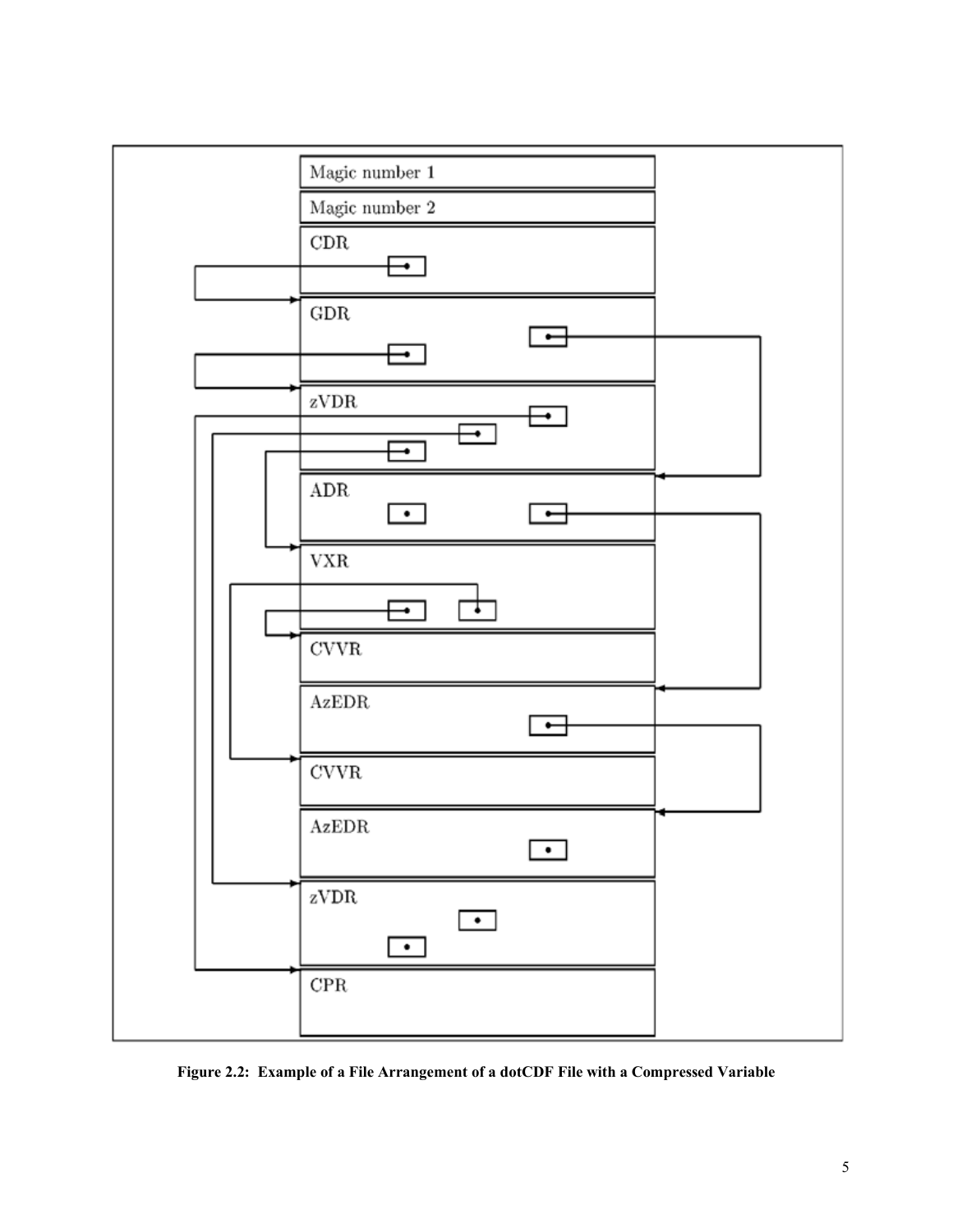

**Figure 2.3: Example of a File Arrangement of a Fully Compressed dotCDF File**

## *2.1 Magic Numbers[5](#page-10-0)*

CDF Version 3.0, just like V2.[6](#page-10-1) or 2.[7](#page-10-2), uses two magic numbers.<sup>6</sup> The first one is  $0xCDF30001^7$  at the file offset 0x0000000000000000 stored as a 4-byte, unsigned integer with big-endian byte ordering. The second one, another 4- byte unsigned integer of 0x0000FFFF for a regular CDF file<sup>[8](#page-10-3)</sup> or 0xCCCC0001 for a compressed CDF file<sup>9</sup> at the file offset 0x0000000000000004, follows it. The first internal record is stored at file offset 0x0000000000000008.

## *2.2 CDF Descriptor Record*

All dotCDF files contain a single CDF Descriptor Record (CDR) at file offset 0x00000008. The CDR contains general information about the CDF (as does the GDR described in Section 2.3).

The CDR, as shown in Figure 2.4, contains the following contiguous fields...

| RecordSize        | Signed 8-byte integer, big-endian byte ordering.<br>The size in bytes of this CDR (including this field).            |
|-------------------|----------------------------------------------------------------------------------------------------------------------|
| RecordType        | Signed 4-byte integer, big-endian byte ordering.<br>The value 1 which identifies this as the CDR.                    |
| <b>GDR</b> offset | Signed 8-byte integer, big-endian byte ordering.<br>The file offset of the GDR. The GDR is described in Section 2.3. |
| Version           | Signed 4-byte integer, big-endian byte ordering.                                                                     |

<span id="page-10-0"></span><sup>5</sup> For older versions, the first magic number is 0x0000FFFF for pre-V2.6 or 0xCDF26002 for V2.6/7. The second magic number is 0x0000FFFF for pre-V2.6 or V2.6/7 if uncompressed, or 0xCCCC0001 for compressed for V2.6/7.

<span id="page-10-1"></span><sup>6</sup> They don't seem like magic to me but looking at these values is how you would determine the identity of a file.

<span id="page-10-2"></span><sup>7</sup> Pre-V2.6, it is 0x0000FFFF.

<span id="page-10-3"></span><sup>8</sup> That means an uncompressed CDF or a CDF with a selected variable(s) compressed

<span id="page-10-4"></span><sup>9</sup> Compression is not available for Pre-V2.6 CDFs. For Pre-V2.6, it is 0x0000FFFF, repeated from the first number. The magic numbers for V2.7 are identical to V2.6.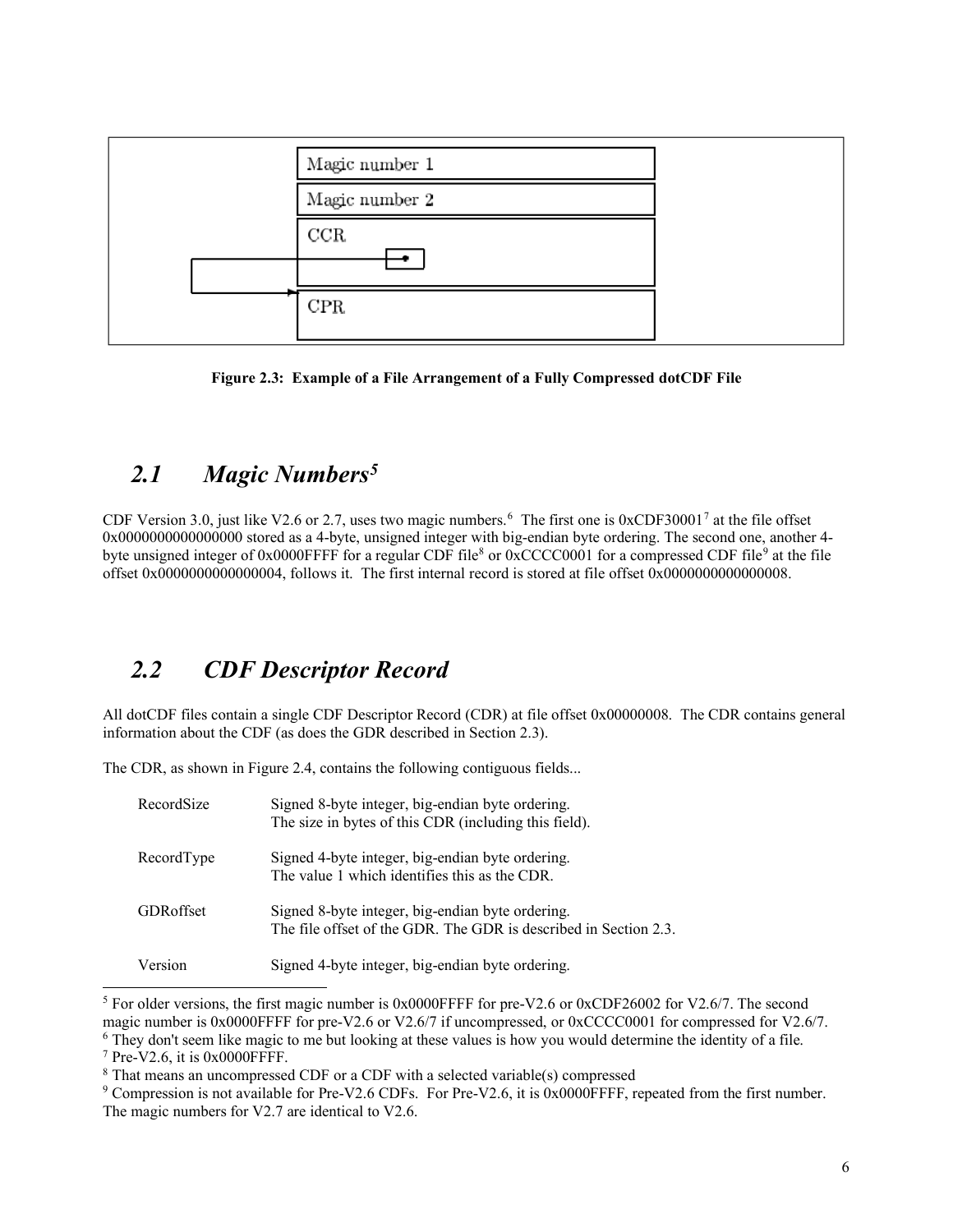|            |                                                                                                                                                                                                                                                                                                                                                                                                                               | The version of the CDF distribution (library) that created this CDF. CDF distributions are<br>identified with four values: version, release, increment, and sub-increment. For example,<br>CDF V2.5.8a is CDF version 2, release 5, and increment 8, sub-increment 'a'. Note that the<br>sub-increment is not stored in a CDF. |  |  |
|------------|-------------------------------------------------------------------------------------------------------------------------------------------------------------------------------------------------------------------------------------------------------------------------------------------------------------------------------------------------------------------------------------------------------------------------------|--------------------------------------------------------------------------------------------------------------------------------------------------------------------------------------------------------------------------------------------------------------------------------------------------------------------------------|--|--|
| Release    |                                                                                                                                                                                                                                                                                                                                                                                                                               | Signed 4-byte integer, big-endian byte ordering.<br>The release of the CDF distribution that created this CDF. See the Version field above.                                                                                                                                                                                    |  |  |
| Encoding   |                                                                                                                                                                                                                                                                                                                                                                                                                               | Signed 4-byte integer, big-endian byte ordering.<br>The data encoding for attribute entry and variable values. Section 5.3 describes the<br>supported data encodings and their corresponding internal values.                                                                                                                  |  |  |
| Flags      | Signed 4-byte integer, big-endian byte ordering.<br>Boolean flags, one per bit, describing some aspect of the CDF. Bit numbering is described in<br>Chapter 5. The meaning of each bit is as follows                                                                                                                                                                                                                          |                                                                                                                                                                                                                                                                                                                                |  |  |
|            | $\boldsymbol{0}$                                                                                                                                                                                                                                                                                                                                                                                                              | The majority of variable values within a variable record. Variable records are<br>described in Chapter 4. Set indicates row-majority. Clear indicates column-<br>majority.                                                                                                                                                     |  |  |
|            | 1                                                                                                                                                                                                                                                                                                                                                                                                                             | The file format of the CDF. Set indicates single-file. Clear indicates multi-<br>file.                                                                                                                                                                                                                                         |  |  |
|            | $\overline{2}$                                                                                                                                                                                                                                                                                                                                                                                                                | The checksum of the CDF. Set indicates a checksum method is used.                                                                                                                                                                                                                                                              |  |  |
|            | 3                                                                                                                                                                                                                                                                                                                                                                                                                             | The MD5 checksum method indicator. Set indicates MD5 method is used for<br>the checksum. Bit 2 must be set.                                                                                                                                                                                                                    |  |  |
|            | $\overline{4}$                                                                                                                                                                                                                                                                                                                                                                                                                | Reserved for another checksum method. Bit 2 must be set and bit 3 must be<br>clear.                                                                                                                                                                                                                                            |  |  |
|            | $5 - 31$                                                                                                                                                                                                                                                                                                                                                                                                                      | Reserved for future use. These bits are always clear.                                                                                                                                                                                                                                                                          |  |  |
| rfuA       | Signed 4-byte integer, big-endian byte ordering.<br>Reserved for future use. Always set to zero (0).                                                                                                                                                                                                                                                                                                                          |                                                                                                                                                                                                                                                                                                                                |  |  |
| rfuB       | Signed 4-byte integer, big-endian byte ordering.<br>Reserved for future use. Always set to zero (0).                                                                                                                                                                                                                                                                                                                          |                                                                                                                                                                                                                                                                                                                                |  |  |
| Increment  | Signed 4-byte integer, big-endian byte ordering.<br>The increment of the CDF distribution that created this CDF. See the Version field above.<br>Prior to CDF V2.1 this field was always set to zero $(0)$ .                                                                                                                                                                                                                  |                                                                                                                                                                                                                                                                                                                                |  |  |
| Identifier | Signed 4-byte integer, big-endian byte ordering.<br>This field indicates how the file was created. A value of negative one (-1) means the file was<br>created by the normal way through the CDF's C-based library. It has a value of one (1) if the<br>file was created directly by Java without the use of the library. A values of two (2) indicates<br>that the file was created by Python without the use of the library. |                                                                                                                                                                                                                                                                                                                                |  |  |
| rfuE       | Signed 4-byte integer, big-endian byte ordering.<br>Reserved for future use. Always set to negative one (-1).                                                                                                                                                                                                                                                                                                                 |                                                                                                                                                                                                                                                                                                                                |  |  |
| Copyright  | Character string, ASCII character set.                                                                                                                                                                                                                                                                                                                                                                                        |                                                                                                                                                                                                                                                                                                                                |  |  |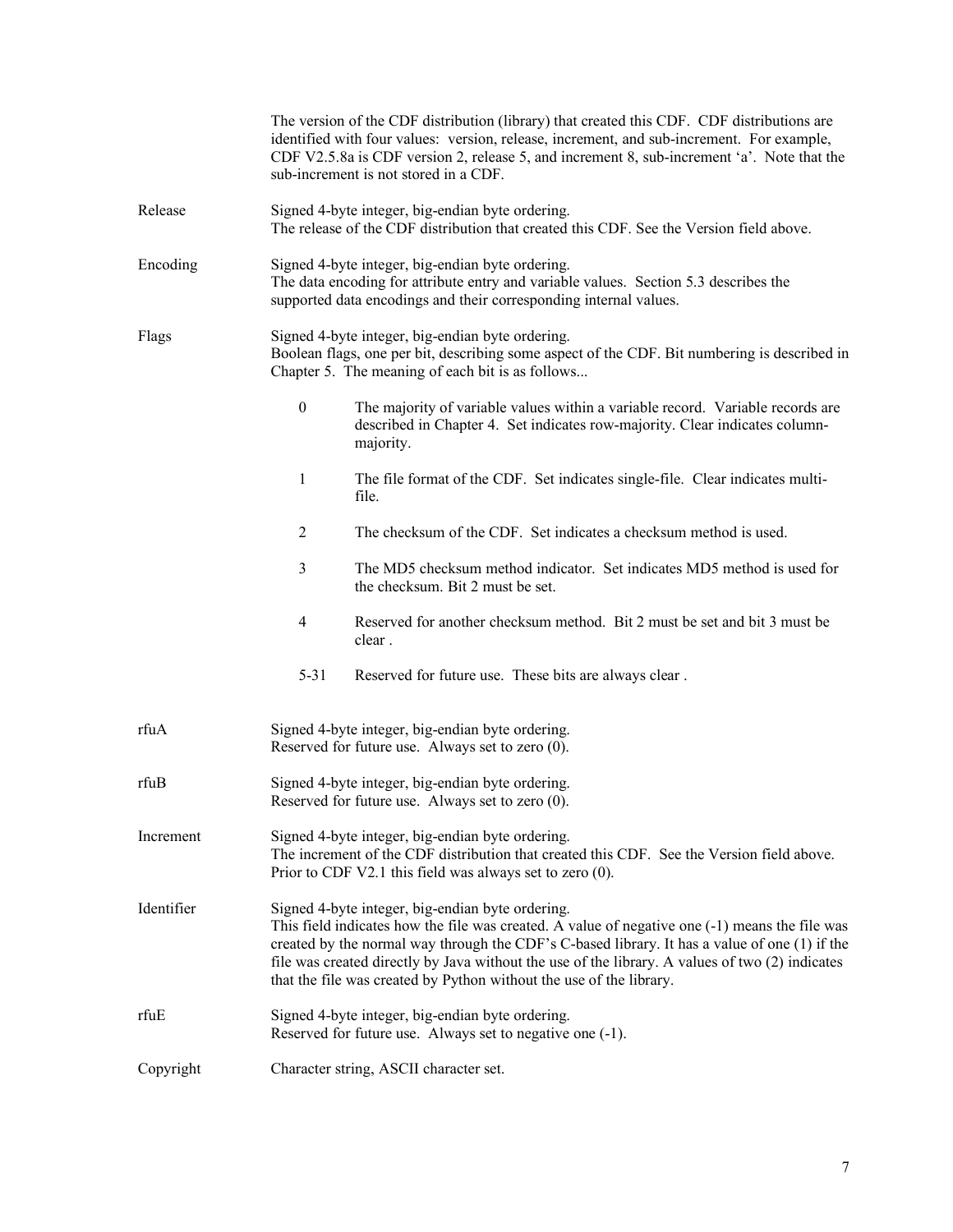The CDF copyright notice.<sup>[10](#page-12-0)</sup> This consists of a string of characters containing one or more lines of text with each line of text separated by a newline character (0x0A). If the total number of characters in the copyright is less than the size of this field, a NUL character (0x00) will be used to terminate the string. In that case, the characters beyond the NULterminator (up to the size of this field) are undefined. This field may be one of two sizes. Prior to CDF V2.5, this field consisted of 1945 characters (bytes).<sup>[11](#page-12-1)</sup> Since the release of CDF V2.5, this field has been reduced to 256 characters (bytes).

| Field      | Size     | Comments                                                     |
|------------|----------|--------------------------------------------------------------|
| RecordSize | 8 bytes  | Offset:0                                                     |
| RecordType | 4 bytes  | Offset:8                                                     |
| GDRoffset  | 8 bytes  | Offset:12                                                    |
| Version    | 4 bytes  | Offset:20                                                    |
| Release    | 4 bytes  | Offset:24                                                    |
| Encoding   | 4 bytes  | Offset:28                                                    |
| Flags      | 4 bytes  | Offset:32                                                    |
| rfuA       | 4 bytes  | Offset:36                                                    |
| rfuB       | 4 bytes  | Offset:40                                                    |
| Increment  | 4 bytes  | Offset:44                                                    |
| Identifier | 4 bytes  | Offset:48                                                    |
| rfuE       | 4 bytes  | Offset:52                                                    |
| Copyright  | variable | Offset: 56. 1945 or 256 bytes in length depending on the CDF |
|            |          | distribution that created/modified the CDF.                  |

Figure 2.4: CDF Descriptor Record (CDR)

## *2.3 Global Descriptor Record*

All dotCDF files contain a single Global Descriptor Record (GDR) at the file offset contained in the GDRoffset field of the CDR (described in Section 2.2). The GDR contains general information about the CDF (as does the CDR).

The GDR, shown in Figure 2.5, contains the following contiguous fields...

| RecordSize | Signed 8-byte integer, big-endian byte ordering.<br>The size in bytes of this GDR (including this field).                                                                                                                                                                                                                                                                                                                                                                                                                                                                                                                |
|------------|--------------------------------------------------------------------------------------------------------------------------------------------------------------------------------------------------------------------------------------------------------------------------------------------------------------------------------------------------------------------------------------------------------------------------------------------------------------------------------------------------------------------------------------------------------------------------------------------------------------------------|
| RecordType | Signed 4-byte integer, big-endian byte ordering.<br>The value 2, which identifies this as the GDR.                                                                                                                                                                                                                                                                                                                                                                                                                                                                                                                       |
| rVDRhead   | Signed 8-byte integer, big-endian byte ordering.<br>The file offset of the first rVariable Descriptor Record (rVDR). The first rVDR contains a<br>file offset to the next rVDR and so on. An rVDR will exist for each rVariable in the CDF.<br>This field will contain 0x0000000000000000 if the CDF contains no rVariables. Beginning<br>with CDF V2.1 the last rVDR will contain a file offset of $0x0000000000000000$ for the file<br>offset of the next rVDR (to indicate the end of the rVDRs). Prior to CDF V2.1 the "next"<br>VDR" file offset in the last rVDR is undefined. rVDRs are described in Section 2.6. |
| zVDRhead   | Signed 8-byte integer, big-endian byte ordering.                                                                                                                                                                                                                                                                                                                                                                                                                                                                                                                                                                         |

<span id="page-12-0"></span><sup>10</sup> Well, sort of a copyright.

<span id="page-12-1"></span><sup>&</sup>lt;sup>11</sup> Much of which was space reserved for future use. That future use never occurred.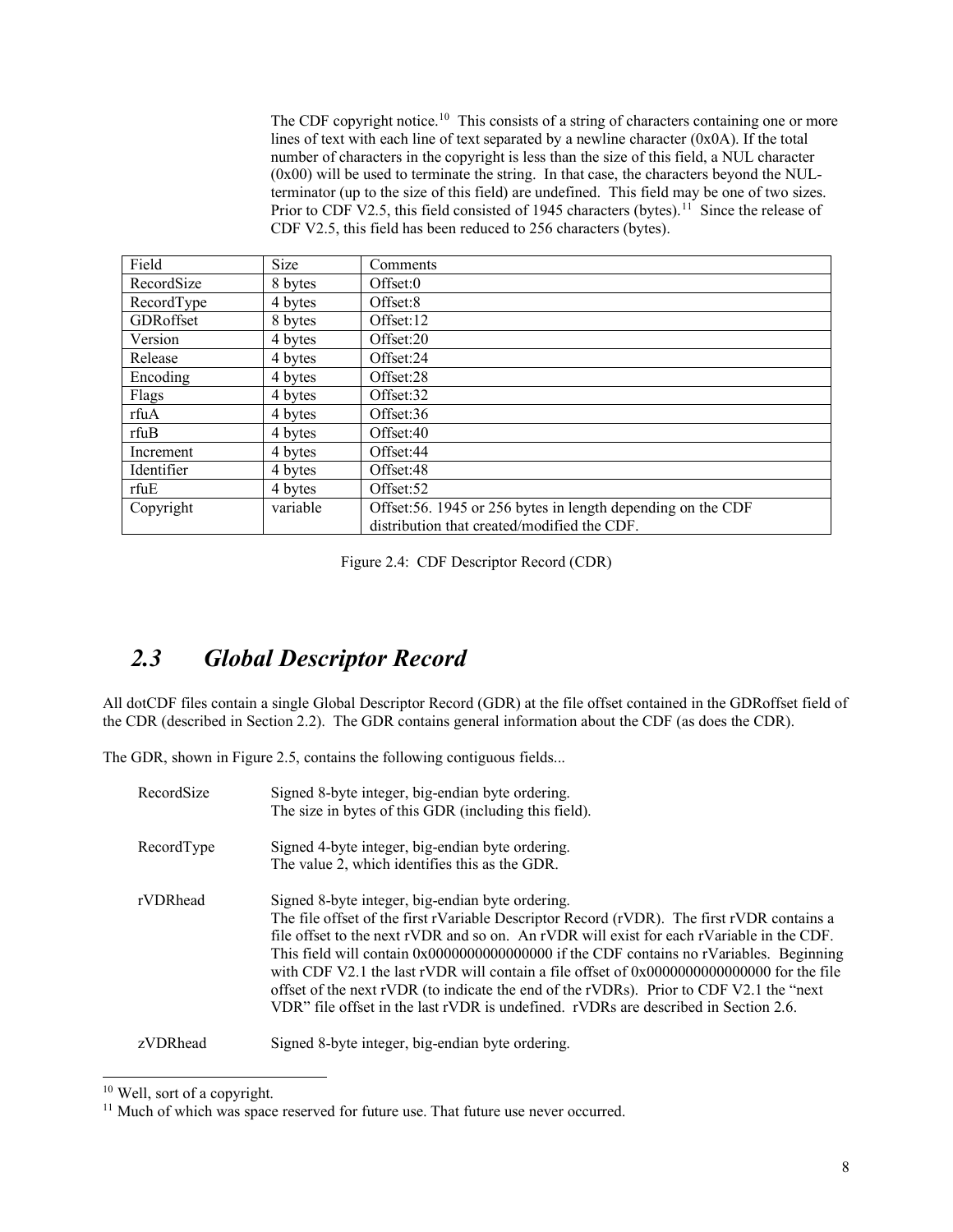|                       | The file offset of the first zVariable Descriptor Record (zVDR). The first zVDR contains a<br>file offset to the next zVDR and so on. A zVDR will exist for each zVariable in the CDF.<br>Because zVariables were not supported by CDF until CDF V2.2, prior to CDF V2.2 this<br>field is undefined. Beginning with CDF V2.2 this field will contain either a file offset to the<br>first zVDR or 0x0000000000000000 if the CDF contains no zVariables. The last zVDR will<br>always contain 0x0000000000000000 for the file offset of the next zVDR (to indicate the<br>end of the zVDRs). zVDRs are described in Section 2.6. |
|-----------------------|---------------------------------------------------------------------------------------------------------------------------------------------------------------------------------------------------------------------------------------------------------------------------------------------------------------------------------------------------------------------------------------------------------------------------------------------------------------------------------------------------------------------------------------------------------------------------------------------------------------------------------|
| ADRhead               | Signed 8-byte integer, big-endian byte ordering.<br>The file offset of the first Attribute Descriptor Record (ADR). The first ADR contains a file<br>offset to the next ADR and so on. An ADR will exist for each attribute in the CDF. This<br>field will contain 0x00000000000000000 if the CDF contains no attributes. Beginning with<br>CDF V2.1 the last ADR will contain a file offset of 0x0000000000000000 for the file offset<br>of the next ADR (to indicate the end of the ADRs). Prior to CDF V2.1 the "next ADR" file<br>offset in the last ADR is undefined. ADRs are described in Section 2.4.                   |
| eof                   | Signed 8-byte integer, big-endian byte ordering.<br>The end-of-file (EOF) position in the dotCDF file. This is the file offset of the byte that is<br>one beyond the last byte of the last internal record. (This value is also the total number of<br>bytes used in the dotCDF file.) Prior to CDF V2.1, this field is undefined.                                                                                                                                                                                                                                                                                              |
| <b>NrVars</b>         | Signed 4-byte integer, big-endian byte ordering.<br>The number of rVariables in the CDF. This will correspond to the number of rVDRs in the<br>dotCDF file.                                                                                                                                                                                                                                                                                                                                                                                                                                                                     |
| NumAttr               | Signed 4-byte integer, big-endian byte ordering.<br>The number of attributes in the CDF. This will correspond to the number of ADRs in the<br>dotCDF file.                                                                                                                                                                                                                                                                                                                                                                                                                                                                      |
| rMaxRec               | Signed 4-byte integer, big-endian byte ordering.<br>The maximum rVariable record number in the CDF. Note that variable record numbers are<br>numbered beginning with zero (0). If no rVariable records exist, this value will be negative<br>one $(-1)$ .                                                                                                                                                                                                                                                                                                                                                                       |
| rNumDims              | Signed 4-byte integer, big-endian byte ordering.<br>The number of dimensions for rVariables.                                                                                                                                                                                                                                                                                                                                                                                                                                                                                                                                    |
| <b>NzVars</b>         | Signed 4-byte integer, big-endian byte ordering.<br>The number of zVariables in the CDF. This will correspond to the number of zVDRs in the<br>dotCDF file. Prior to CDF V2.2 this value will always be zero (0).                                                                                                                                                                                                                                                                                                                                                                                                               |
| UIRhead               | Signed 8-byte integer, big-endian byte ordering.<br>The file offset of the first Unused Internal Record (UIR). The first UIR contains the file<br>offset of the next UIR and so on. The last UIR contains a file offset of<br>0x00000000000000000 for the file offset of the next UIR (indicating the end of the UIRs).                                                                                                                                                                                                                                                                                                         |
| rfuC                  | Signed 4-byte integer, big-endian byte ordering.<br>Reserved for future use. Always set to zero $(0)$ .                                                                                                                                                                                                                                                                                                                                                                                                                                                                                                                         |
| LeapSecondLastUpdated | Signed 4-byte integer, big-endian byte ordering.<br>The date of the last entry in the leap second table (in YYYYMMDD form). It is negative<br>one $(-1)$ for the previous version. A value of zero $(0)$ is also accepted, which means a CDF<br>was not created based on a leap second table. This field is applicable to CDFs with<br>CDF_TIME_TT2000 data type.                                                                                                                                                                                                                                                               |
| rfuE                  | Signed 4-byte integer, big-endian byte ordering.                                                                                                                                                                                                                                                                                                                                                                                                                                                                                                                                                                                |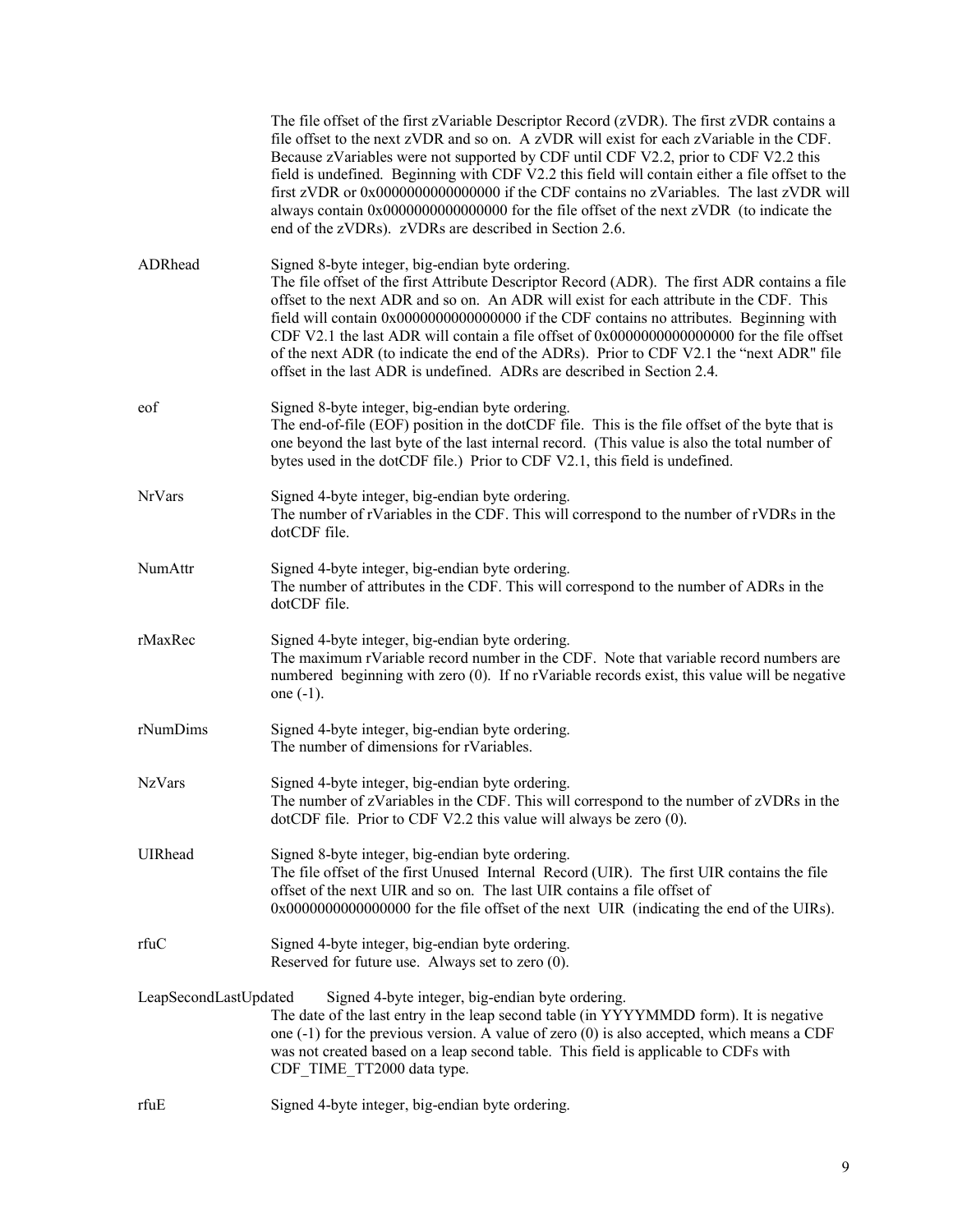|           | Reserved for future use. Always set to negative one (-1).                                                                                                                           |  |
|-----------|-------------------------------------------------------------------------------------------------------------------------------------------------------------------------------------|--|
| rDimSizes | Signed 4-byte integers, big-endian byte ordering within each.<br>Zero or more contiguous rVariable dimension sizes depending on the value of the<br>rNumDims field described above. |  |
| DI 11     |                                                                                                                                                                                     |  |

| Field                 | Size     | Comments                                                     |
|-----------------------|----------|--------------------------------------------------------------|
| RecordSize            | 8 bytes  | Offset:0                                                     |
| RecordType            | 4 bytes  | Offset:8                                                     |
| rVDRhead              | 8 bytes  | Offset:12                                                    |
| zVDRhead              | 8 bytes  | Offset:20                                                    |
| ADRhead               | 8 bytes  | Offset:28                                                    |
| eof                   | 8 bytes  | Offset:36                                                    |
| <b>NrVars</b>         | 4 bytes  | Offset:44                                                    |
| NumAttr               | 4 bytes  | Offset:48                                                    |
| rMaxRec               | 4 bytes  | Offset:52                                                    |
| rNumDims              | 4 bytes  | Offset:56                                                    |
| <b>NzVars</b>         | 4 bytes  | Offset:60                                                    |
| UIRhead               | 8 bytes  | Offset:64                                                    |
| rfuC                  | 4 bytes  | Offset:72                                                    |
| LeapSecondLastUpdated | 4 bytes  | Offset:76                                                    |
| rfuE                  | 4 bytes  | Offset:80                                                    |
| rDimSizes             | variable | Offset:84. Size depends on rNumDims field. If zero rVariable |
|                       |          | dimensions, this field will not be present.                  |

Figure 2.5: Global Descriptor Record (GDR)

# *2.4 Attribute Descriptor Record*

An Attribute Descriptor Record (ADR) contains a description of an attribute in a CDF. There will be one ADR per attribute. The ADRhead field of the GDR contains the file offset of the first ADR.

Each ADR, as shown in Figure 2.6, contains the following contiguous fields...

| RecordSize | Signed 8-byte integer, big-endian byte ordering.<br>The size in bytes of this ADR (including this field).                                                                                                                                                                                                                                                                                                                                                                                                                                      |
|------------|------------------------------------------------------------------------------------------------------------------------------------------------------------------------------------------------------------------------------------------------------------------------------------------------------------------------------------------------------------------------------------------------------------------------------------------------------------------------------------------------------------------------------------------------|
| RecordType | Signed 4-byte integer, big-endian byte ordering.<br>The value 4, which identifies this as an ADR.                                                                                                                                                                                                                                                                                                                                                                                                                                              |
| ADRnext    | Signed 8-byte integer, big-endian byte ordering.<br>The file offset of the next ADR. Beginning with CDF V2.1 the last ADR will contain a file<br>offset of $0x0000000000000000$ in this field (to indicate the end of the ADRs). Prior to CDF<br>V2.1 this file offset is undefined in the last ADR.                                                                                                                                                                                                                                           |
| AgrEDRhead | Signed 8-byte integer, big-endian byte ordering.<br>The file offset of the first Attribute g/rEntry Descriptor Record (AgrEDR) for this attribute.<br>The first AgrEDR contains a file offset to the next AgrEDR and so on. An AgrEDR will<br>exist for each $g$ /rEntry for this attribute. This field will contain $0x00000000000000000$ if the<br>attribute has no g/rEntries. Beginning with CDF V2.1 the last AgrEDR will contain a file<br>offset of 0x000000000000000000 for the file offset of the next AgrEDR (to indicate the end of |

┑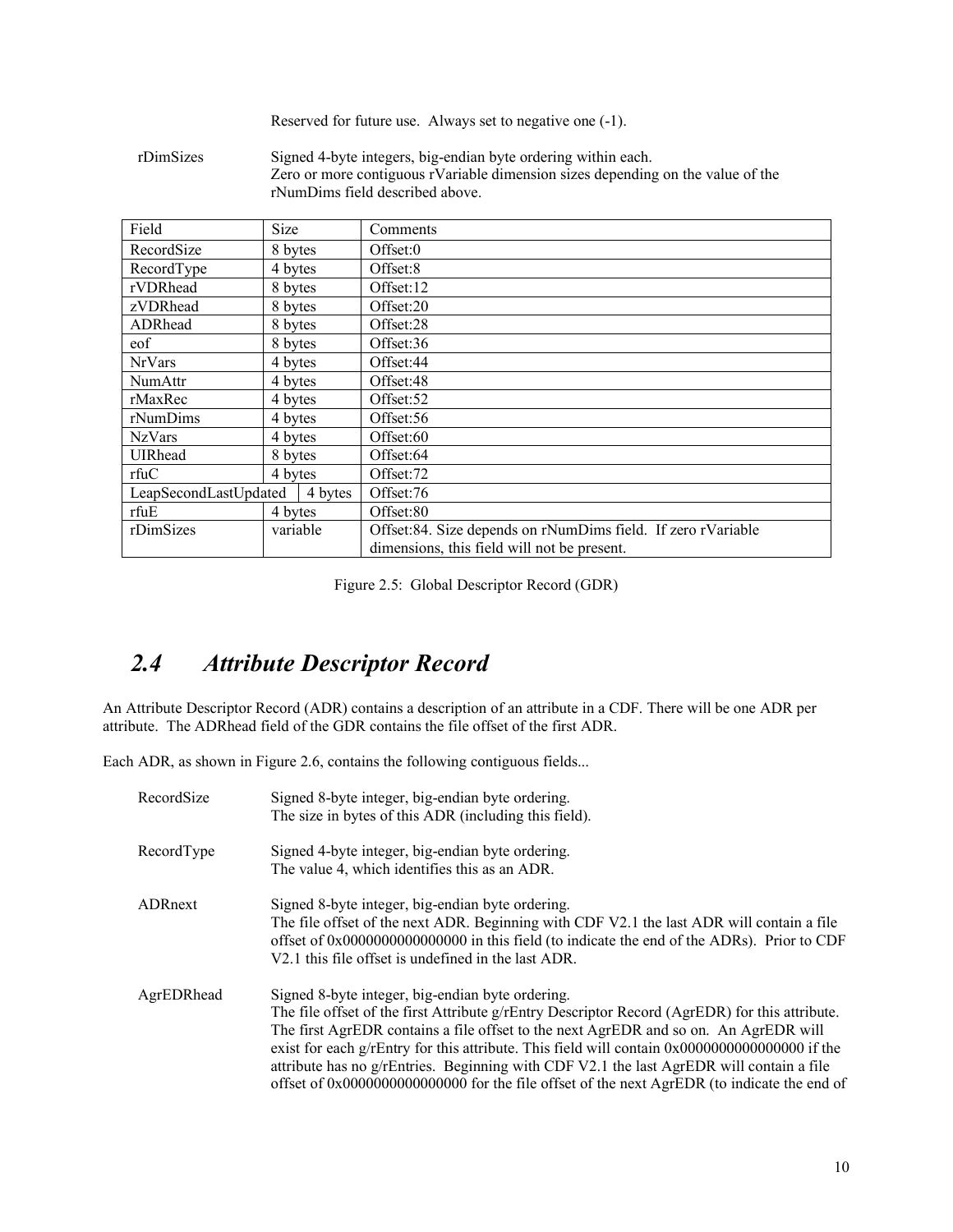|            | the AgrEDRs). Prior to CDF V2.1 the "next AgrEDR" file offset in the last AgrEDR is<br>undefined.                                                                                                                                                                                                                                                                                                                                                                                                                     |  |  |
|------------|-----------------------------------------------------------------------------------------------------------------------------------------------------------------------------------------------------------------------------------------------------------------------------------------------------------------------------------------------------------------------------------------------------------------------------------------------------------------------------------------------------------------------|--|--|
|            | Note that the term g/rEntry is used to refer to an entry that may be either a gEntry or an<br>rEntry. The type of entry described by an AgrEDR depends on the scope of the<br>corresponding attribute. AgrEDRs of a global-scoped attribute describe gEntries. AgrEDRs<br>of a variable-scoped attribute describe rEntries.                                                                                                                                                                                           |  |  |
| Scope      | Signed 4-byte integer, big-endian byte ordering.<br>The intended scope of this attribute. The following internal values are possible                                                                                                                                                                                                                                                                                                                                                                                  |  |  |
|            | $\mathbf{1}$<br>Global scope.                                                                                                                                                                                                                                                                                                                                                                                                                                                                                         |  |  |
|            | 2<br>Variable scope.                                                                                                                                                                                                                                                                                                                                                                                                                                                                                                  |  |  |
|            | 3<br>Global scope assumed.                                                                                                                                                                                                                                                                                                                                                                                                                                                                                            |  |  |
|            | 4<br>Variable scope assumed.                                                                                                                                                                                                                                                                                                                                                                                                                                                                                          |  |  |
|            | Note that assumed scopes only exist prior to CDF V2.5.                                                                                                                                                                                                                                                                                                                                                                                                                                                                |  |  |
| Num        | Signed 4-byte integer, big-endian byte ordering.<br>This attribute's number. Attributes are numbered beginning with zero (0).                                                                                                                                                                                                                                                                                                                                                                                         |  |  |
| NgrEntries | Signed 4-byte integer, big-endian byte ordering.<br>The number of g/rEntries for this attribute.                                                                                                                                                                                                                                                                                                                                                                                                                      |  |  |
| MAXgrEntry | Signed 4-byte integer, big-endian byte ordering.<br>The maximum numbered $g$ /rEntry for this attribute. $g$ /rEntries are numbered beginning<br>with zero $(0)$ . If there are no g/rEntries, this field will contain negative one $(-1)$ .                                                                                                                                                                                                                                                                          |  |  |
| rfuA       | Signed 4-byte integer, big-endian byte ordering.<br>Reserved for future used. Always set to zero (0).                                                                                                                                                                                                                                                                                                                                                                                                                 |  |  |
| AzEDRhead  | Signed 8-byte integer, big-endian byte ordering.<br>The file offset of the first Attribute zEntry Descriptor Record (AzEDR) for this attribute.<br>The first AzEDR contains a file offset to the next AzEDR and so on. An AzEDR will exist<br>for each zEntry for this attribute. This field will contain 0x00000000000000000 if this<br>attribute has no zEntries. The last AzEDR will contain a file offset of<br>0x00000000000000000 for the file offset of the next AzEDR (to indicate the end of the<br>AzEDRs). |  |  |
| NzEntries  | Signed 4-byte integer, big-endian byte ordering.<br>The number of zEntries for this attribute. Prior to CDF V2.2 this field will always contain a<br>value of zero $(0)$ .                                                                                                                                                                                                                                                                                                                                            |  |  |
| MAXzEntry  | Signed 4-byte integer, big-endian byte ordering.<br>The maximum numbered zEntry for this attribute. zEntries are numbered<br>beginning with zero (0). Prior to CDF V2.2 this field will always contain<br>a value of negative one $(-1)$ .                                                                                                                                                                                                                                                                            |  |  |
| rfuE       | Signed 4-byte integer, big-endian byte ordering.<br>Reserved for future use. Always set to negative one (-1).                                                                                                                                                                                                                                                                                                                                                                                                         |  |  |
| Name       | Character string, ASCII character set.<br>The name of this attribute. This field is always 256 bytes in length. If the                                                                                                                                                                                                                                                                                                                                                                                                |  |  |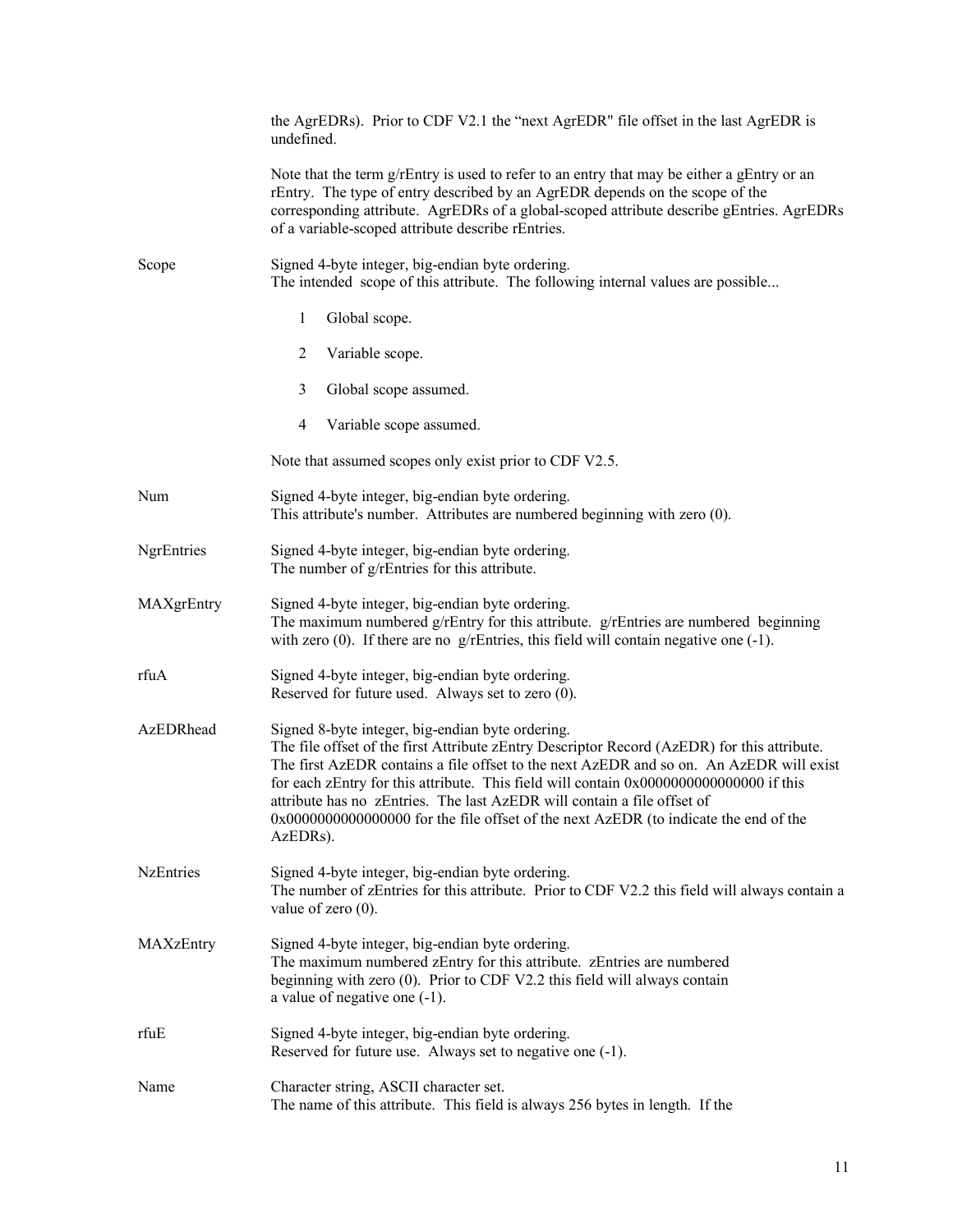number of characters in the name is less than 256, a NUL character (0x00) will be used to terminate the string. In that case, the characters beyond the NUL-terminator (up to the size of this field) are undefined.

| Field            | Size      | Comments                                |
|------------------|-----------|-----------------------------------------|
| RecordSize       | 8 bytes   | Offset:0                                |
| RecordType       | 4 bytes   | Offset:8                                |
| ADRnext          | 8 bytes   | Offset:12                               |
| AgrEDRhead       | 8 bytes   | Offset:20                               |
| Scope            | 4 bytes   | Offset:28                               |
| Num              | 4 bytes   | Offset:32                               |
| NgrEntries       | 4 bytes   | Offset:36                               |
| MAXgrEntry       | 4 bytes   | Offset:40                               |
| rfuA             | 4 bytes   | Offset:44                               |
| AzEDRhead        | 8 bytes   | Offset:48                               |
| <b>NzEntries</b> | 4 bytes   | Offset:56                               |
| MAXzEntry        | 4 bytes   | Offset:60                               |
| rfuE             | 4 bytes   | Offset:64                               |
| Name             | 256 bytes | Offset:68. Was 64 bytes in earlier V2.* |

Figure 2.6: Attribute Descriptor Record (ADR)

## *2.5 Attribute Entry Descriptor Record*

An Attribute Entry Descriptor Record (AEDR) contains a description of an attribute entry. There are two types of AEDRs: AgrEDRs describing g/rEntries and AzEDRs describing zEntries.<sup>12</sup> The AgrEDRhead field of an ADR contains the file offset of the first AgrEDR for the corresponding attribute. Likewise, the AzEDRhead field of an ADR contains the file offset of the first AzEDR. The linked lists of AEDRs starting at AgrEDRhead and AzEDRhead will contain only AEDRs of that type - AgrEDRs or AzEDRs, respectively.

Note that the term g/rEntry is used to refer to an entry that may be either a gEntry or an rEntry. The type of entry described by an AgrEDR depends on the scope of the corresponding attribute. AgrEDRs of a global-scoped attribute describe gEntries. AgrEDRs of a variable-scoped attribute describe rEntries. The scope of an attribute is stored in the Scope field of the corresponding ADR.

Each AEDR, as shown in Figure 2.7, contains the following contiguous fields...

| RecordSize | Signed 8-byte integer, big-endian byte ordering.<br>The size in bytes of this AEDR (including this field).                                                                                                                                                |
|------------|-----------------------------------------------------------------------------------------------------------------------------------------------------------------------------------------------------------------------------------------------------------|
| RecordType | Signed 4-byte integer, big-endian byte ordering.<br>Either the value 5 which identifies this as an AgrEDR or the value 9 if<br>an AzEDR. Because zEntries were not supported until CDF V2.2, prior to<br>CDF V2.2 AzEDRs will not occur in a dotCDF file. |
| AEDRnext   | Signed 8-byte integer, big-endian byte ordering.<br>The file offset of the next AEDR. Beginning with CDF V2.1 the last AEDR<br>will contain a file offset of 0x0000000000000000 in this field (to indicate the end of                                     |

<span id="page-16-0"></span><sup>&</sup>lt;sup>12</sup> Because the only difference between AgrEDRs and AzEDRs is the value of the RecordType field, they will be referred to as AEDRs throughout this document.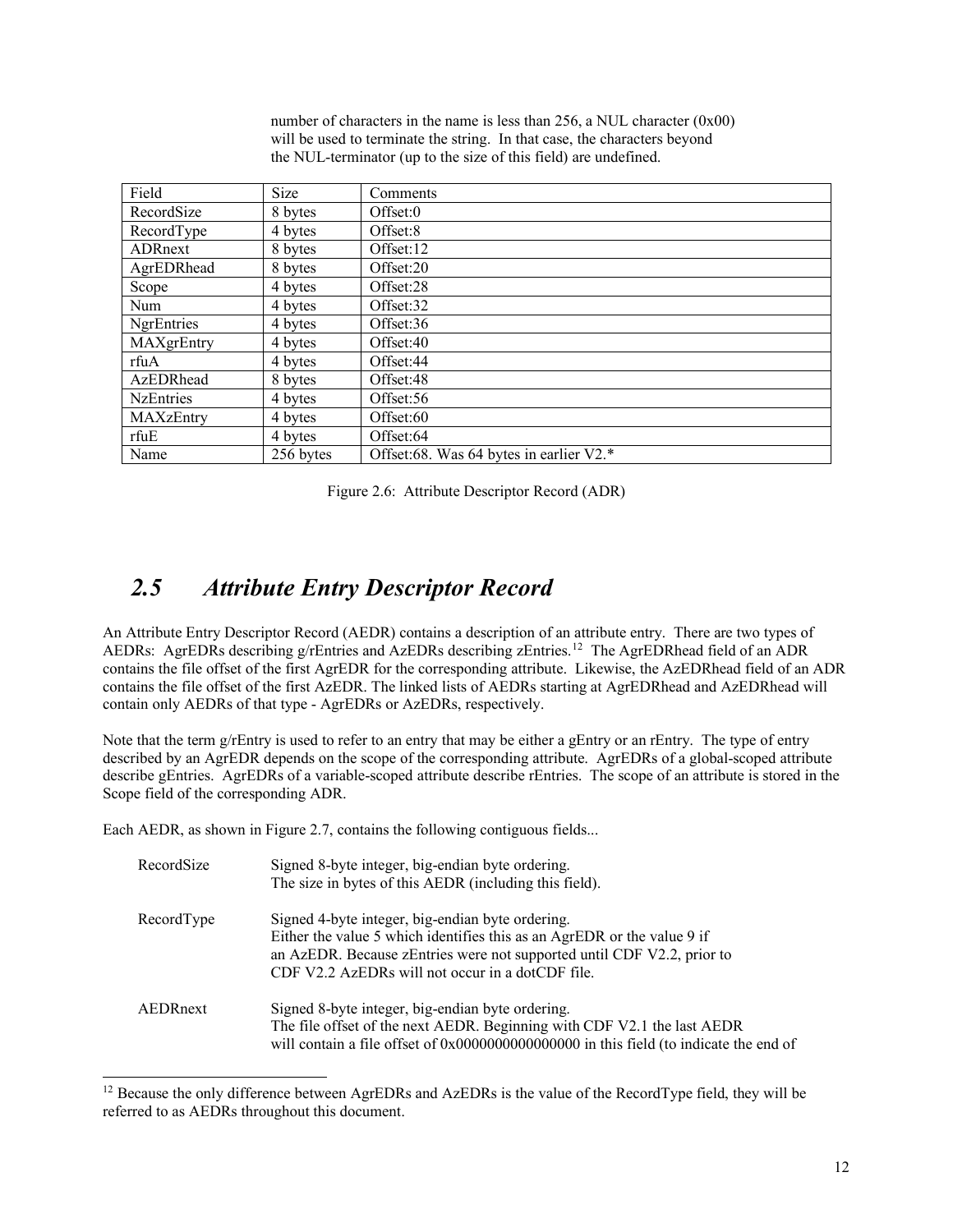|                          | the AEDRs).                                                                                                                                                                                                                                                                                                                                                                                                                                                                                                                                |
|--------------------------|--------------------------------------------------------------------------------------------------------------------------------------------------------------------------------------------------------------------------------------------------------------------------------------------------------------------------------------------------------------------------------------------------------------------------------------------------------------------------------------------------------------------------------------------|
| AttrNum                  | Signed 4-byte integer, big-endian byte ordering.<br>The attribute number to which this entry corresponds. Attributes are numbered beginning<br>with zero $(0)$ .                                                                                                                                                                                                                                                                                                                                                                           |
| DataType                 | Signed 4-byte integer, big-endian byte ordering.<br>The data type of this entry. The possible data type internal values are described in Section<br>5.3.                                                                                                                                                                                                                                                                                                                                                                                   |
| Num                      | Signed 4-byte integer, big-endian byte ordering.<br>This entry's number: an entry number in a global attribute, or the variable number for an<br>rVariable or zVariable in a variable attribute. Entries are numbered beginning with zero<br>(0).                                                                                                                                                                                                                                                                                          |
| NumElems                 | Signed 4-byte integer, big-endian byte ordering.<br>The number of elements of the data type (specified by the DataType field)<br>for this entry. For character type, i.e., CDF CHAR or CDF UCHAR, it's the length of the<br>string. For numeric type, it's the number of items, which is 1 for most cases. However, it can<br>be multiple items. This field can not be zero $(0)$ or less.                                                                                                                                                 |
| NumStrings <sup>13</sup> | Signed 4-byte integer, big-endian byte ordering.<br>The number of strings in the Value field. This applies only for string-type data from variable<br>entry. Strings are delimited by "\\N ", a three-character string, in the Value field. This field<br>shows the number of strings concatenated into a single one at the Value field. A value of 0<br>(from pre-3.7.0) or 1 indicates that the Value field contains a single string. For non-string<br>data, it should be 0.                                                            |
| rfuB                     | Signed 4-byte integer, big-endian byte ordering.<br>Reserved for future used. Always set to zero (0).                                                                                                                                                                                                                                                                                                                                                                                                                                      |
| rfuC                     | Signed 4-byte integer, big-endian byte ordering.<br>Reserved for future used. Always set to zero (0).                                                                                                                                                                                                                                                                                                                                                                                                                                      |
| rfuD                     | Signed 4-byte integer, big-endian byte ordering.<br>Reserved for future used. Always set to negative one (-1).                                                                                                                                                                                                                                                                                                                                                                                                                             |
| rfuE                     | Signed 4-byte integer, big-endian byte ordering.<br>Reserved for future used. Always set to negative one (-1).                                                                                                                                                                                                                                                                                                                                                                                                                             |
| Value                    | This entry's value. This consists of the number of elements (specified by the NumElems<br>field) of the data type (specified by the DataType field). This can be thought of as a 1-<br>dimensional array of values (stored contiguously). The size of this field is the product of the<br>number of elements and the size in bytes of each element. The encoding of the elements<br>depends on the data encoding of the CDF (which is contained in the Encoding field of the<br>CDR). The possible encodings are described in Section 5.3. |

<span id="page-17-0"></span> $\frac{13}{13}$  In pre-3.7.0 versions, this field is identified as rfuA, a reserved field, with a value of 0.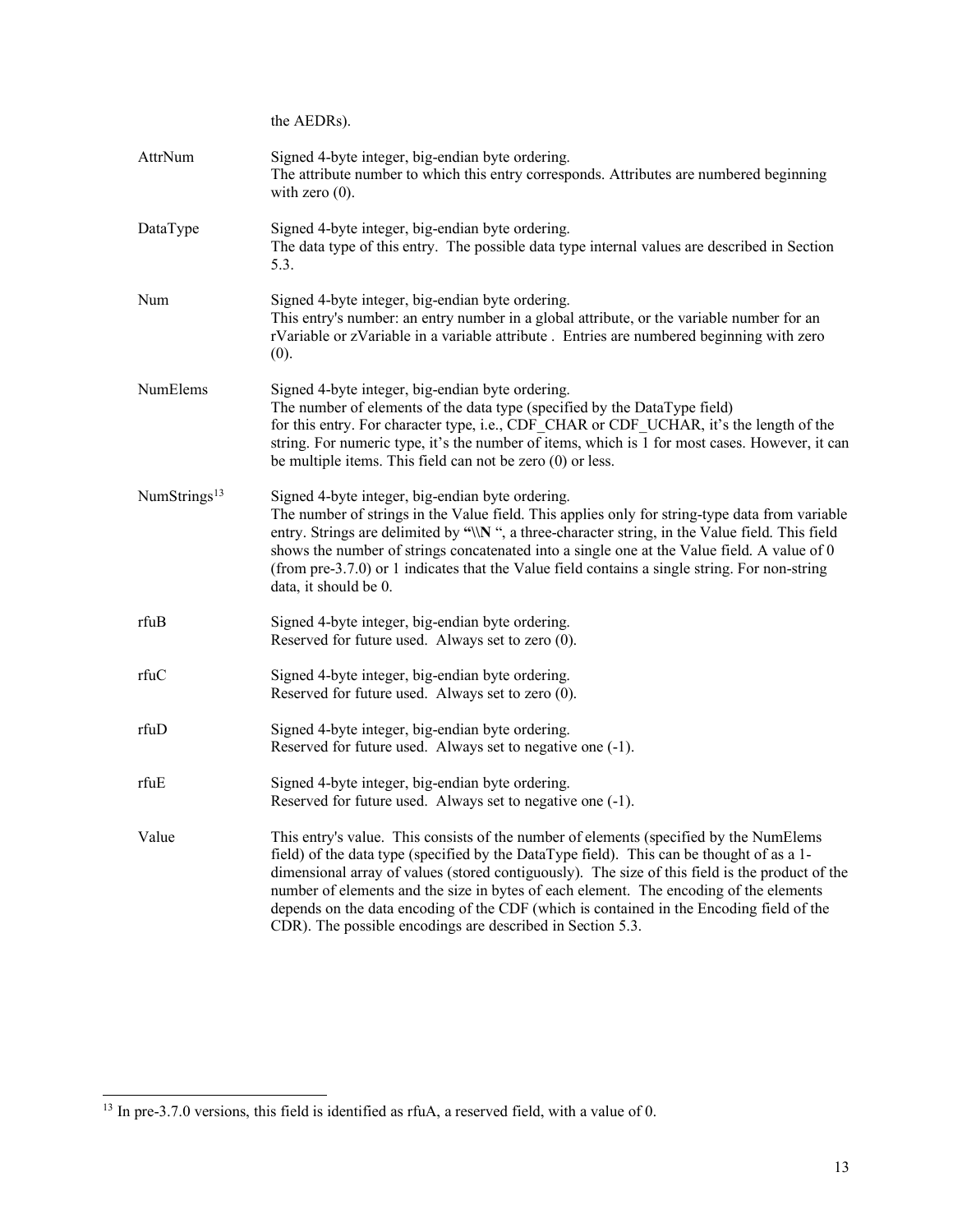| Field           | Size     | Comments                                                      |
|-----------------|----------|---------------------------------------------------------------|
| RecordSize      | 8 bytes  | Offset:0                                                      |
| RecordType      | 4 bytes  | Offset:8                                                      |
| AEDRnext        | 8 bytes  | Offset:12                                                     |
| AttrNum         | 4 bytes  | Offset:20                                                     |
| DataType        | 4 bytes  | Offset:24                                                     |
| Num             | 4 bytes  | Offset:28                                                     |
| <b>NumElems</b> | 4 bytes  | Offset:32                                                     |
| NumStrings      | 4 bytes  | Offset:36                                                     |
| rfuB            | 4 bytes  | Offset:40                                                     |
| rfuC            | 4 bytes  | Offset:44                                                     |
| rfuD            | 4 bytes  | Offset:48                                                     |
| rfuE            | 4 bytes  | Offset:52                                                     |
| Value           | Variable | Offset: 56. Size depends on the DataType and NumElems fields. |

Figure 2.7: Attribute Entry Descriptor Record (AEDR)

## *2.6 Variable Descriptor Record*

A Variable Descriptor Record (VDR) contains a description of a variable in a CDF. There are two types of VDRs: rVDRs describing rVariables and zVDRs describing zVariables.[14](#page-18-0) The rVDRhead field of the GDR contains the file offset of the first rVDR. Likewise, the zVDRhead field of the GDR contains the file offset of the first zVDR. The linked lists of VDRs starting at rVDRhead and zVDRhead will contain only VDRs of that type - rVDRs or zVDRs, respectively. If this variable is compressed, a pointer to a Compressed Parameters Record (CPR) is set in the CPRorSPRoffset field.

Each VDR, as shown in Figure 2.8, contains the following contiguous fields...<sup>[15](#page-18-1)</sup>

| RecordSize     | Signed 8-byte integer, big-endian byte ordering.<br>The size in bytes of this VDR (including this field).                                                                                                                                                                                                                                                                                                                                                                       |
|----------------|---------------------------------------------------------------------------------------------------------------------------------------------------------------------------------------------------------------------------------------------------------------------------------------------------------------------------------------------------------------------------------------------------------------------------------------------------------------------------------|
| RecordType     | Signed 4-byte integer, big-endian byte ordering.<br>Either the value 3, which identifies this as an rVDR or the value 8 if a zVDR.                                                                                                                                                                                                                                                                                                                                              |
| <b>VDRnext</b> | Signed 8-byte integer, big-endian byte ordering.<br>The file offset of the next VDR.                                                                                                                                                                                                                                                                                                                                                                                            |
| DataType       | Signed 4-byte integer, big-endian byte ordering.<br>The data type of this entry. The possible data type internal values are described in Section<br>5.3.                                                                                                                                                                                                                                                                                                                        |
| MaxRec         | Signed 4-byte integer, big-endian byte ordering.<br>The maximum record number physically written to this variable. This is the last written<br>record number. More records might be allocated after this record so future written record(s)<br>can be in contiguous form to eliminate the potential data fragmentation. Variable records are<br>numbered beginning at zero (0). If no records have been written to this variable, this field<br>will contain negative one (-1). |

<span id="page-18-0"></span><sup>&</sup>lt;sup>14</sup> The term VDR is used when something applies to both rVDRs and zVDRs. The terms rVDR and zVDR will be used when a distinction must be made.

<span id="page-18-1"></span><sup>&</sup>lt;sup>15</sup> With the exceptions for rVariables being noted.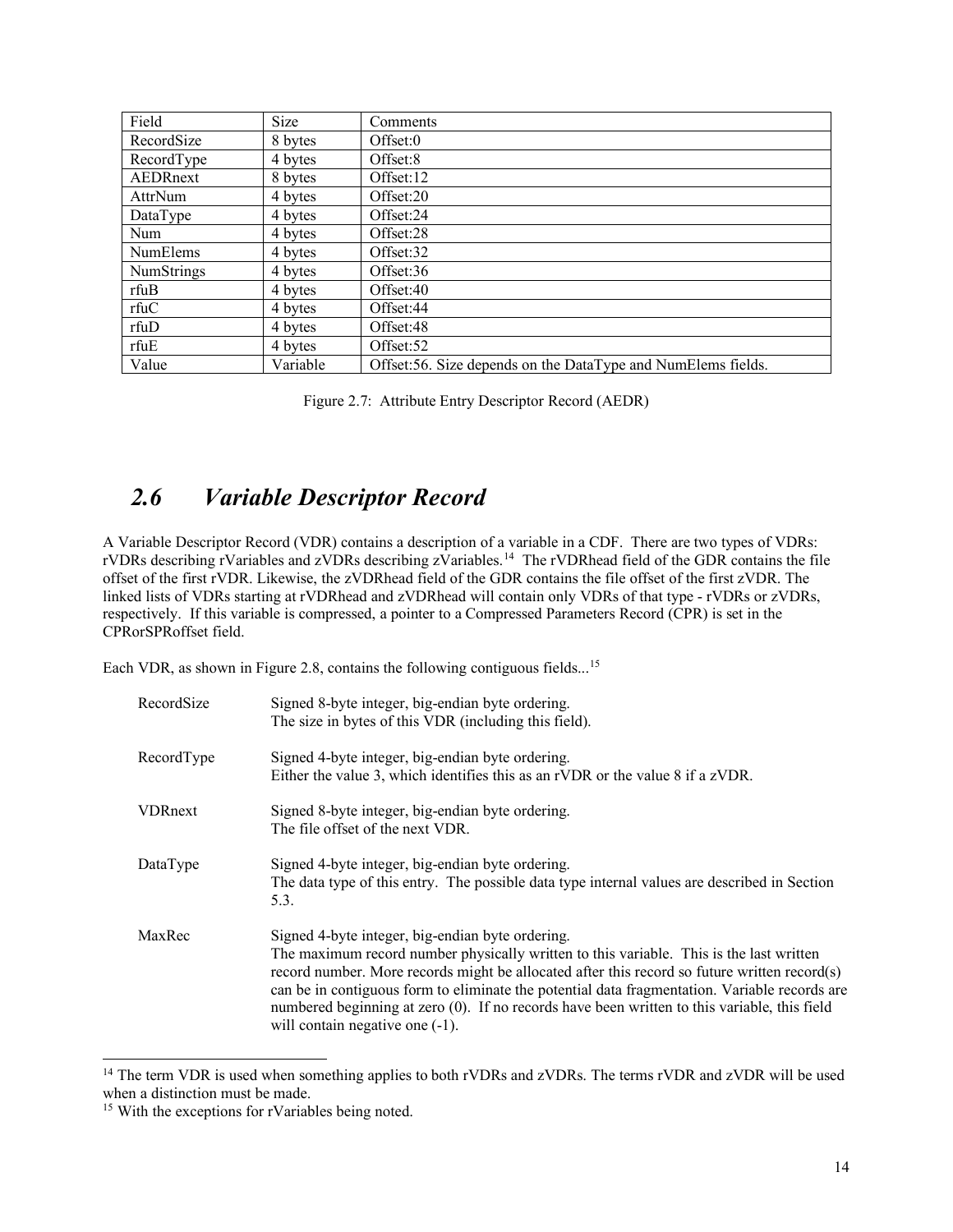| VXRhead        | Signed 8-byte integer, big-endian byte ordering.<br>The file offset of the first Variable Index Record (VXR). VXRs are used in single-file CDFs<br>to store the locations of Variable Value Records (VVRs). VVRs are used to store variable<br>records in single-file CDFs. VXRs are described in Section 2.7 and VVRs are described in<br>Section 2.8. The first VXR contains the file offset of the next VXR and so on. The last<br>VXR contains a file offset of 0x00000000 for the file offset of the next VXR (to indicate the<br>end of the VXRs). In single-file CDFs, if no records have been written to this variable, this<br>field will contain a file offset of 0x0000000000000000. |                                                                                                                                                                                                                                                                                                                                                                                                                                                                                                                                                                                                                                                                                                                                                                    |  |
|----------------|-------------------------------------------------------------------------------------------------------------------------------------------------------------------------------------------------------------------------------------------------------------------------------------------------------------------------------------------------------------------------------------------------------------------------------------------------------------------------------------------------------------------------------------------------------------------------------------------------------------------------------------------------------------------------------------------------|--------------------------------------------------------------------------------------------------------------------------------------------------------------------------------------------------------------------------------------------------------------------------------------------------------------------------------------------------------------------------------------------------------------------------------------------------------------------------------------------------------------------------------------------------------------------------------------------------------------------------------------------------------------------------------------------------------------------------------------------------------------------|--|
|                | Chapter 3.                                                                                                                                                                                                                                                                                                                                                                                                                                                                                                                                                                                                                                                                                      | For multi-file CDFs variable records are stored in separate files and this field will always<br>contain a file offset of 0x00000000. The variable files of a multi-file CDF are described in                                                                                                                                                                                                                                                                                                                                                                                                                                                                                                                                                                       |  |
| <b>VXRtail</b> | Signed 8-byte integer, big-endian byte ordering.<br>The file offset of the last VXR. See the VXRhead field above for a description of VXRs.                                                                                                                                                                                                                                                                                                                                                                                                                                                                                                                                                     |                                                                                                                                                                                                                                                                                                                                                                                                                                                                                                                                                                                                                                                                                                                                                                    |  |
| Flags          | Signed 4-byte integer, big-endian byte ordering.<br>Boolean flags, one per bit, describing some aspect of this variable. Bit numbering is<br>described in Chapter 5. The meaning of each bit is as follows                                                                                                                                                                                                                                                                                                                                                                                                                                                                                      |                                                                                                                                                                                                                                                                                                                                                                                                                                                                                                                                                                                                                                                                                                                                                                    |  |
|                | $\boldsymbol{0}$                                                                                                                                                                                                                                                                                                                                                                                                                                                                                                                                                                                                                                                                                | The record variance of this variable. Set indicates a TRUE record variance.<br>Clear indicates a FALSE record variance.                                                                                                                                                                                                                                                                                                                                                                                                                                                                                                                                                                                                                                            |  |
|                | $\mathbf{1}$                                                                                                                                                                                                                                                                                                                                                                                                                                                                                                                                                                                                                                                                                    | Whether or not a pad value is specified for this variable. Set indicates that a<br>pad value has been specified. Clear indicates that a pad value has not been<br>specified. The PadValue field described below is only present if a pad value<br>has been specified.                                                                                                                                                                                                                                                                                                                                                                                                                                                                                              |  |
|                | 2                                                                                                                                                                                                                                                                                                                                                                                                                                                                                                                                                                                                                                                                                               | Whether or not a compression method might be applied to this variable data.<br>Set indicates that a compression is chosen by the user and the data might be<br>compressed, depending on the data size and content. If the compressed data<br>becomes larger than its uncompressed data, no compression is applied and the<br>data are stored as uncompressed, even the compression bit is set. The<br>compressed data is stored in Compressed Variable Value Record (CVVR)<br>while uncompressed data go into Variable Value Record (VVR). Clear<br>indicates that a compression will not be used. The CPRorSPRoffset field<br>described below provides the offset of the Compressed Parameters Record if<br>this compression bit is set and the compression used. |  |
|                | $3 - 31$                                                                                                                                                                                                                                                                                                                                                                                                                                                                                                                                                                                                                                                                                        | Reserved for future use. These bits are always clear.                                                                                                                                                                                                                                                                                                                                                                                                                                                                                                                                                                                                                                                                                                              |  |
| sRecords       | Signed 4-byte integer, big-endian byte ordering.<br>Type of sparse records: no sparserecords, padded sparserecords (using the default/defined<br>pad value), or previous sparserecords (using the last written value). When reading a<br>record(s) from a variable with sparserecords that is not written, data value(s) will be returned<br>based on the type of sparse records. In this case, a non-zero, but postive status code will be<br>returned, indicating a virtual record(s) is involved. A variable with sparserecords tends to be<br>less efficient than a variable of non-sparserecords. Try to limit the number of sparserecords<br>if possible.                                 |                                                                                                                                                                                                                                                                                                                                                                                                                                                                                                                                                                                                                                                                                                                                                                    |  |
| rfuB           |                                                                                                                                                                                                                                                                                                                                                                                                                                                                                                                                                                                                                                                                                                 | Signed 4-byte integer, big-endian byte ordering.<br>Reserved for future use. Always set to zero (0).                                                                                                                                                                                                                                                                                                                                                                                                                                                                                                                                                                                                                                                               |  |
| rfuC           | Signed 4-byte integer, big-endian byte ordering.<br>Reserved for future use. Always set to negative one (-1).                                                                                                                                                                                                                                                                                                                                                                                                                                                                                                                                                                                   |                                                                                                                                                                                                                                                                                                                                                                                                                                                                                                                                                                                                                                                                                                                                                                    |  |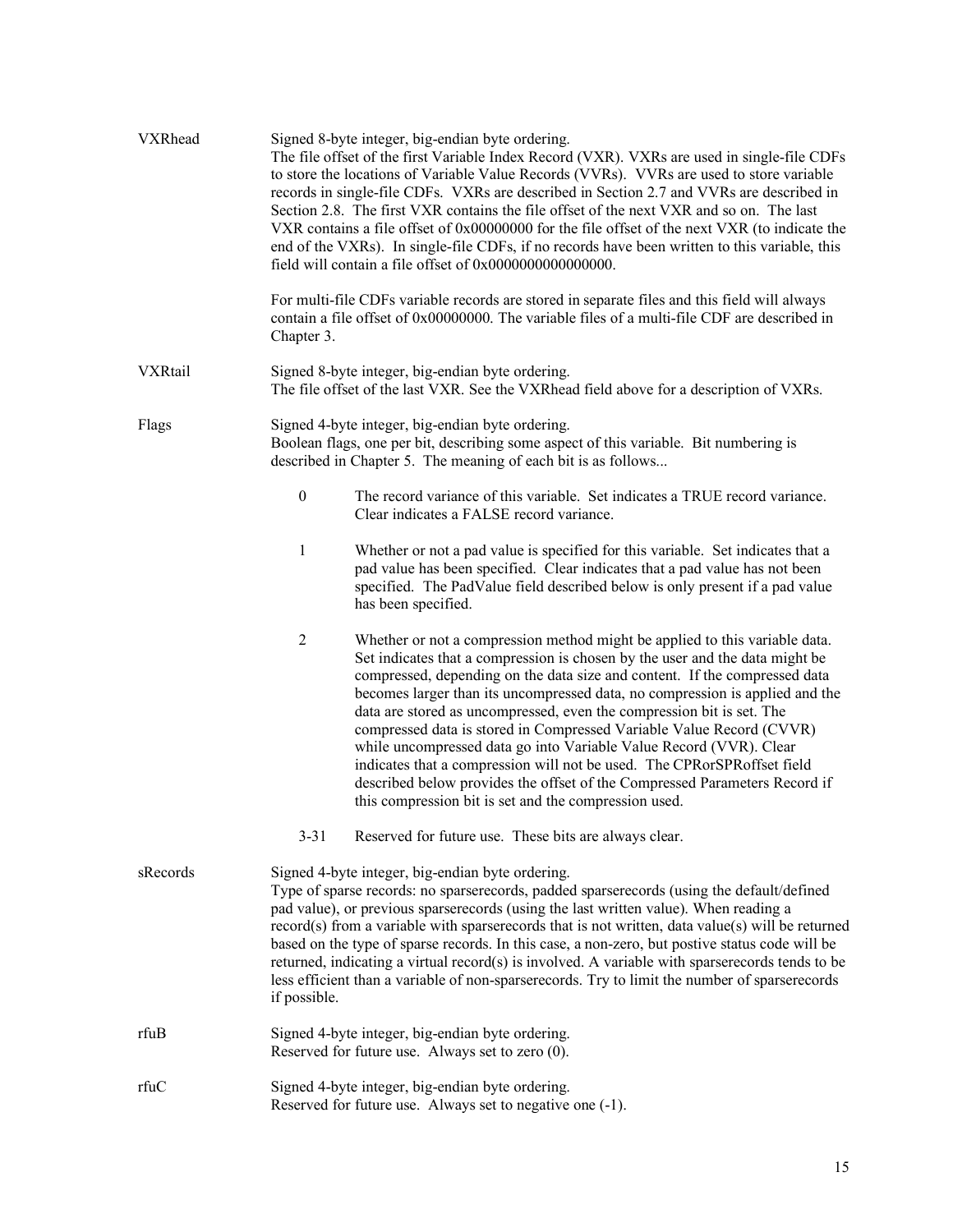| rfuF           | Signed 4-byte integer, big-endian byte ordering.<br>Reserved for future use. Always set to negative one (-1).                                                                                                                                                                                                                                                                                                                                                                                         |
|----------------|-------------------------------------------------------------------------------------------------------------------------------------------------------------------------------------------------------------------------------------------------------------------------------------------------------------------------------------------------------------------------------------------------------------------------------------------------------------------------------------------------------|
| NumElems       | Signed 4-byte integer, big-endian byte ordering.<br>The number of elements of the data type (specified by the DataType field)<br>for this variable at each value. For character type, i.e., CDF_CHAR or CDF_UCHAR, it's<br>the length of the string. For numeric type, it's the number of items, which is 1 for most<br>cases. However, it can be multiple items. This field can not be zero (0) or less.                                                                                             |
| Num            | Signed 4-byte integer, big-endian byte ordering.<br>This variable's number. Variables are numbered beginning with zero (0).<br>Note that rVariables and zVariables are each numbered beginning with zero<br>(0) and are considered two separate groups of variables.                                                                                                                                                                                                                                  |
| CPRorSPRoffset | Signed 8-byte integer, big-endian byte ordering.<br>CPR/SPR offset depending on bits set in 'Flags' and compression used. If neither<br>compression                                                                                                                                                                                                                                                                                                                                                   |
| BlockingFactor | Signed 4-byte integer, big-endian byte ordering.<br>Blocking factor for this variable.                                                                                                                                                                                                                                                                                                                                                                                                                |
| Name           | Character string, ASCII character set.<br>The name of this variable. This field is always 256 bytes in length. If the<br>number of characters in the name is less than 256, a NUL character $(0x00)$<br>will be used to terminate the string. In that case, the characters beyond<br>the NUL-terminator (up to the size of this field) are undefined.                                                                                                                                                 |
| zNumDims       | Signed 4-byte integer, big-endian byte ordering.<br>The number of dimensions for this zVariable. This field will not be present if this is an<br>rVDR (rVariable).                                                                                                                                                                                                                                                                                                                                    |
| zDimSizes      | Signed 4-byte integers, big-endian byte ordering within each.<br>Zero or more contiguous dimension sizes for this zVariable depending on the value of the<br>zNumDims field. This field will not be present if this is an rVDR (rVariable).                                                                                                                                                                                                                                                           |
| DimVarys       | Signed 4-byte integers, big-endian byte ordering within each.<br>Zero or more contiguous dimension variances. If this is an rVDR, the number of<br>dimension variances will correspond to the value of the rNumDims field of the GDR. If this<br>is a zVDR, the number of dimension variances will correspond to the value of the<br>zNumDims field in this zVDR. A value of negative one $(-1)$ indicates a TRUE dimension<br>variance and a value of zero (0) indicates a FALSE dimension variance. |
| PadValue       | The variable's pad value. If bit 1 of the Flags field of this VDR is clear, then a pad value has<br>not been specified for this variable and this field will not be present. If a pad value has been<br>specified, the size of this field depends on the number of elements and the size of the data<br>type. The encoding of the elements depends on the encoding of the CDF (which is<br>contained in the Encoding field of the CDR). The possible encodings are described in<br>Section 5.3.       |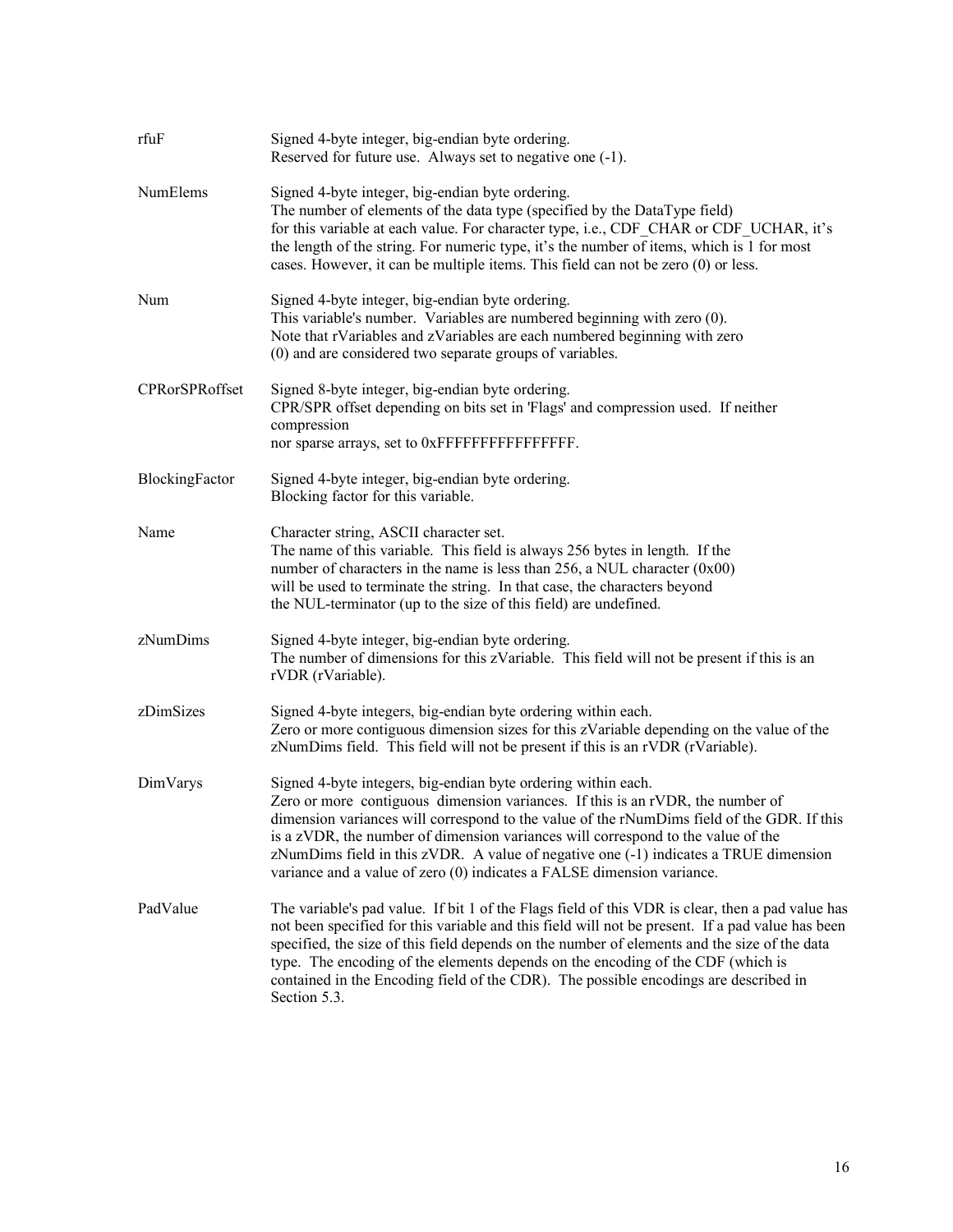| Field                 | Size      | Comments                                                              |
|-----------------------|-----------|-----------------------------------------------------------------------|
| RecordSize            | 8 bytes   | Offset:0                                                              |
| RecordType            | 4 bytes   | Offset:8                                                              |
| <b>VDRnext</b>        | 8 bytes   | Offset:12                                                             |
| DataType              | 4 bytes   | Offset:20                                                             |
| MaxRec                | 4 bytes   | Offset:24                                                             |
| <b>VXRhead</b>        | 8 bytes   | Offset:28                                                             |
| <b>VXRtail</b>        | 8 bytes   | Offset:36                                                             |
| Flags                 | 4 bytes   | Offset:44                                                             |
| <b>SRecords</b>       | 4 bytes   | Offset:48                                                             |
| rfuB                  | 4 bytes   | Offset:52                                                             |
| rfuC                  | 4 bytes   | Offset:56                                                             |
| rfuF                  | 4 bytes   | Offset:60                                                             |
| NumElems              | 4 bytes   | Offset:64                                                             |
| Num                   | 4 bytes   | Offset:68                                                             |
| <b>CPRorSPRoffset</b> | 8 bytes   | Offset:72                                                             |
| BlockingFactor        | 4 bytes   | Offset:80                                                             |
| Name                  | 256 bytes | Offset:84. Was 64 bytes in earlier V2.*                               |
| zNumDims              | 4 bytes   | Offset: 340 if a zVDR. Not present if an rVDR.                        |
| zDimSizes             | 4 bytes   | Offset: 344. Size depends on the zNumDims field if a zVDR (but not    |
|                       |           | present if zero dimensions). Not present if an rVDR.                  |
| DimVarys              | 4 bytes   | Size depends on the zNumDims field if a zVDR (but not present if zero |
|                       |           | dimensions). Size depends on the rNumDims field of the GDR if an      |
|                       |           | rVDR (but not present if zero dimensions). Offset:340 if an rVDR.     |
| PadValue              | Variable  | Size depends on DataType and NumElems fields. Not present if bit 1 of |
|                       |           | Flags field is not set.                                               |

|  | Figure 2.8: Variable Descriptor Record (VDR) |  |  |  |
|--|----------------------------------------------|--|--|--|
|--|----------------------------------------------|--|--|--|

## *2.7 Variable Index Record*

Variable Index Records (VXRs) are used in single-file CDFs to store the file offsets of any lower level of VXRs, Variable Values Records (VVRs), or Compressed Variable Value Records (CVVRs). A VXR tree structure is present if a VXR points to another VXR(s). This can happen when a CDF file becomes very fragmented. At the lowest levels, the offsets in VXRs point to VVRs. To make a CDF file cleaner, keep VXRs, and their levels, as few as possible. The best performer is one (1) VXR and one (1) VVR for a variable's whole records.

VVRs contain a group of records written to a variable and are described in Section [2.8.](#page-23-0) VXRs (and VVRs) will not exist in the dotCDF file of a multi-file CDF (because the variable records are stored in separate files as described in Chapter [3\)](#page-29-0).

The VXRhead field of a VDR in a single-file CDF contains the file offset of the first VXR for the corresponding variable. The first VXR contains the file offset of the next VXR and so on. As many VXRs as are necessary will exist (depending on the number of VVRs for the variable). The VXRtail field of a VDR contains the file offset of the last VXR for the corresponding variable.

Each VXR, as shown in Figure 2.9, contains the following contiguous fields...

| RecordSize | Signed 8-byte integer, big-endian byte ordering.<br>The size in bytes of this VXR (including this field). |
|------------|-----------------------------------------------------------------------------------------------------------|
| RecordType | Signed 4-byte integer, big-endian byte ordering.<br>The value 6, which identifies this as a VXR.          |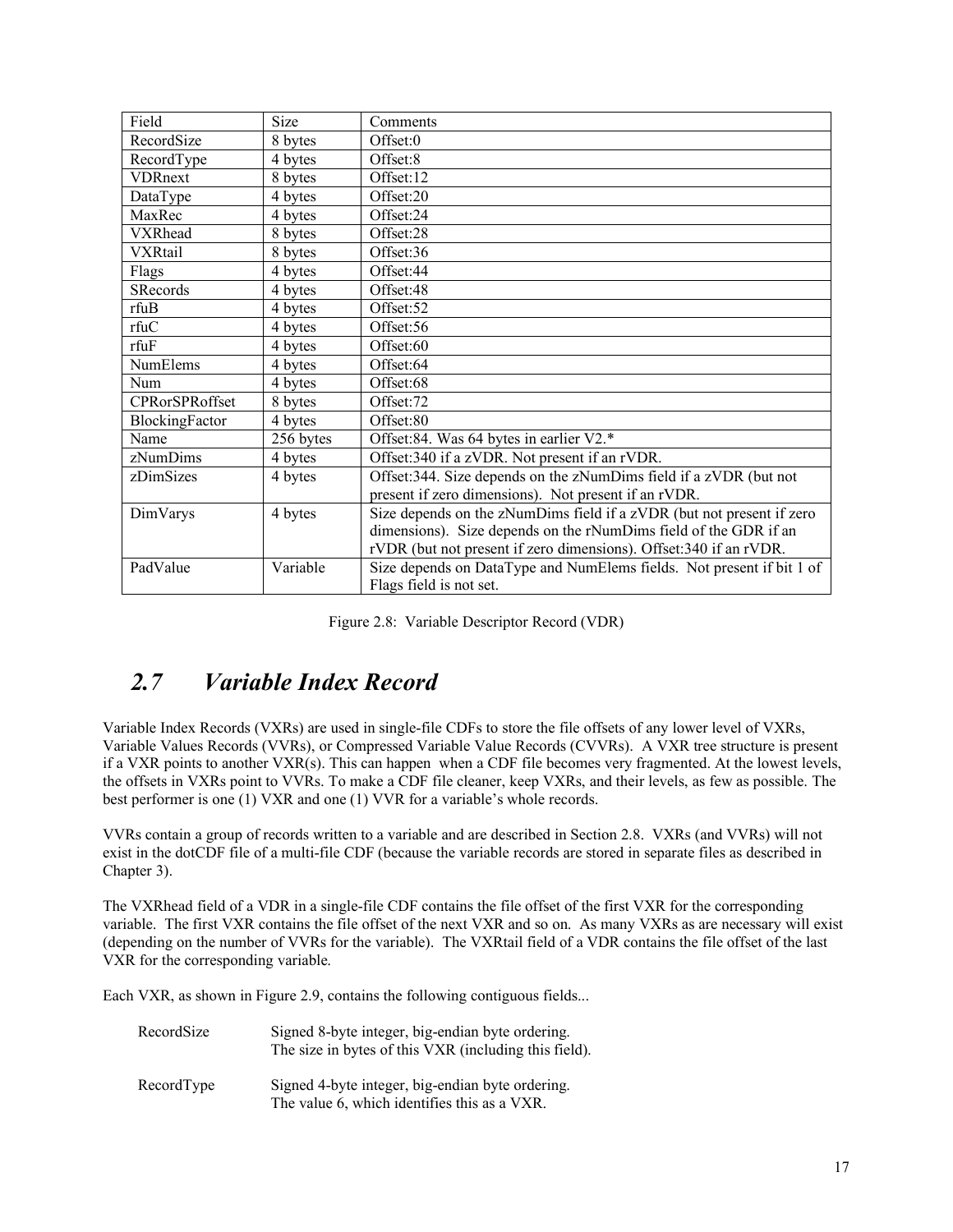| <b>VXRnext</b>      | Signed 8-byte integer, big-endian byte ordering.<br>The file offset of the next VXR. The last VXR will contain a file offset of<br>0x0000000000000000000 in this field (to indicate the end of the VXRs).                                                                                                                                                                                                                                                                                                                                                           |
|---------------------|---------------------------------------------------------------------------------------------------------------------------------------------------------------------------------------------------------------------------------------------------------------------------------------------------------------------------------------------------------------------------------------------------------------------------------------------------------------------------------------------------------------------------------------------------------------------|
| Nentries            | Signed 4-byte integer, big-endian byte ordering.<br>The number of index entries in this VXR. This is the maximum number of<br>VVRs that may be indexed using this VXR. <sup>16</sup>                                                                                                                                                                                                                                                                                                                                                                                |
| <b>NusedEntries</b> | Signed 4-byte integer, big-endian byte ordering.<br>The number of index entries actually used in this VXR.                                                                                                                                                                                                                                                                                                                                                                                                                                                          |
| First               | Signed 4-byte integers, big-endian byte ordering within each.<br>This is a contiguous array of variable record numbers with each record number being the<br>first variable record in the corresponding VVR or lower level VXRs. The size of this array<br>depends on the value of the Nentries field. The nth entry in this array corresponds to the nth<br>entry in the Last and Offset fields. Unused entries in this array contain 0xFFFFFFFF. Note<br>that variable records are numbered beginning with zero (0).                                               |
| Last                | Signed 4-byte integers, big-endian byte ordering within each.<br>This is a contiguous array of variable record numbers with each record number being the last<br>variable record in the corresponding VVR or lower level VXRs. The size of this array<br>depends on the value of the Nentries field. The nth entry in this array corresponds to the nth<br>entry in the First and Offset fields. Unused entries in this array contain 0xFFFFFFFF. Note<br>that variable records are numbered beginning with zero (0).                                               |
| Offset              | Signed 8-byte integers, big-endian byte ordering within each.<br>This is a contiguous array of file offsets with each being the file offset of the corresponding<br>VVR, CVVR or a lower level of VXR. If the offset is pointing to a VXR, the prior,<br>corresponding first/last fields are the record range this VXR tree will hold. The size of this<br>array depends on the value of the Nentries field. The nth entry in this array corresponds to<br>the nth entry in the First and Last fields. Unused entries in this array contain<br>0xFFFFFFFFFFFFFFFFF. |

| Field        | <b>Size</b> | Comments                                                  |
|--------------|-------------|-----------------------------------------------------------|
| RecordSize   | 8 bytes     | Offset:0                                                  |
| RecordType   | 4 bytes     | Offset:8                                                  |
| VXRnext      | 8 bytes     | Offset:12                                                 |
| Nentries     | 4 bytes     | Offset:20                                                 |
| NusedEntries | 4 bytes     | Offset:24                                                 |
| First        | variable    | Offset: 28. Size depends on the Nentries field.           |
| Last         | variable    | Offset:28+4*Nentries. Size depends on the Nentries field. |
| Offset       | variable    | Offset:28+8*Nentries. Size depends on the Nentries field. |

Figure 2.9: Variable Index Record (VXR)

Consider the following example VXR contents (for a variable having only one VXR)...

RecordSize: 140 RecordType: 6<br>VXRnext: 0 VXRnext: 0x0000000000000000 Nentries:

<span id="page-22-0"></span><sup>&</sup>lt;sup>16</sup> Since using the hierarchical scheme for the VXR indexing in V2.6, the maximum number of entries has been set as 7. Prior version has it as 10.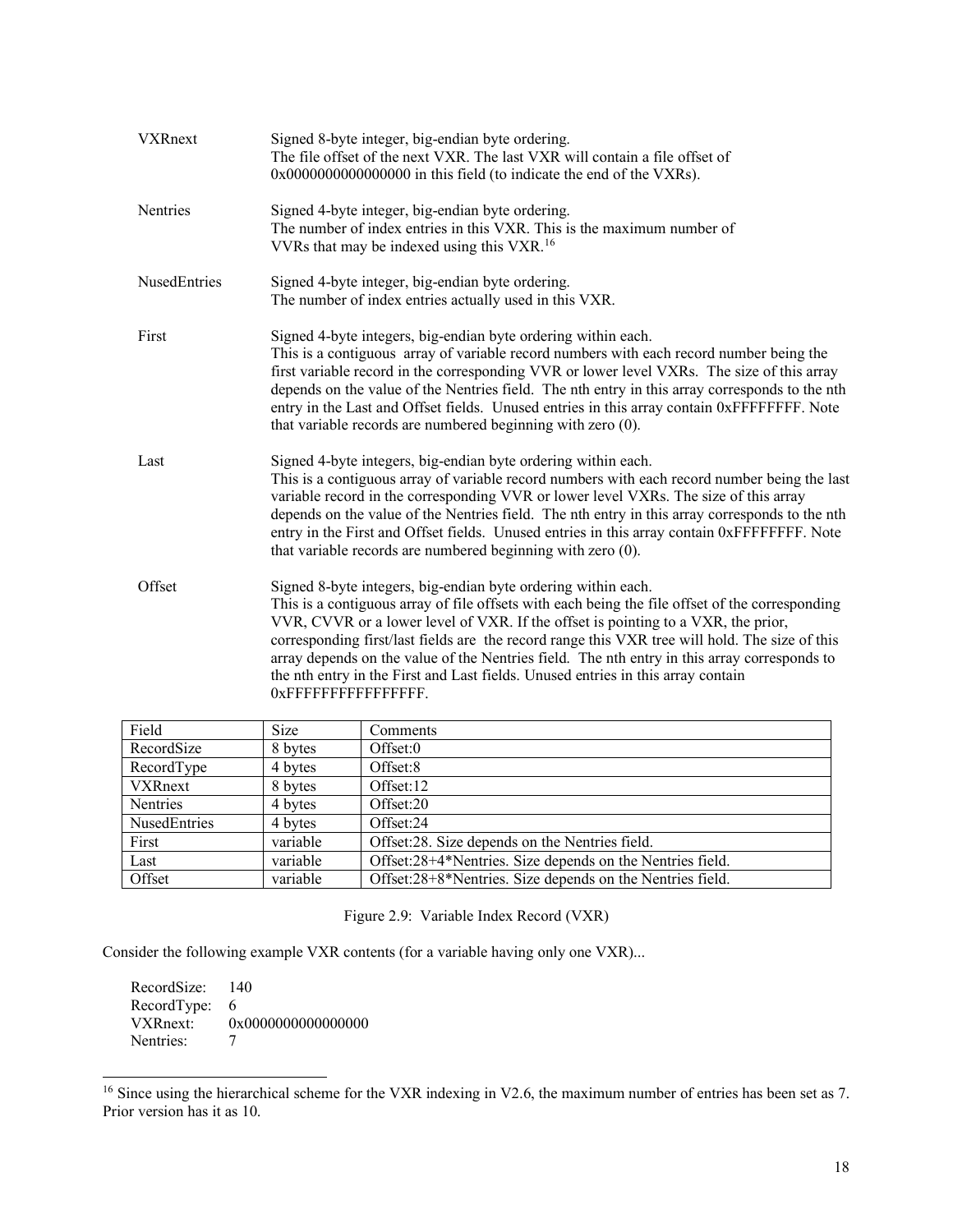| NusedEntries: 2 |                                        |
|-----------------|----------------------------------------|
| First:          | $0, 100, 0x$ FFFFFFFF, $0x$ FFFFFFFFF, |
| Last:           | 99, 149, OXFFFFFFFF, OXFFFFFFFFF,      |
| Offset:         |                                        |
|                 | $0x$ FFFFFFFFFFFFFFFFFFF $\ldots$      |

There are two index entries being used. The first indicates that variable records 0 through 99 are stored in the VVR at file offset 0x0000A400 and the second indicates that variable records 100 through 149 are stored in the VVR at file offset 0x0000B554.

## <span id="page-23-0"></span>*2.8 Variable Values Record*

Variable Value Records (VVRs) are used to store one or more variable records in a single-file CDF. VVRs will not exist in multi-file CDFs (where variable records are stored in separate files). The contents of a variable record are described in Chapter [4.](#page-30-0)

Each VVR, as shown in Figure 2.10, contains the following contiguous fields...

| RecordSize | Signed 8-byte integer, big-endian byte ordering.<br>The size in bytes of this VVR (including this field).                                                                                                                                                                                                                                                                                                                                                                                                                                                                                                                                        |
|------------|--------------------------------------------------------------------------------------------------------------------------------------------------------------------------------------------------------------------------------------------------------------------------------------------------------------------------------------------------------------------------------------------------------------------------------------------------------------------------------------------------------------------------------------------------------------------------------------------------------------------------------------------------|
| RecordType | Signed 4-byte integer, big-endian byte ordering.<br>The value 7, which identifies this as a VVR.                                                                                                                                                                                                                                                                                                                                                                                                                                                                                                                                                 |
| Records    | A group of one or more variable records. The record numbers in this group will be<br>contiguous. The size of this field depends on the number of variable records in the group<br>and the size of each record. The size of each record will be the same and depends on the<br>dimensionality, dimension variances, data type, and number of elements per value of the<br>corresponding variable. These properties are discussed in Chapter 4. The encoding of the<br>values in each variable record depends on the encoding of the CDF (which is stored in the<br>Encoding field of the CDR). The possible encodings are described in Chapter 5. |

| Field      | <b>Size</b> | Comments                                                                                                                             |
|------------|-------------|--------------------------------------------------------------------------------------------------------------------------------------|
| RecordSize | 8 bytes     | Offset:0                                                                                                                             |
| RecordType | 4 bytes     | Offset:8                                                                                                                             |
| Records    | variable    | Offset:12. Size depends on the number of variable records in this VVR<br>and the variable's data type, number of elements per value, |
|            |             | dimensionality, and dimension variances.                                                                                             |

Figure 2.10: Variable Values Record (VVR)

## *2.9 Compressed CDF Record*

A Compressed CDF Record (CCR) is used to store the data from a compressed single-file CDF. A CCR is created when the whole CDF is compressed. It will not be created if only variables (some or even all) are compressed. Only two internal records exist in a fully compressed CDF. Other than a CCR, another record is a Compression Parameters Record (CPR), which is pointed to by the CCR. The CPR provides the compression information, e.g., compression method and level, etc., used to compress the CDF file. A CCR will not exist in multi-file CDFs.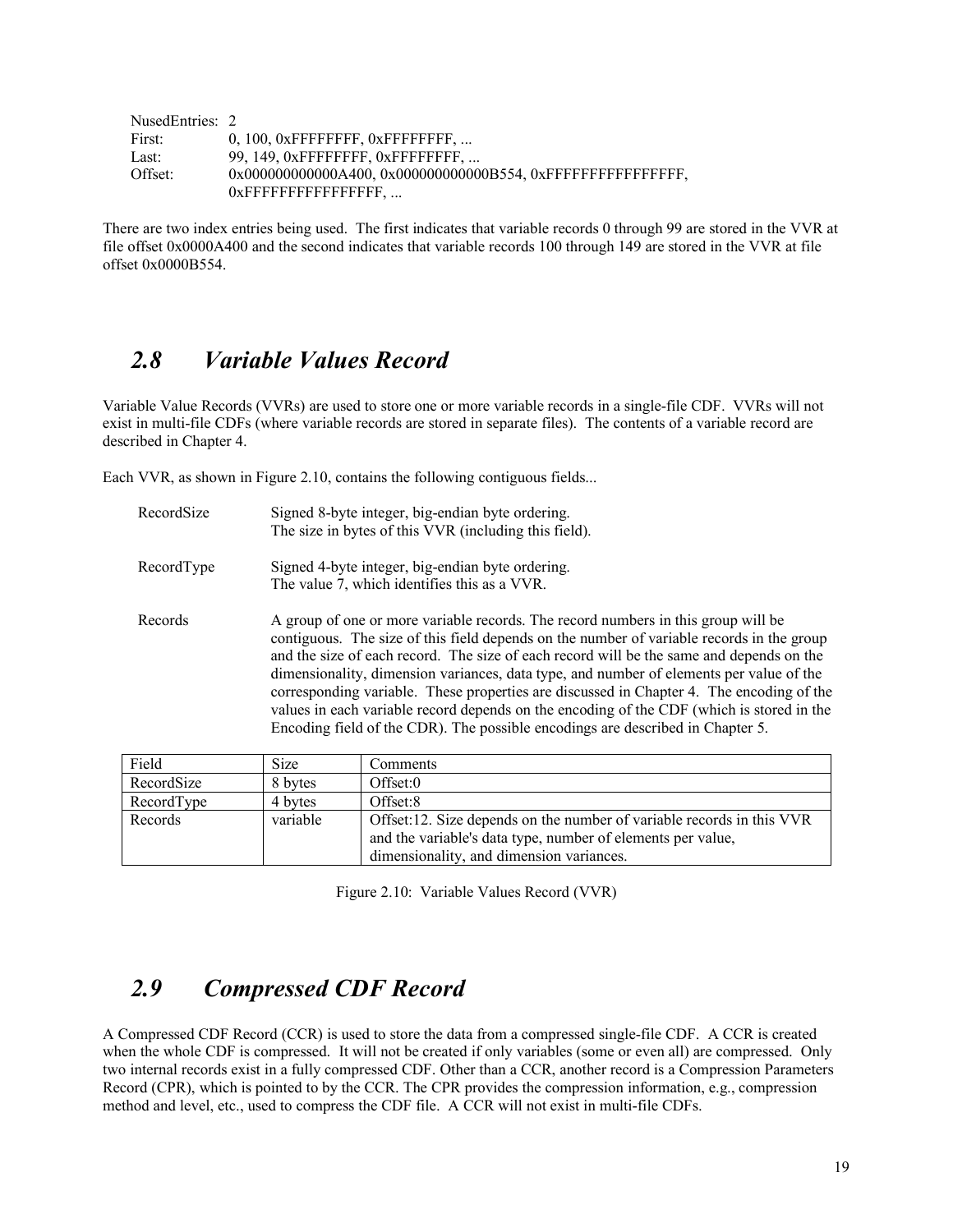Each CCR, as shown in Figure 2.11, contains the following contiguous fields...

| RecordSize | Signed 8-byte integer, big-endian byte ordering.<br>The size in bytes of this CCR (including this field).                                                                                      |                                                           |  |
|------------|------------------------------------------------------------------------------------------------------------------------------------------------------------------------------------------------|-----------------------------------------------------------|--|
| RecordType | Signed 4-byte integer, big-endian byte ordering.<br>The value 10, which identifies this as a CCR.                                                                                              |                                                           |  |
| CPRoffset  | Signed 8-byte integer, big-endian byte ordering.<br>File offset to the Compressed Parameters Record (CPR) (bytes).                                                                             |                                                           |  |
| uSize      | Signed 8-byte integer, big-endian byte ordering.<br>Size of the CDF in its uncompressed form. This byte count does NOT include the 8-byte<br>magic numbers, and 16-byte checksum if it exists. |                                                           |  |
| rfuA       | Signed 4-byte integer, big-endian byte ordering.<br>Reserved for future use. Set to zero.                                                                                                      |                                                           |  |
| data       | The compressed CDF data begins.                                                                                                                                                                |                                                           |  |
| Field      | Size                                                                                                                                                                                           | Comments                                                  |  |
| RecordSize | 8 bytes                                                                                                                                                                                        | Offset:0                                                  |  |
| RecordType | 4 bytes                                                                                                                                                                                        | Offset:8                                                  |  |
| CPRoffset  | 8 bytes                                                                                                                                                                                        | Offset:12                                                 |  |
| uSize      | 8 bytes                                                                                                                                                                                        | Offset:20                                                 |  |
| rfuA       | 4 bytes                                                                                                                                                                                        | Offset:28                                                 |  |
| data       | variable                                                                                                                                                                                       | Offset:32. Compressed data size is RecordSize - 32 bytes. |  |

Figure 2.11: Compressed CDF Record (CCR)

## *2.10 Compressed Parameters Record*

A Compressed Parameters Record (CPR) is used to keep the information as the compression method and level used to create a CDF or variable. This record is pointed to by either a CCR or a VDR. When a compression is applied to the whole CDF, the CPR is pointed to by the CCR. If a compression is only applied to a variable, a CPR is pointed to by a VDR. Currently, only Run-Length Encoding (RLE), Huffman (HUFF), Adaptive Huffman (AHUFF) and GNU GZIP compression algorithms are supported[.17](#page-24-0)

Each CPR, as shown in Figure 2.12, contains the following contiguous fields...

| RecordSize | Signed 8-byte integer, big-endian byte ordering.<br>The size in bytes of this CPR (including this field). |
|------------|-----------------------------------------------------------------------------------------------------------|
| RecordType | Signed 4-byte integer, big-endian byte ordering.<br>The value 11, which identifies this as a CPR.         |
| cType      | Signed 4-byte integer, big-endian byte ordering.                                                          |

<span id="page-24-0"></span><sup>&</sup>lt;sup>17</sup> Due to a huge memory requirement, the GZIP compression is disabled for the PCs running the 16-bit DOS/Windows 3.x.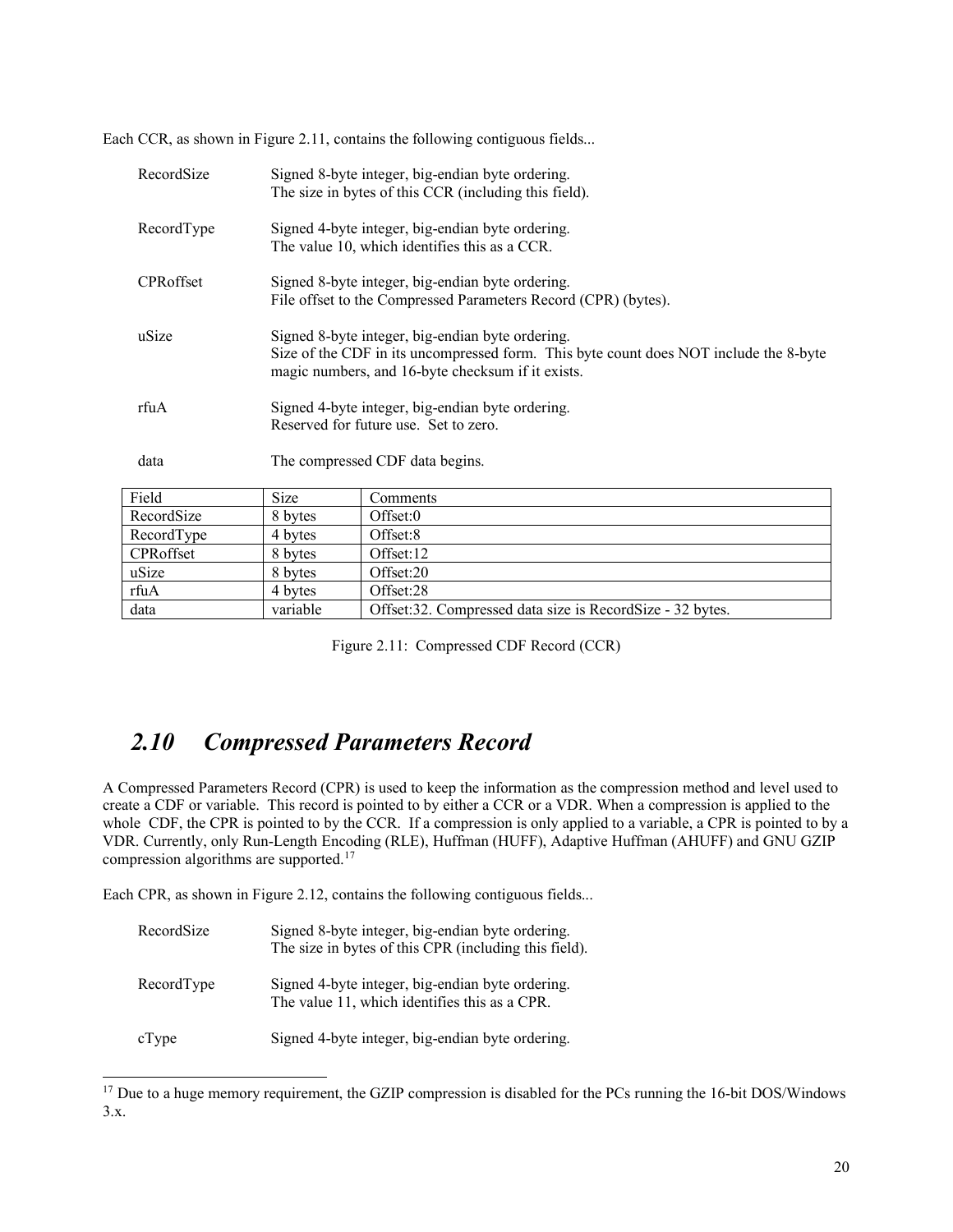|            | (5)      | Type of compression: NO COMPRESSION (0), RLE COMPRESSION (1),<br>HUFF COMPRESSION (2), AHUFF COMPRESSION (3) and GZIP COMPRESSION                   |  |  |
|------------|----------|-----------------------------------------------------------------------------------------------------------------------------------------------------|--|--|
| rfuA       |          | Signed 4-byte integer, big-endian byte ordering.<br>Reserved for future use. Set to zero.                                                           |  |  |
| pCount     |          | Signed 4-byte integer, big-endian byte ordering.<br>Compression parameter count. Currently, it is 1.                                                |  |  |
| cParms     |          | Signed 4-byte integer, big-endian byte ordering.<br>Compression level. For RLE, HUFF and AHUFF, cParms[0] is 0. For GZIP, it is<br>between 1 and 9. |  |  |
| Field      | Size     | Comments                                                                                                                                            |  |  |
| RecordSize | 8 bytes  | Offset:0                                                                                                                                            |  |  |
| RecordType | 4 bytes  | Offset:8                                                                                                                                            |  |  |
| cType      | 4 bytes  | Offset:12                                                                                                                                           |  |  |
| rufA       | 4 bytes  | Offset:16                                                                                                                                           |  |  |
| pCount     | 4 bytes  | Offset:20                                                                                                                                           |  |  |
| cParms     | variable | Offset:24. Size depends on pCount                                                                                                                   |  |  |

Figure 2.12: Compressed Parameters Record (CPR)

# *2.11 Sparseness Parameters Record*

A Sparseness parameters Record (SPR) is used to store sparse array information used by a variable record in a CDF. Currently, it has not yet been implemented in the V2.6, V2.7 or V3.0 distribution. This record is not being implemented.

Each SPR, as shown in Figure 2.13, contains the following contiguous fields...

| RecordSize   | Signed 8-byte integer, big-endian byte ordering.<br>The size in bytes of this SPR (including this field). |
|--------------|-----------------------------------------------------------------------------------------------------------|
| RecordType   | Signed 4-byte integer, big-endian byte ordering.<br>The value 12, which identifies this as a SPR.         |
| sArraysType  | Signed 4-byte integer, big-endian byte ordering.<br>include the magic numbers.                            |
| rfuA         | Signed 4-byte integer, big-endian byte ordering.<br>Reserved for future use. Set to zero.                 |
| pCount       | Signed 4-byte integer, big-endian byte ordering.<br>Sparseness parameter count.                           |
| sArraysParms | Signed 4-byte integer, big-endian byte ordering.<br>Parameters for sparseness arrays.                     |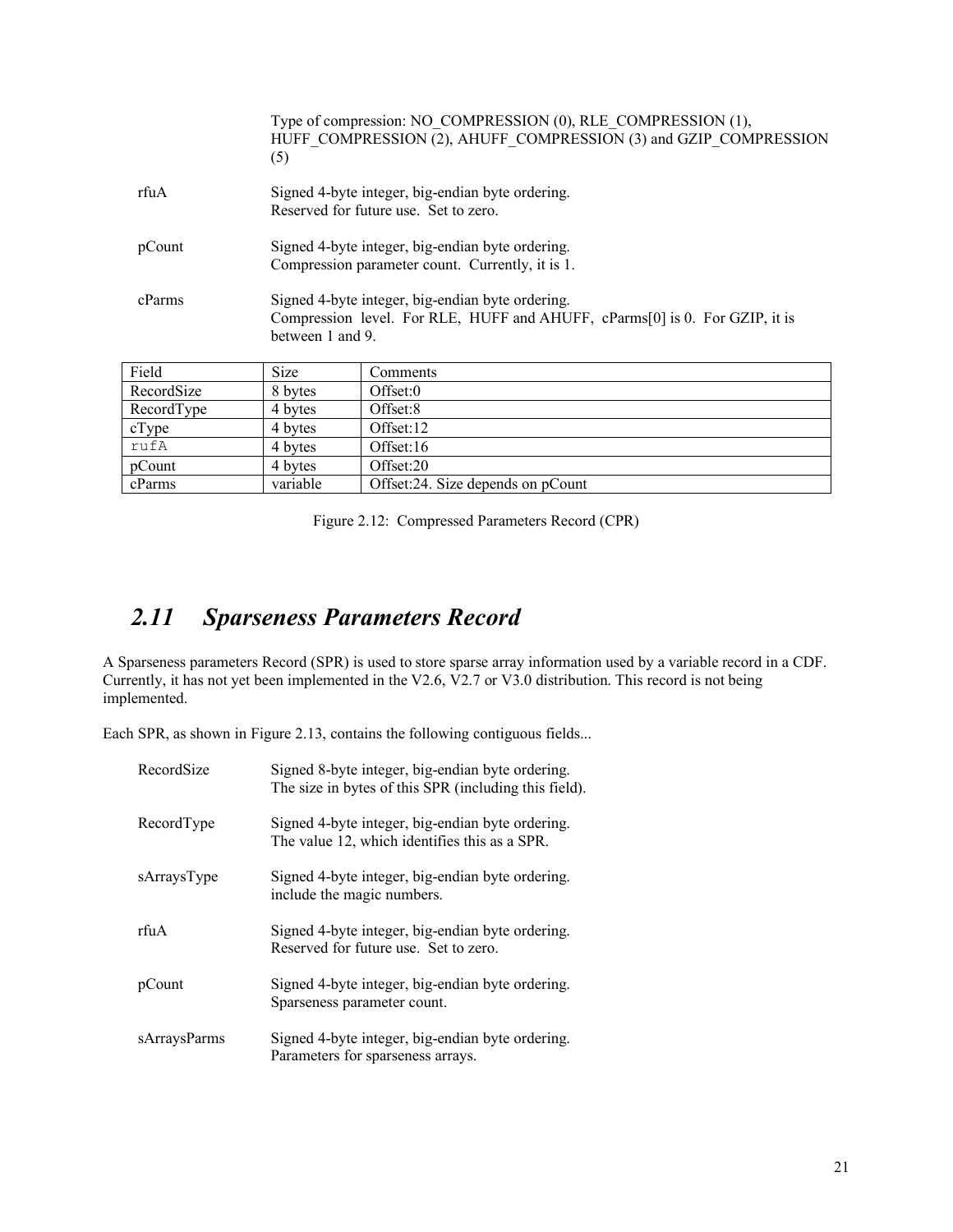| Field        | <b>Size</b> | Comments               |
|--------------|-------------|------------------------|
| RecordSize   | 8 bytes     |                        |
| RecordType   | 4 bytes     |                        |
| sArraysType  | 4 bytes     |                        |
| rufA         | 4 bytes     |                        |
| pCount       | 4 bytes     |                        |
| sArravsParms | variable    | Size depends on pCount |

Figure 2.13: Sparseness Parameters Record (SPR)

## *2.12 Compressed Variable Values Record*

A Compressed Variable Values Record (CVVR) is used to store one section of compressed variable values records (VVRs) for a variable in a single-file CDF. This section of VVRs while uncompressed are contiguous in the physical file or scratch temporary file. CVVRs will not exist in multi-file CDFs.

Each CVVR, as shown in Figure 2.14, contains the following contiguous fields...

data variable | Offset:24. Size is specified in cSize

| Signed 8-byte integer, big-endian byte ordering.<br>The size in bytes of this CVVR (including this field).    |           |  |
|---------------------------------------------------------------------------------------------------------------|-----------|--|
| Signed 4-byte integer, big-endian byte ordering.<br>The value 13, which identifies this as a CVVR.            |           |  |
| Signed 4-byte integer, big-endian byte ordering.<br>Reserved for future use. Set to zero.                     |           |  |
| Signed 8-byte integer, big-endian byte ordering.<br>Size in bytes of the post-compressed data, which follows. |           |  |
| Compressed data.                                                                                              |           |  |
| Size                                                                                                          | Comments  |  |
| 8 bytes                                                                                                       | Offset:0  |  |
| 4 bytes                                                                                                       | Offset:8  |  |
| 4 bytes                                                                                                       | Offset:12 |  |
|                                                                                                               |           |  |

Figure 2.14: Compressed Variable Values Record (CVVR)

## *2.13 Unused Internal Record*

cSize 8 bytes Offset:16

Internal records in the dotCDF file of a CDF may become unused due to a number of reasons. When that occurs, the internal record is marked as being unused and is placed on a double-linked list of Unused Internal Records (UIRs). The UIRhead field of the GDR contains the file offset of the first UIR. The first UIR contains the file offset of the next UIR and so on. The last UIR contains a file offset of 0x00000000 as the file offset of the next UIR (to indicate the end of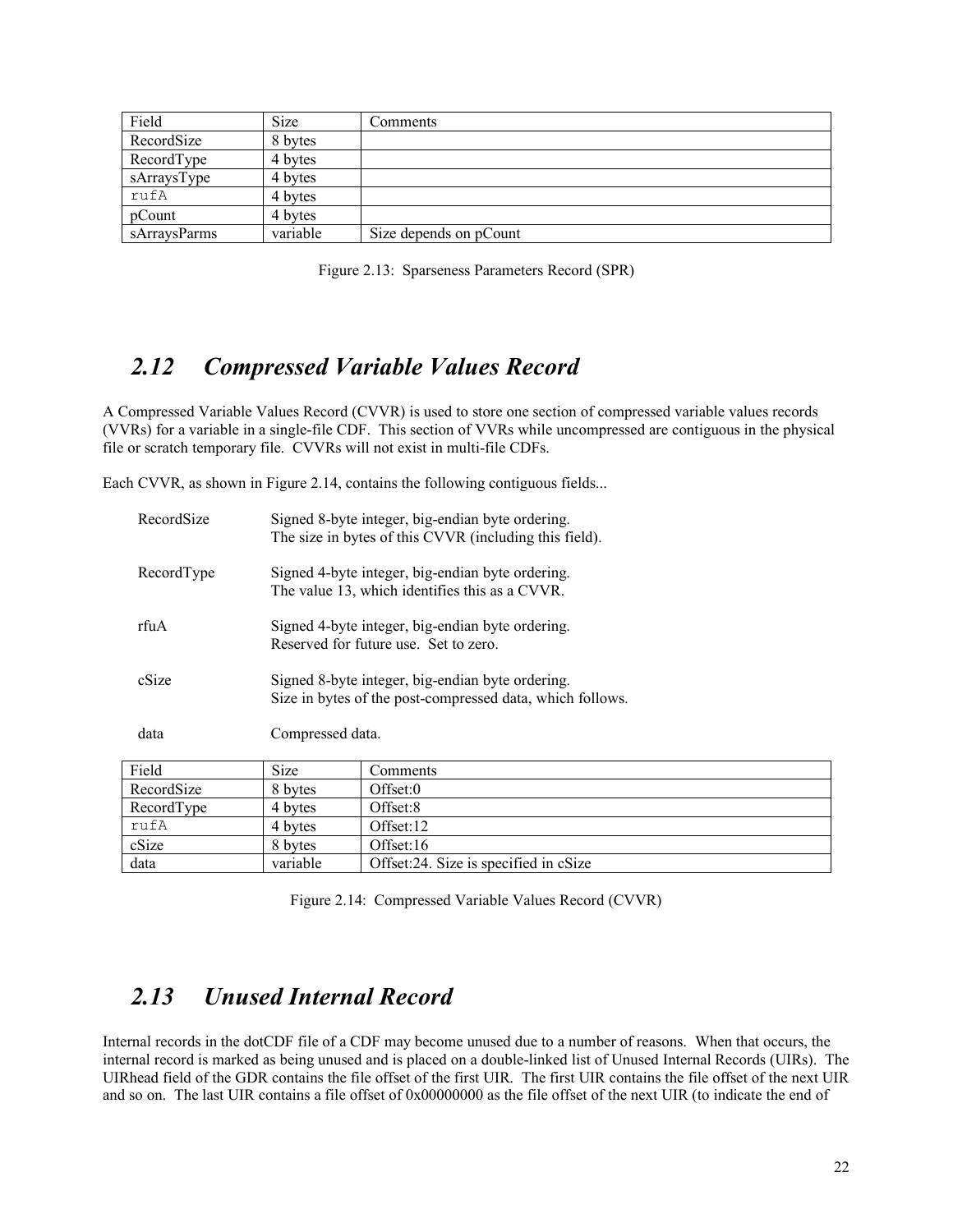the UIRs). Likewise, the last UIR contains the file offset of the previous UIR and so on. The first UIR contains a file offset of 0x00000000 as the file offset of the previous UIR (to indicate the start of the UIRs).

Each UIR, as shown in Figure 2.15, contains the following contiguous fields...

| RecordSize     | Signed 8-byte integer, big-endian byte ordering.<br>The size in bytes of this UIR (including this field).                                                                                               |
|----------------|---------------------------------------------------------------------------------------------------------------------------------------------------------------------------------------------------------|
| RecordType     | Signed 4-byte integer, big-endian byte ordering.<br>The value -1, which identifies this as a UIR. (See the section on UUIRs below for a slight<br>complication.)                                        |
| <b>NextUIR</b> | Signed 8-byte integer, big-endian byte ordering.<br>The file offset of the next UIR. The last UIR will contain a file offset of 0x00000000 in this<br>field (to indicate the end of the UIRs).          |
| PrevUIR        | Signed 8-byte integer, big-endian byte ordering.<br>The file offset of the previous UIR. The first UIR will contain a file offset of $0x00000000$ in<br>this field (to indicate the start of the UIRs). |
| Remainder      | Zero or more unused bytes, which constitute the remainder of the UIR.<br>The contents of this field are undefined.                                                                                      |

| Field          | <b>Size</b> | Comments                                         |
|----------------|-------------|--------------------------------------------------|
| RecordSize     | 8 bytes     | Offset:0                                         |
| RecordType     | 4 bytes     | Offset:8                                         |
| <b>NextUIR</b> | 8 bytes     | Offset:12                                        |
| PrevUIR        | 8 bytes     | Offset:20                                        |
| Remainder      | variable    | Offset:28. Size depends on the size of this UIR. |

### Figure 2.15: Unused Internal Record (UIR)

It is possible to have internal records in the dotCDF file of a CDF that are unused but are not considered UIRs. Let's call them Unsociable Unused Internal Records (UUIRs) because they are not on the double-linked list of UIRs that begins at the file offset contained in the UIRhead field of the GDR. Beginning with CDF V2.5, UUIRs may also exist due to special circumstances (e.g., if an internal record that is no longer needed is less than 16 bytes which means that it is too small to be made a UIR).

Each UUIR, as shown in Figure 2.16, contains the following contiguous fields...

| RecordSize | Signed 8-byte integer, big-endian byte ordering.<br>The size in bytes of this UUIR (including this field).                                                                                                                                                              |
|------------|-------------------------------------------------------------------------------------------------------------------------------------------------------------------------------------------------------------------------------------------------------------------------|
| RecordType | Signed 4-byte integer, big-endian byte ordering.<br>The value -1, which identifies this as a UUIR. Unfortunately this is the same value as that<br>used for UIRs. UUIRs are distinguished from UIRs by the fact that they are not on the<br>double-linked list of UIRs. |
| Remainder  | Zero or more unused bytes that constitute the remainder of the UUIR.<br>The contents of this field are undefined.                                                                                                                                                       |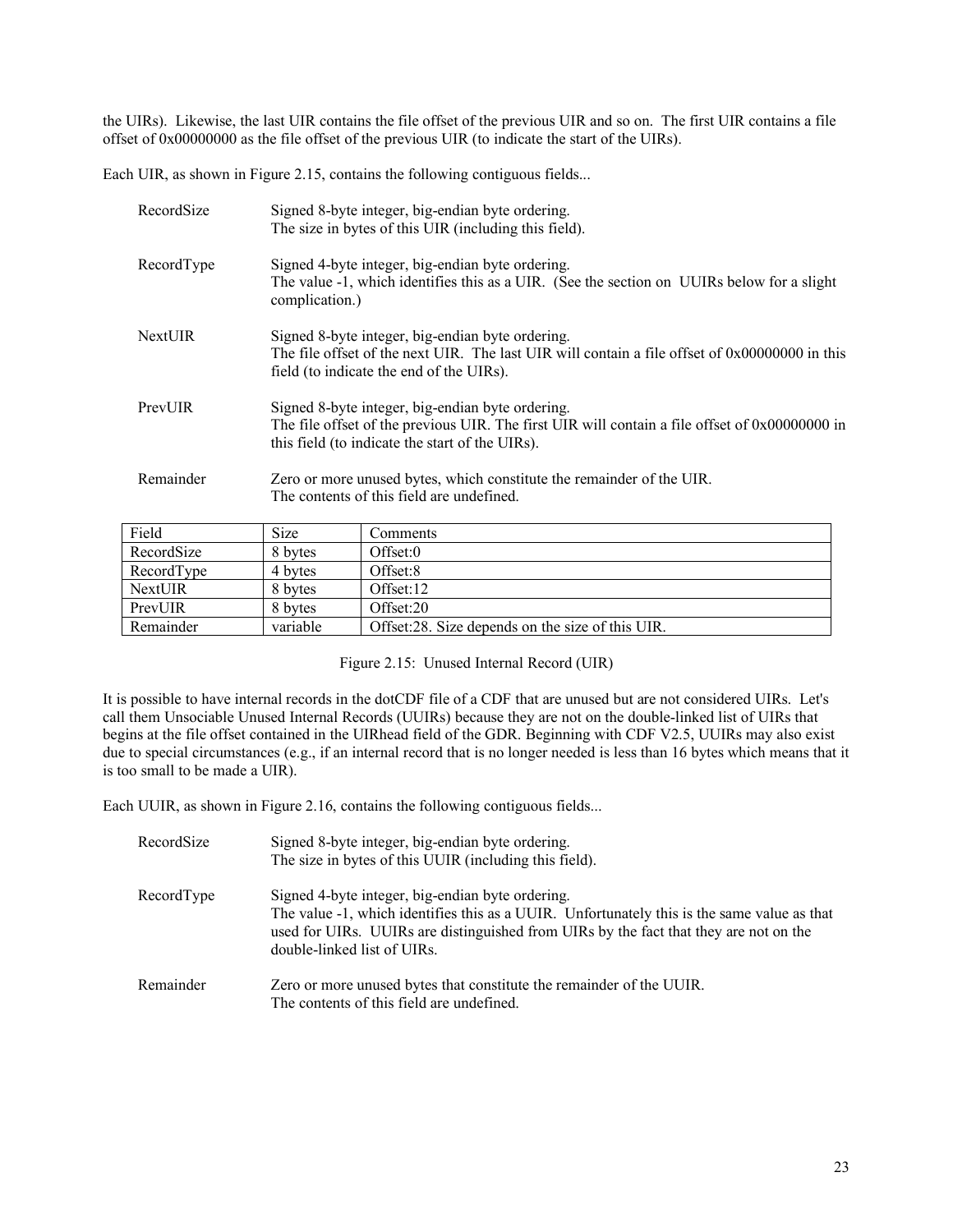| Field      | Size     | Comments                                           |
|------------|----------|----------------------------------------------------|
| RecordSize | 8 bytes  | Offset:0                                           |
| RecordType | 4 bytes  | Offset:8                                           |
| Remainder  | variable | Offset: 12. Size depends on the size of this UUIR. |

Figure 2.16: Unsociable Unused Internal Record (UUIR)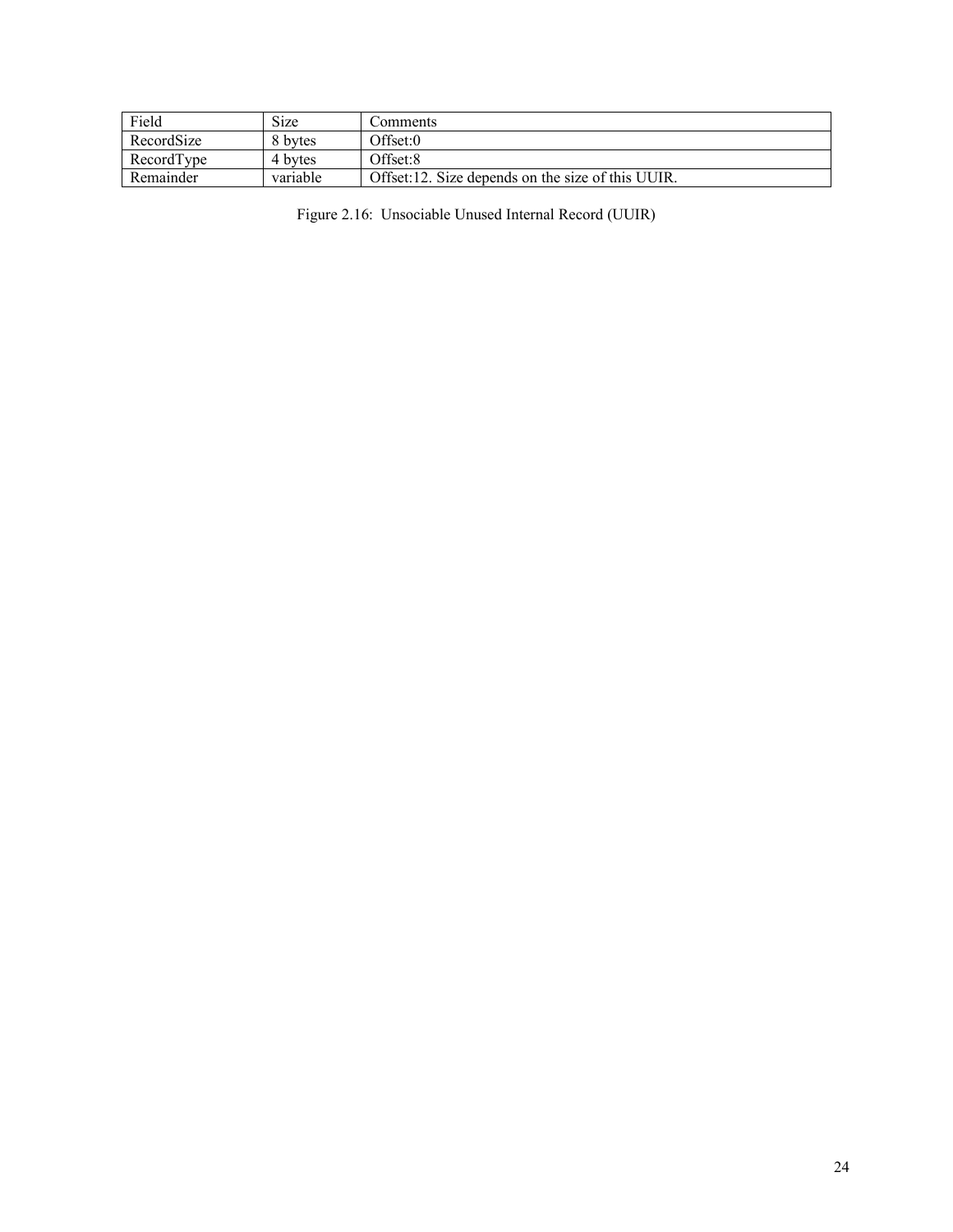# Chapter 3

# <span id="page-29-0"></span>**3Variable Files**

In multi-file CDFs, variable records are stored in separate files - one per variable. Assuming a base name of  $\leq$ cdfname>, the CDF would consist of the file named  $\leq$ cdfname>.cdf,<sup>[18](#page-29-1)</sup> a file named  $\leq$ cdfname>.v $\leq$ i> for each rVariable (where <i> is the rVariable number), and a file named <cdfname>.z<j> for each zVariable (where <j> is the zVariable number). Note that variables are numbered beginning with zero (0). For example, a multi-file CDF named sample having three rVariables would consist of the files sample.cdf, sample.v0, sample.v1, and sample.v2.

Within each variable file are stored the corresponding variable records. The variable records are stored contiguously beginning with record number zero (0) with no gaps in the record numbering. The number of records will correspond to the MaxRec field of the variable's VDR (described in Section 2.6). The size of each variable record will be the same and depends on the dimensionality, dimension variances, data type, and number of elements per value of the corresponding variable. These properties are discussed in Chapter [4.](#page-30-0) The encoding of the values in each variable record depends on the encoding of the CDF (which is stored in the Encoding field of the CDR). The possible encodings are described in Chapter [5.](#page-33-0)

<span id="page-29-1"></span><sup>&</sup>lt;sup>18</sup> On VMS and DOS systems, the file names/extensions would be uppercase.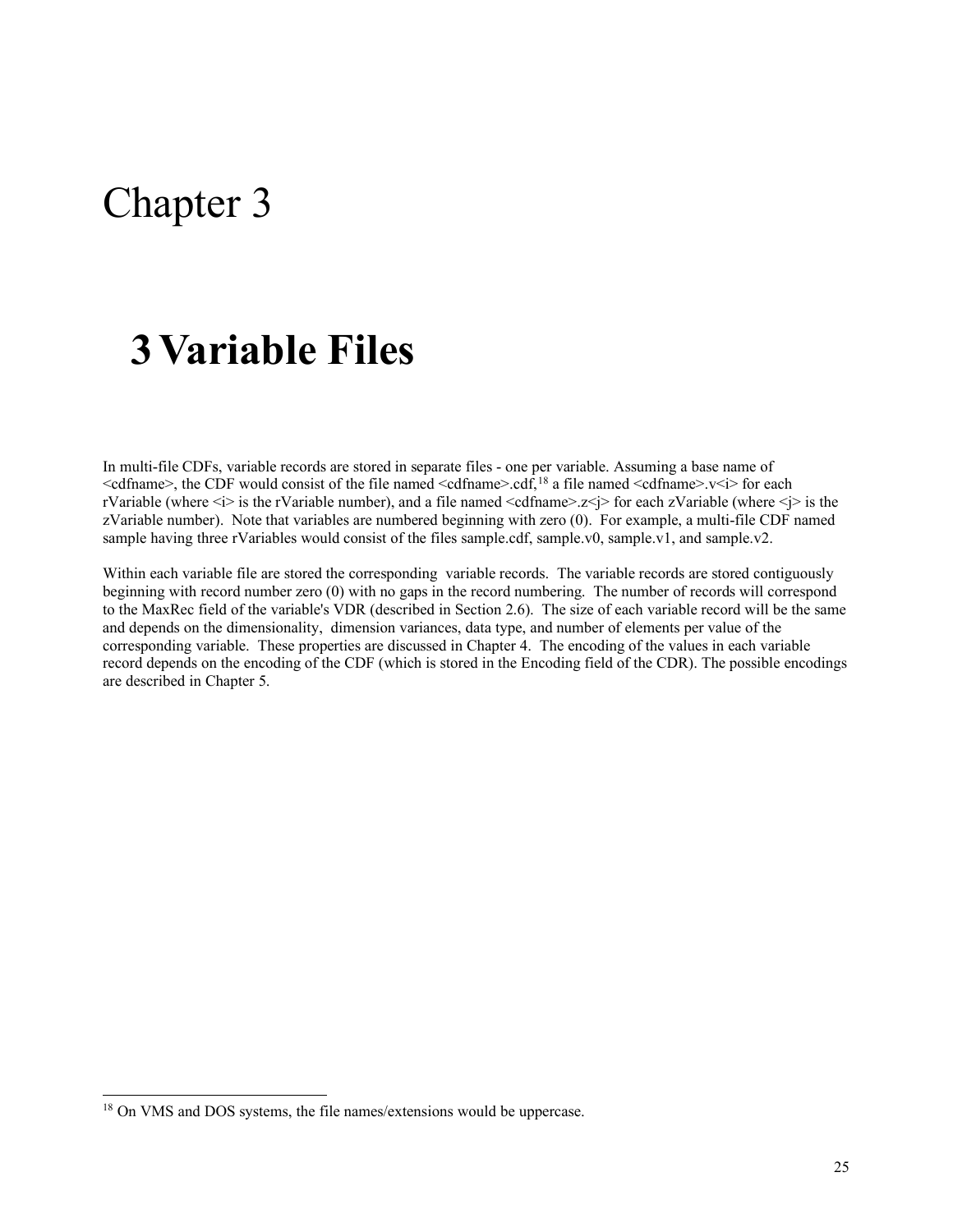# Chapter 4

# <span id="page-30-0"></span>**4Variable Records**

Variable records contain the values written to a variable. Each variable record contains one variable array. The physical layout of a variable array depends on the dimensionality and dimension variances of the variable and the variable majority of the CDF. The dimensionality of an rVariable is contained in the rNumDims and rDimSizes fields of the GDR. The dimensionality of a zVariable is contained in the zNumDims and rDimSizes fields of the corresponding zVDR. Dimension variances are contained in the DimVarys field of the corresponding rVDR/zVDR. The CDF's variable majority is contained in bit 0 of the Flags field of the CDR. Note also that each variable array value consists of some number of elements of the variable's data type. A variable's data type and number of elements of that data type at each variable value are contained in the DataType and NumElems fields of the corresponding rVDR/zVDR.

Dimension variances allow a conceptual view of a physical variable array. For each array dimension, if the corresponding dimension variance is TRUE, then the dimension actually exists. If the dimension variance is FALSE, then the dimension is virtual and is not physically stored. This would probably be a good time for an example. Assume a variable with the following characteristics...

| Data Type            | <b>CDF REAL4</b>  |
|----------------------|-------------------|
| Number of Elements   |                   |
| Number of Dimensions |                   |
| Dimension Sizes      | 3.5               |
| Dimension Variances  | <b>TRUE.FALSE</b> |

The conceptual view of this variable array is that of a 3 by 5 2-dimensional array (represented by the syntax 2:[3,5]). The TRUE,FALSE dimension variances indicate that the first dimension is real (physically stored) but that the second dimension is virtual (not physically stored). When an application accesses a value in this variable array two dimension indices are specified, one per dimension (represented by the syntax (i,j) where i and j are the dimension indices). The first index is used to physically position to a value in the array (because the corresponding dimension variance is TRUE). The second index, however, is essentially ignored because the corresponding dimension variance of FALSE indicates that the second dimension is virtual and is not physically stored. Conceptually, all values along the second dimension are the same (and are the one value which is physically stored). This means that  $(i,0)$ ,  $(i,1)$ ,  $(i,2)$ ,  $(i,3)$ , and  $(i,4)$  all map to the same physical location in the variable array for any given first dimension index  $(i)$ . For this variable record stored at a file offset of n (in the dotCDF file or a variable file), the conceptual values would map to the physical values as follows...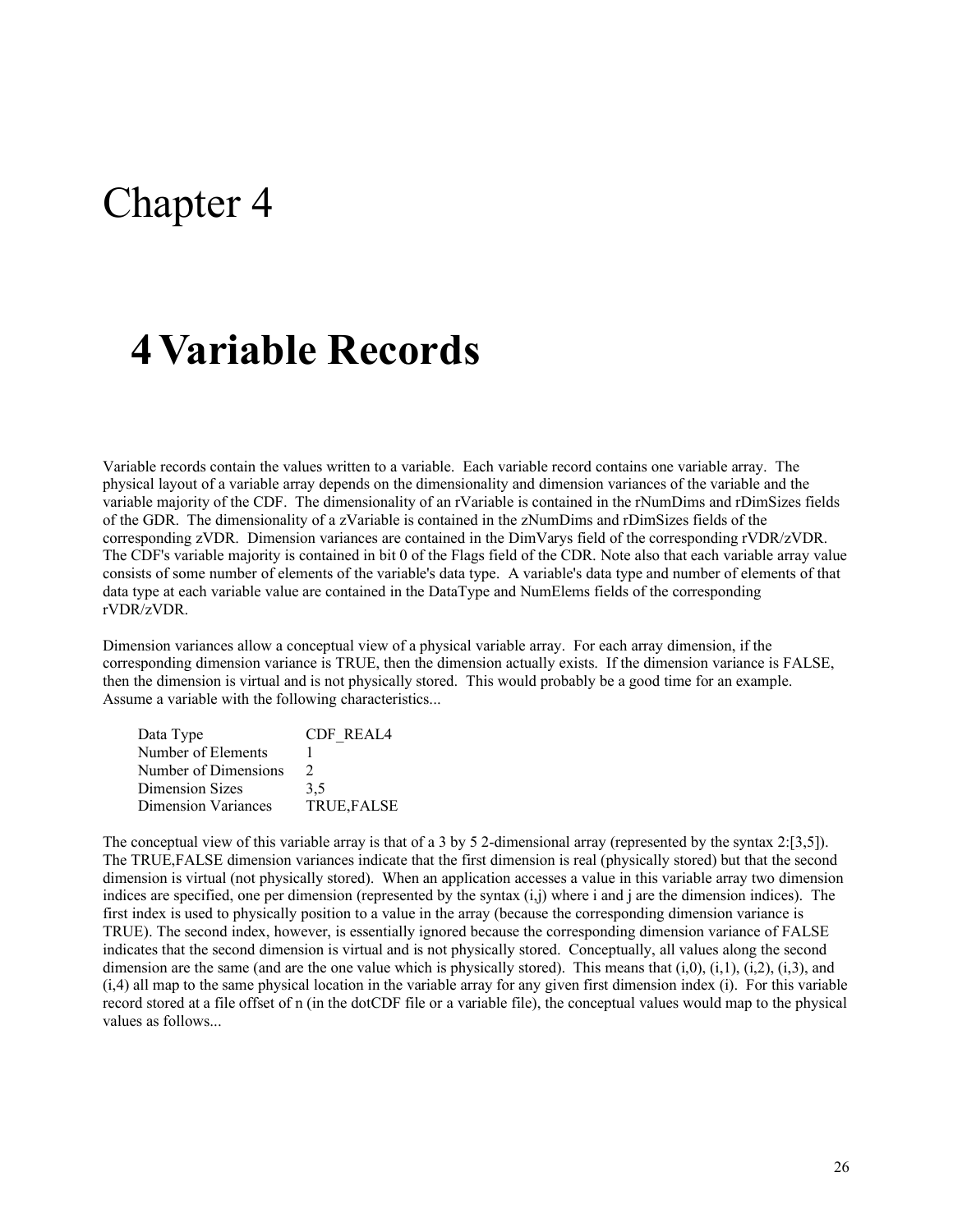| File Offset of Physical Value | Indices of Conceptual Value(s)    |
|-------------------------------|-----------------------------------|
|                               | (0,0),(0,1),(0,2),(0,3),(0,4)     |
| $n+4$                         | (1,0), (1,1), (1,2), (1,3), (1,4) |
| $n+8$                         | (2,0),(2,1),(2,2),(2,3),(2,4)     |

Note that only three values are physically stored with each consisting of four bytes (which is the size of one element of the CDF\_REAL4 data type).

Had the dimension variances been FALSE,TRUE instead, the conceptual to physical mapping would be as follows...

| File Offset of Physical Value | Indices of Conceptual Value(s) |  |
|-------------------------------|--------------------------------|--|
|                               | (0,0), (1,0), (2,0)            |  |
| $n+4$                         | (0,1),(1,1),(2,1)              |  |
| $n+8$                         | (0,2),(1,2),(2,2)              |  |
| $n+12$                        | (0,3), (1,3), (2,3)            |  |
| $n+16$                        | $(0,4)$ , $(1,4)$ , $(2,4)$    |  |

In this case five values are physically stored and it is along the first dimension that all values are conceptually the same.

It is not until two or more of the dimensions are physically stored (having dimension variances of TRUE) that the variable majority of the CDF has an effect. Row majority means that the first dimension changes slowest in the physical storage of the array and column majority means that the last dimension changes the slowest. Assume that in our example the dimension variances are TRUE,TRUE. The physical layout of the array values for each variable majority would be as follows...

| File Offset of | Indices of Conceptual  | Indices of Conceptual     |
|----------------|------------------------|---------------------------|
| Physical Value | Value(s), Row Majority | Value(s), Column Majority |
| n              | (0,0)                  | (0,0)                     |
| $n+4$          | (0,1)                  | (1,0)                     |
| $n+8$          | (0,2)                  | (2,0)                     |
| $n+12$         | (0,3)                  | (0,1)                     |
| $n+16$         | (0,4)                  | (1,1)                     |
| $n+20$         | (1,0)                  | (2,1)                     |
| $n + 24$       | (1,1)                  | (0,2)                     |
| $n+28$         | (1,2)                  | (1,2)                     |
| $n+32$         | (1,3)                  | (2,2)                     |
| $n+36$         | (1,4)                  | (0,3)                     |
| $n+40$         | (2,0)                  | (1,3)                     |
| $n+44$         | (2,1)                  | (2,3)                     |
| $n+48$         | (2,2)                  | (0,4)                     |
| $n+52$         | (2,3)                  | (1,4)                     |
| $n+56$         | (2,4)                  | (2,4)                     |

Note that an application's conceptual view of the variable array does not depend on the variable majority. When an application accesses the value at indices  $(i,j)$  the proper value will be accessed. The physical location of that value, however, depends very much on the variable majority of the CDF.

0-dimensional and 1-dimensional variables are relatively simple. The variable array of a 0-dimesional variable consists of one physically stored value. 1-dimensional variable arrays are stored as a vector of one or more physical values when the dimension variance is TRUE or just a single physically stored value when the dimension variance is FALSE (with all of the values along the dimension being conceptually the same).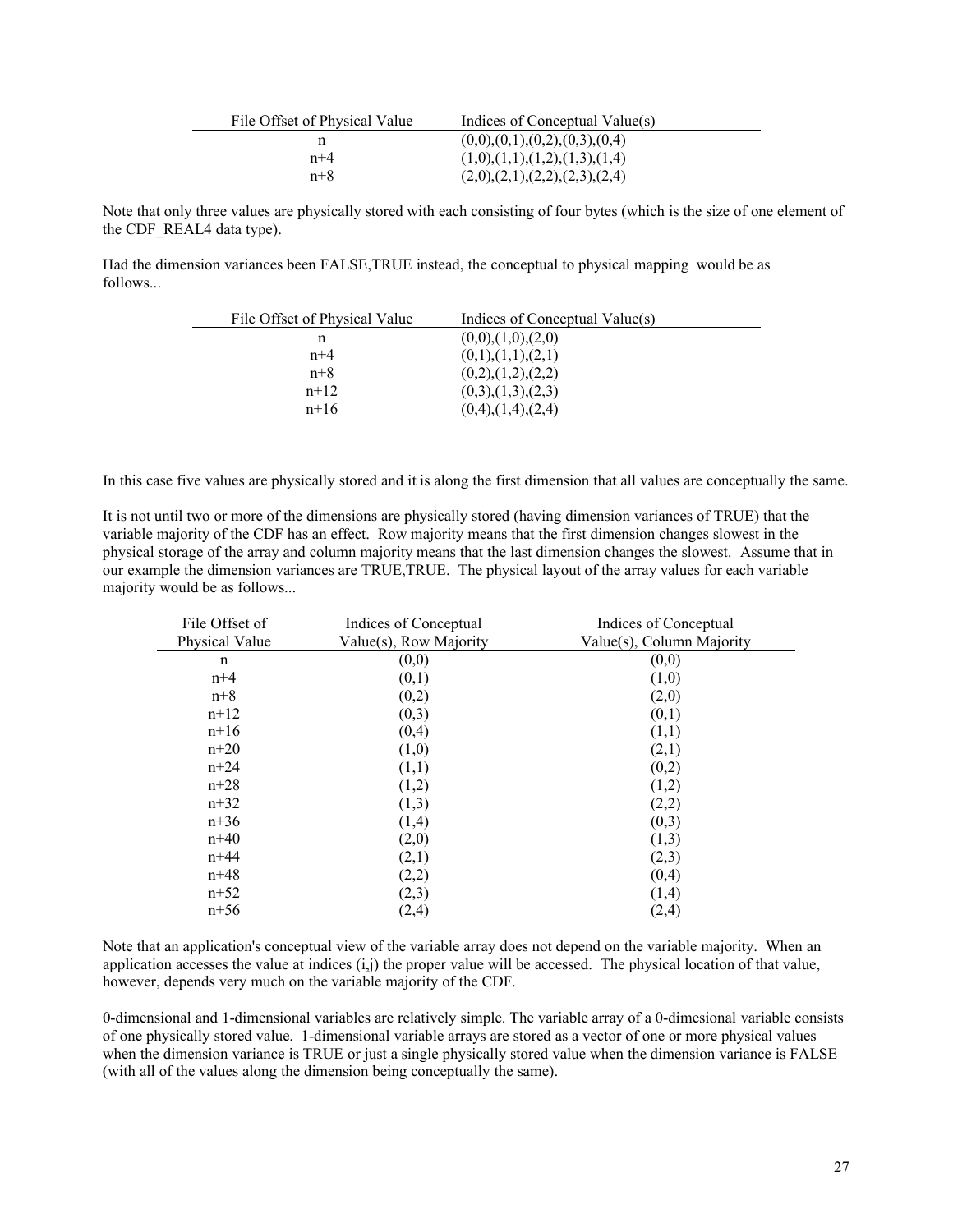When a variable value consists of more than one element (e.g., character data having the CDF CHAR data type), all of the elements of that value are stored contiguously with the first element being at the lowest file offset.

The size in bytes of a variable record is the product of the size in bytes of the data type, the number of elements of the data type at each variable value, and the size of each dimension having a variance of TRUE.

As a final example consider a variable with the following characteristics...

| Data Type            | CDF CHAR          |
|----------------------|-------------------|
| number of Elements   |                   |
| number of Dimensions |                   |
| Dimension Sizes      | 2,3,4             |
| Dimension Variances  | TRUE, FALSE, TRUE |

The conceptual value to physical value mapping for each majority would be as follows...

| File Offset of | Indices of Conceptual     | Indices of Conceptual     |
|----------------|---------------------------|---------------------------|
| Physical Value | Value(s), Row Majority    | Value(s), Column Majority |
| n              | (0,0,0), (0,1,0), (0,2,0) | (0,0,0), (0,1,0), (0,2,0) |
| $n+5$          | (0,0,1),(0,1,1),(0,2,1)   | (1,0,0), (1,1,0), (1,2,0) |
| $n+10$         | (0,0,2), (0,1,2), (0,2,2) | (0,0,1),(0,1,1),(0,2,1)   |
| $n+15$         | (0,0,3), (0,1,3), (0,2,3) | (1,0,1), (1,1,1), (1,2,1) |
| $n+20$         | (1,0,0), (1,1,0), (1,2,0) | (0,0,2), (0,1,2), (0,2,2) |
| $n+25$         | (1,0,1), (1,1,1), (1,2,1) | (1,0,2), (1,1,2), (1,2,2) |
| $n+30$         | (1,0,2), (1,1,2), (1,2,2) | (0,0,3), (0,1,3), (0,2,3) |
| $n+35$         | (1,0,3), (1,1,3), (1,2,3) | (1,0,3), (1,1,3), (1,2,3) |

In this example each variable record would consist of 40 bytes (which is the product of the size in bytes of one element of the data type [1], the number of elements of the data type at each variable value [5], the size of the first dimension [2], and the size of the last dimension [4]).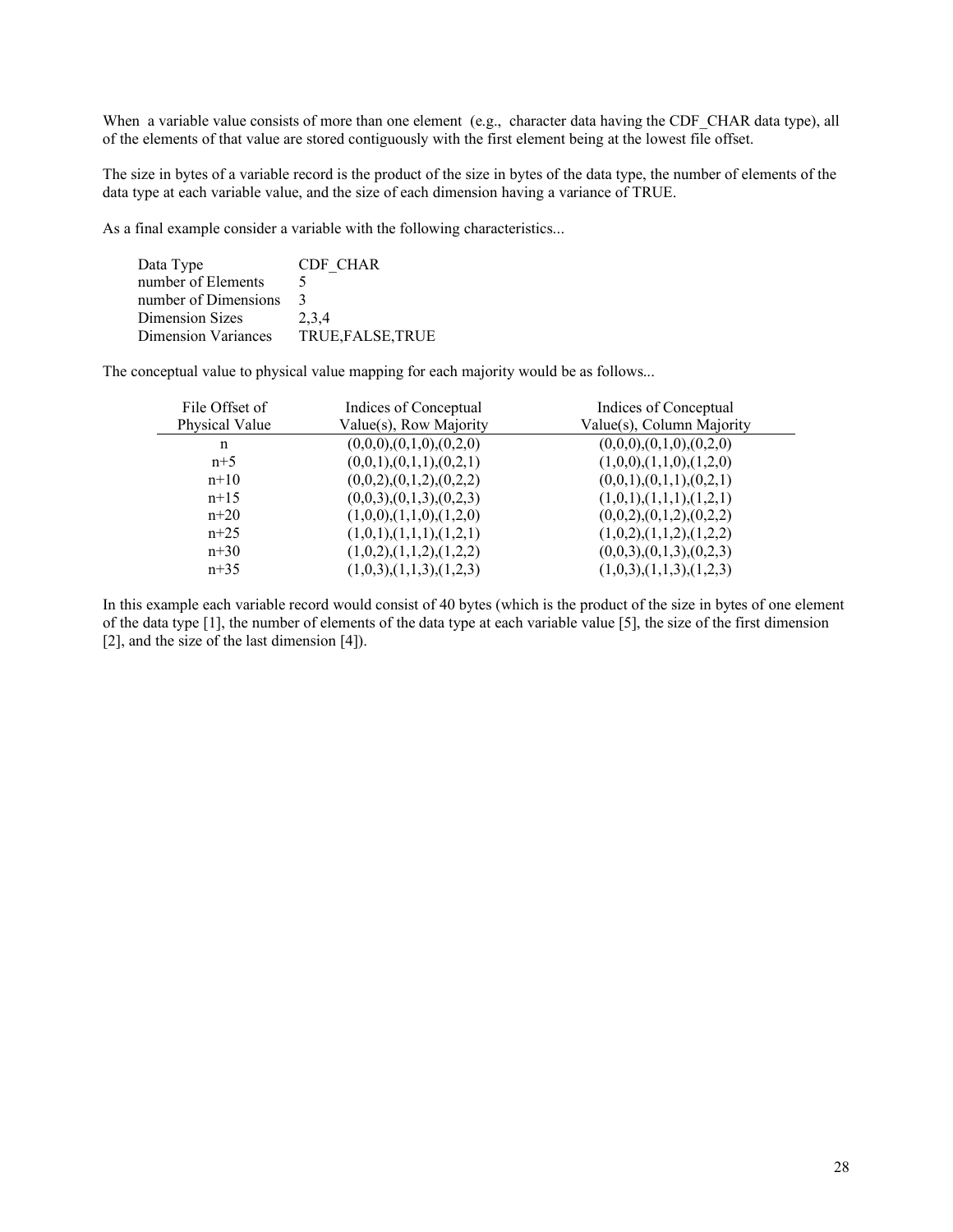# Chapter 5

# <span id="page-33-0"></span>**5Encodings**

## *5.1 Data Representations*

### **5.1.1 Bits**

The following sections will refer to fields of one or more bits. In all cases the lowest numbered bit is the least significant.

### **5.1.2 Bytes**

A byte consists of eight bits numbered 0 through 7 (with bit 0 being the least significant). When values consisting of more than one byte are referenced, the lowest numbered byte is stored at the lowest file offset. (The lowest numbered byte is not necessarily the least significant byte.)

### **5.1.3 Integers**

Integers consist of one, two, four, and eight bytes. 1-byte integers contain eight bits numbered 0 through 7. 2-byte integers contain 16 bits numbered 0 through 15. 4-byte integers contain 32 bits numbered 0 through 31. . 8-byte integers contain 64 bits numbered 0 through 63. In each case bit 0 is the least significant bit.

Signed integers are stored in two's-complement binary notation. For 1-byte integers this provides a range of values from -128 through 127. For 2-byte integers this provides a range of values from -32768 through 32767. For 4-byte integers this provides a range of values from -2147483648 through 2147483647. For 8-byte integers this provides a range of values from -9223372036854775808 through 9223372036854775807.

Unsigned integers are stored in binary notation. For 1-byte integers this provides a range of values from 0 through 255. For 2-byte integers this provides a range of values from 0 through 65535. For 4-byte integers this provides a range of values from 0 through 4294967295.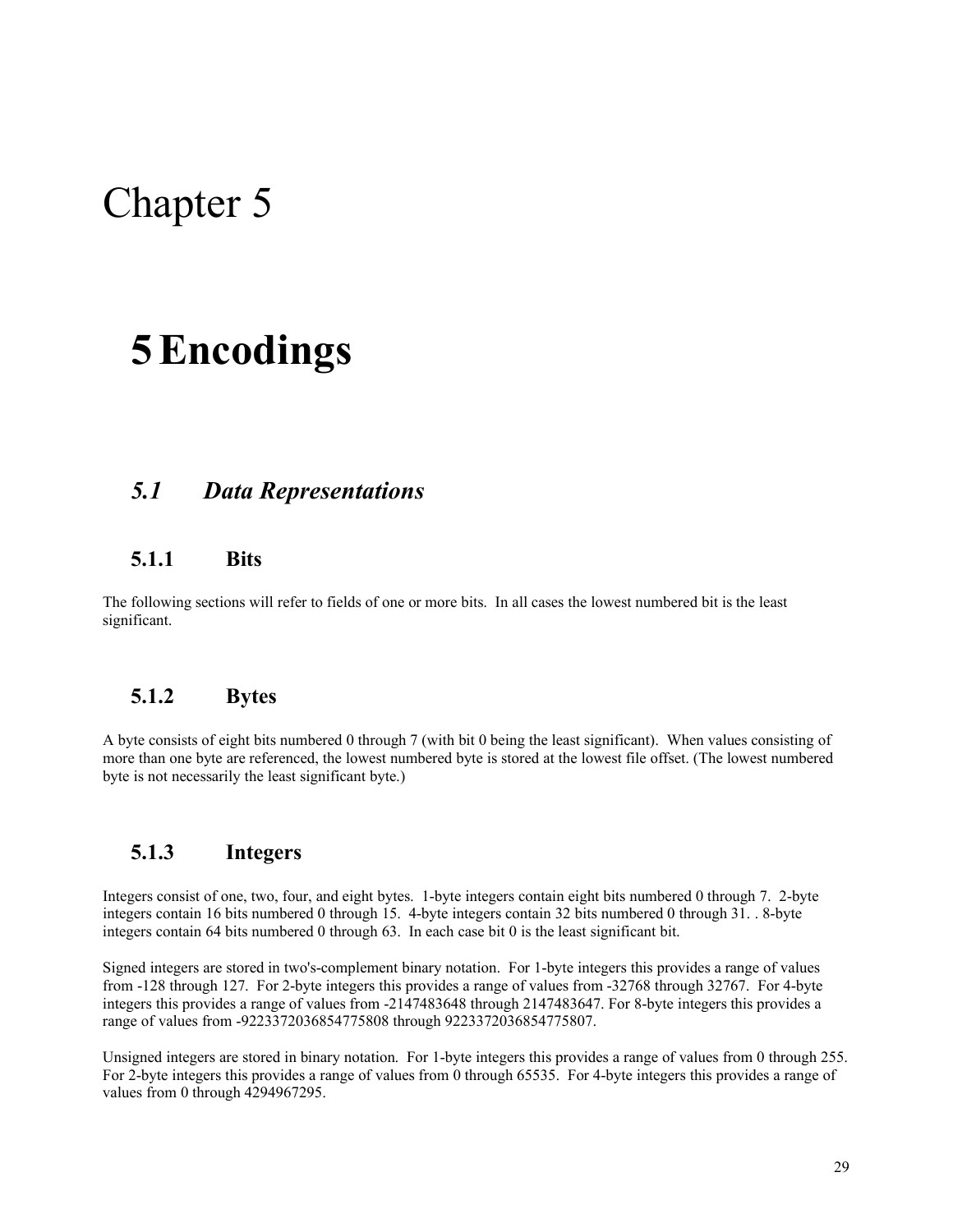Little-endian integers are stored with the least-significant byte first (i.e., at the lowest file offset) and big-endian integers are stored with the most-significant byte first. Table 5.1 illustrates little-endian and big-endian byte orderings.

|         |             | Little-Endian |             | Big-Endian   |
|---------|-------------|---------------|-------------|--------------|
|         | Byte/Offset | Contents      | Byte/Offset | Contents     |
| 2-byte  |             | bits $0-7$    |             | bits $8-15$  |
| integer |             | bits $8-15$   |             | bits $0-7$   |
|         | 0           | bits $0-7$    | 0           | bits 24-31   |
| 4-byte  |             | bits $8-15$   |             | bits $16-23$ |
| integer |             | bits $16-23$  |             | bits $8-15$  |
|         | 3           | bits $24-31$  | 3           | bits $0-7$   |
|         | 0           | bits $0-7$    |             | bits $56-63$ |
| 8-byte  |             | bits $8-15$   |             | bits 48-55   |
| integer |             | bits $16-23$  |             | bits $40-47$ |
|         |             | bits $24-31$  |             | bits 32-39   |
|         | 4           | bits 32-39    | 4           | bits 24-31   |
|         |             | bits 40-47    |             | bits 16-23   |
|         | h           | bits 48-55    | h           | bits $8-15$  |
|         |             | bits: $56-63$ |             | bits $0-7$   |

| Table 5.1: Little-Endian vs. Big-Endian |  |
|-----------------------------------------|--|
|-----------------------------------------|--|

## **5.1.4 Floating-Point**

Several floating-point encodings are possible in a CDF. Each is described in the following sections. Note that a loss of precision may occur when converting between the various encodings because of differences in the number of mantissa bits. Likewise, there are differences in the minimum and maximum magnitudes that may be represented because of differences in the number of exponent bits. Appendix A illustrates how the different single-precision floating-point encodings map to actual floating-point values and Appendix B illustrates the same for double-precision floating-point encodings.

### **IEEE 754 Single-Precision Floating-Point**

IEEE[19](#page-34-0) 754 single-precision floating-point values consist of four bytes containing one sign bit, eight exponent bits (numbered 0 through 7), and 23 mantissa bits (numbered 0 through 22). IEEE 754 single-precision floating-point values are stored in one of two ways: little-endian or big-endian. The arrangements of the bits are shown in Tables 5.2 and 5.3, respectively.

| Byte/Offset | Bit(s)  | Contents                   |
|-------------|---------|----------------------------|
|             | $0 - 7$ | mantissa bits 0-7          |
|             | $0 - 7$ | mantissa bits 8-15         |
|             | $0 - 6$ | mantissa bits 16-22        |
|             |         | exponent bit 0             |
|             | 0-6     | exponent bits 1-7          |
|             |         | sign bit (negative if set) |

Table 5.2: IEEE 754, Single-Precision Floating-Point, Little-Endian

### **Digital's** F\_FLOAT **Single-Precision Floating-Point**

<span id="page-34-0"></span><sup>&</sup>lt;sup>19</sup> The Institute of Electrical and Electronics Engineers, Inc.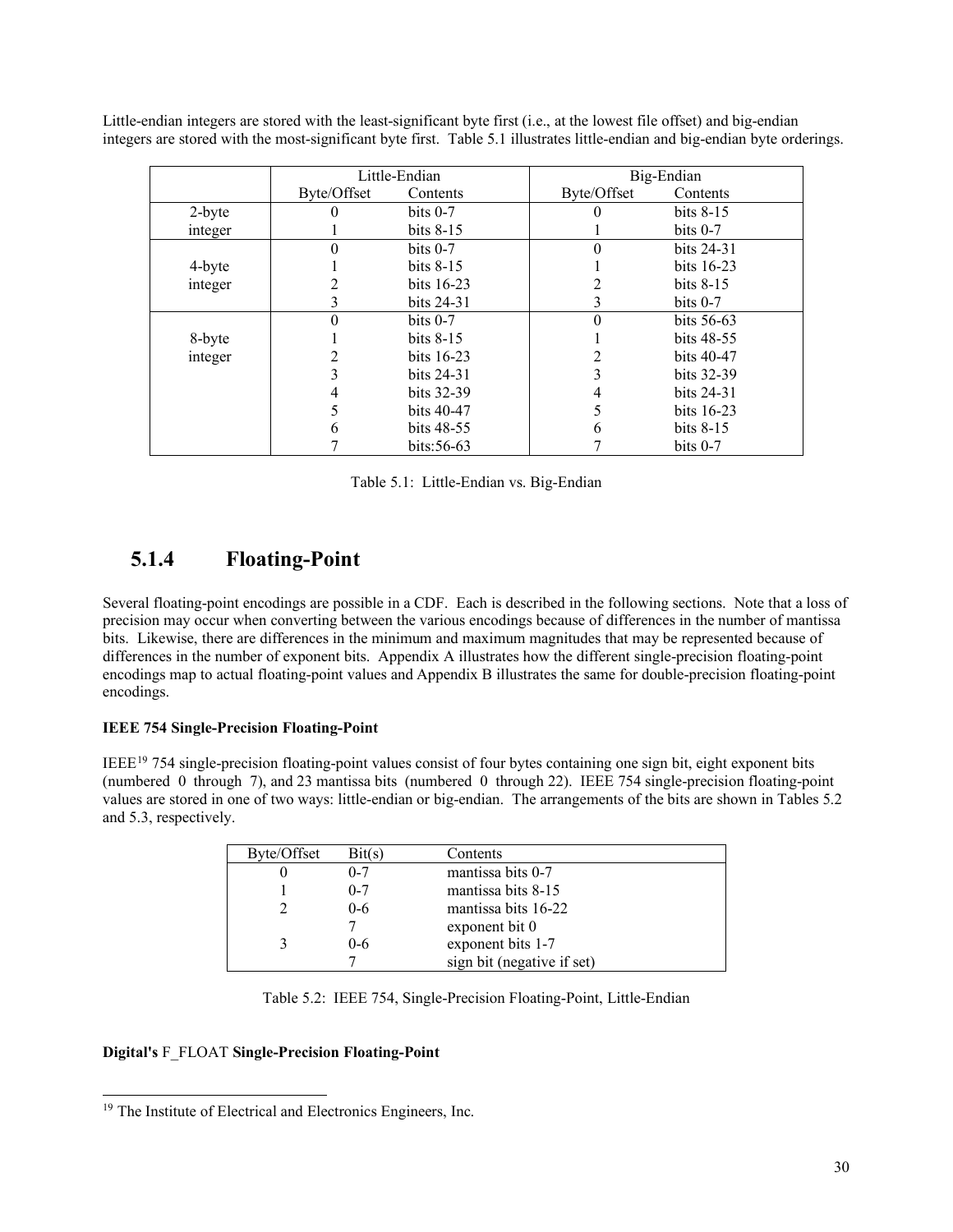Digital's<sup>20</sup> F\_FLOAT single-precision floating-point values consist of four bytes containing one sign bit, eight exponent bits (numbered  $\overline{0}$  through 7), and 23 mantissa bits (numbered 0 through 22). The arrangement of the bits is shown in Table 5.4.

| Byte/Offset | Bit(s)  | Contents                   |
|-------------|---------|----------------------------|
|             | $0 - 6$ | exponent bits 1-7          |
|             |         | sign bit (negative if set) |
|             | $0 - 6$ | mantissa bits 16-22        |
|             |         | exponent bit 0             |
|             | $0 - 7$ | mantissa bits 8-15         |
|             | 0-7     | mantissa bits 0-7          |

Table 5.3: IEEE 754, Single-Precision Floating-Point, Big-Endian

| Byte/Offset | Bit(s)  | Contents                   |
|-------------|---------|----------------------------|
|             | $0 - 6$ | mantissa bits 16-22        |
|             |         | exponent bit 0             |
|             | $0 - 6$ | exponent bits 1-7          |
|             |         | sign bit (negative if set) |
|             | $0 - 7$ | mantissa bits 0-7          |
|             | $0 - 7$ | mantissa bits 8-15         |
|             |         |                            |

Table 5.4: Digital's F\_FLOAT, Single-Precision Floating-Point

### **IEEE 754 Double-Precision Floating-Point**

IEEE 754 double-precision floating-point values consist of eight bytes containing one sign bit, eleven exponent bits (numbered 0 through 10), and 52 mantissa bits (numbered 0 through 51). IEEE 754 double-precision floating-point values are stored in one of two ways: little-endian or big-endian. The arrangements of the bits are shown in Tables 5.5 and 5.6, respectively.

| Byte/Offset | Bit(s)  | Contents                   |
|-------------|---------|----------------------------|
| O           | $0 - 7$ | mantissa bits 0-7          |
|             | $0 - 7$ | mantissa bits 8-15         |
|             | $0 - 7$ | mantissa bits 16-23        |
| 3           | $0 - 7$ | mantissa bits 24-31        |
| 4           | $0 - 7$ | mantissa bits 32-39        |
|             | $0 - 7$ | mantissa bits 40-47        |
| 6           | $0 - 3$ | mantissa bits 48-51        |
|             | $4 - 7$ | exponent bits 0-3          |
|             | $0 - 6$ | exponent bits 4-10         |
|             |         | sign bit (negative if set) |

|  |  |  |  |  |  | Table 5.5: IEEE 754, Double-Precision Floating-Point, Little-Endian |
|--|--|--|--|--|--|---------------------------------------------------------------------|
|--|--|--|--|--|--|---------------------------------------------------------------------|

<span id="page-35-0"></span>Digital Equipment Corporation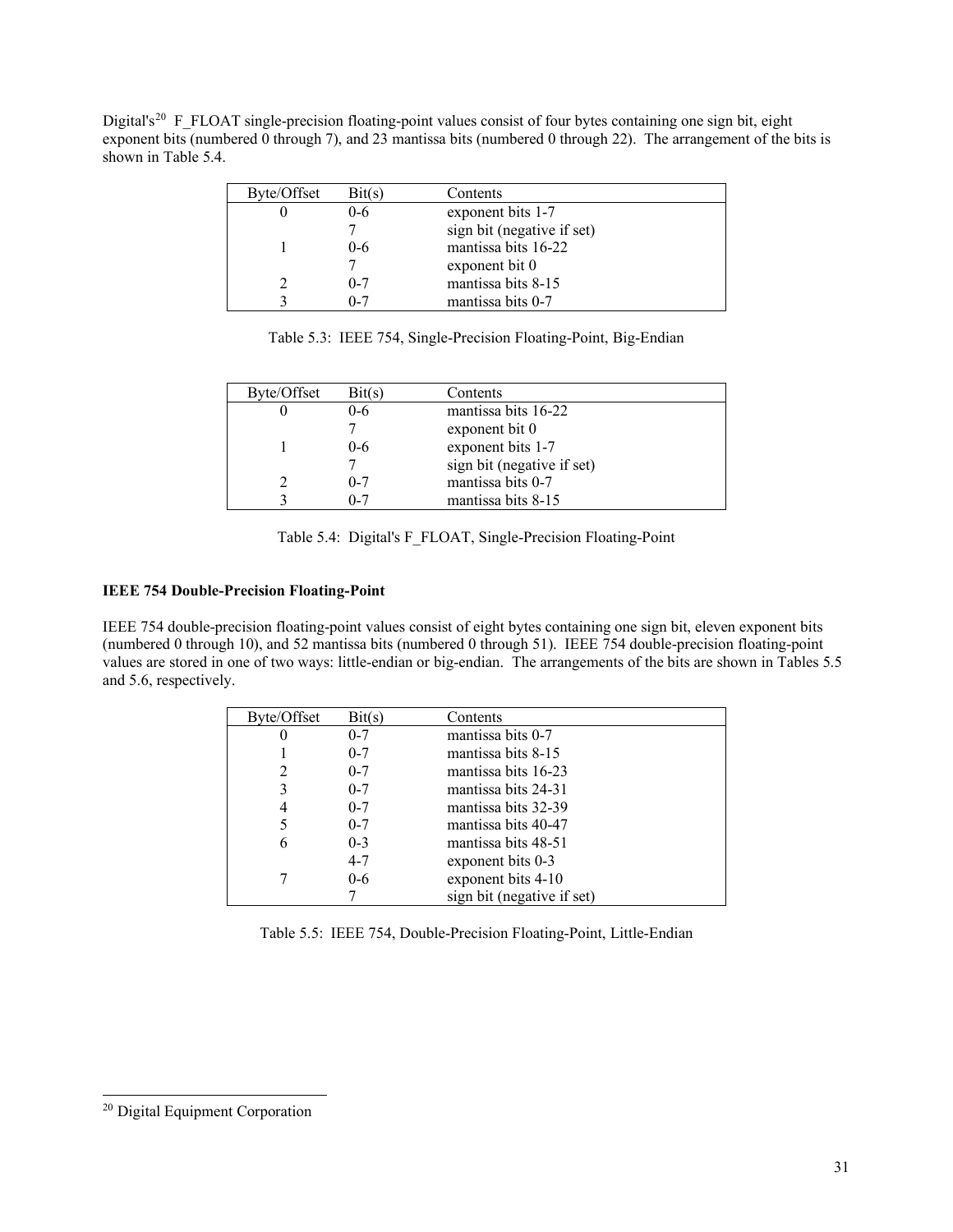| Byte/Offset | Bit(s)  | Contents                   |
|-------------|---------|----------------------------|
|             | $0 - 6$ | exponent bits 4-10         |
|             |         | sign bit (negative if set) |
|             | $0 - 3$ | mantissa bits 48-51        |
|             | $4 - 7$ | exponent bits 0-3          |
|             | $0 - 7$ | mantissa bits 40-47        |
|             | $0 - 7$ | mantissa bits 32-39        |
|             | $0 - 7$ | mantissa bits 24-31        |
|             | $7 - 7$ | mantissa bits 16-23        |
| 6           | $0 - 7$ | mantissa bits 8-15         |
|             | $0 - 7$ | mantissa bits 0-7          |

Table 5.6: IEEE 754, Double-Precision Floating-Point, Big-Endian

### **Digital's D\_FLOAT Double-Precision Floating-Point**

Digital's D\_FLOAT double-precision floating-point values consist of eight bytes containing one sign bit, eight exponent bits (numbered 0 through 7), and 55 mantissa bits (numbered 0 through 54). The arrangement of the bits is shown in Table 5.7.

| Byte/Offset | Bit(s)  | Contents                   |
|-------------|---------|----------------------------|
| U           | $0 - 6$ | mantissa bits 48-54        |
|             |         | exponent bit 0             |
|             | $0 - 6$ | exponent bits 1-7          |
|             |         | sign bit (negative if set) |
|             | $0 - 7$ | mantissa bits 32-39        |
|             | $0 - 7$ | mantissa bits 40-47        |
|             | $0 - 7$ | mantissa bits 16-23        |
|             | $7 - 7$ | mantissa bits 24-31        |
| 6           | $0 - 7$ | mantissa bits 0-7          |
|             | $0 - 7$ | mantissa bits 8-15         |

Table 5.7: Digital's D\_FLOAT, Double-Precision Floating-Point

### **Digital's G\_FLOAT Double-Precision Floating-Point**

Digital's G\_FLOAT double-precision floating-point values consist of eight bytes containing one sign bit, eleven exponent bits (numbered 0 through 10), and 52 mantissa bits (numbered 0 through 51). The arrangement of the bits is shown in Table 5.8.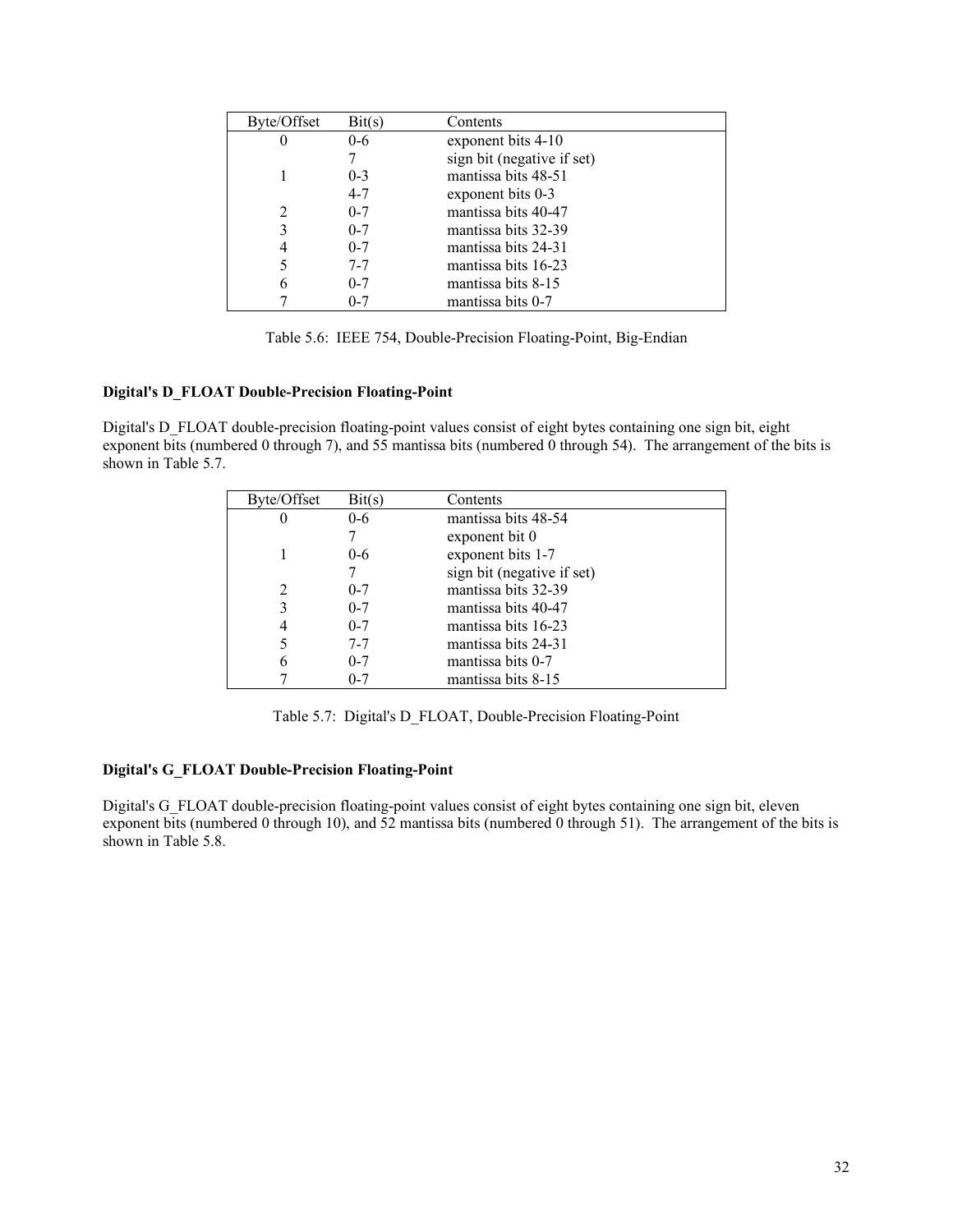| Byte/Offset | Bit(s)  | Contents                   |
|-------------|---------|----------------------------|
|             | $0 - 3$ | mantissa bits 48-51        |
|             | $4 - 7$ | exponent bits 0-3          |
|             | $0 - 6$ | exponent bits 4-10         |
|             |         | sign bit (negative if set) |
|             | $0 - 7$ | mantissa bits 32-39        |
|             | $0 - 7$ | mantissa bits 40-47        |
|             | $0 - 7$ | mantissa bits 16-23        |
|             | $7 - 7$ | mantissa bits 24-31        |
| 6           | $0 - 7$ | mantissa bits 0-7          |
|             | $0 - 7$ | mantissa bits 8-15         |

Table 5.8: Digital's G\_FLOAT, Double-Precision Floating-Point

## *5.2 Control Information*

Two types of data are stored in a CDF - control information and application data. Control information is used to manage the application data stored in a CDF. A user application generally does not have access to the control information.[21](#page-37-0) Throughout this document, individual pieces of control information will also be referred to as "internal values."

## **5.2.1 Integer Values**

Integer control information is stored in 4-byte or 8-byte signed or unsigned integers with big-endian byte ordering. Two's-complement is used for signed integers.

### **5.2.2 Character Strings**

Character string control information is stored using the ASCII character set. The character strings are NUL-terminated<sup>[22](#page-37-1)</sup> unless the number of characters is exactly equal to the size of the field containing the character string.

## *5.3 Application Data*

Application data consists of attribute entry values (commonly referred to as "metadata") and variable values (simply referred to as "data"). Note that some of the control information stored in a CDF could also be considered application metadata (e.g., attribute and variable names, the CDF's data encoding and variable majority, and variable dimensionalities). For the purpose of this document, however, these internal values will be considered control information.

<span id="page-37-0"></span> $^{21}$  An exception to this would be the indexing statistics provided to an application by the CDF library for variables in a single-file CDF.

<span id="page-37-1"></span> $22$  The ASCII NUL character (an integer value of 0x00).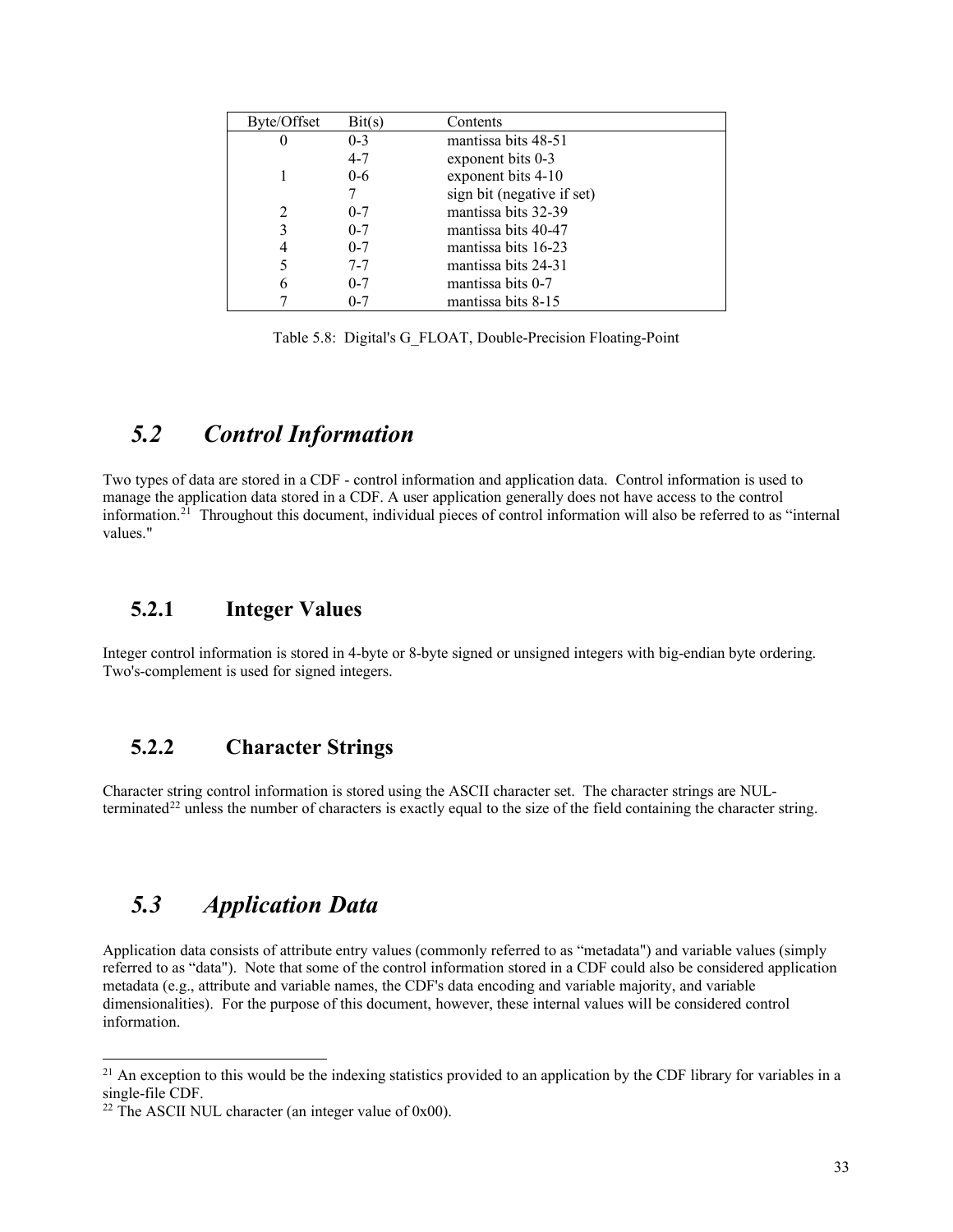Application data values are stored according to the data encoding of the CDF. A CDF's data encoding is stored in the CDF Descriptor Record (CDR) described in Section 2.2. Application data values are also stored as one of the supported CDF data types. Table 5.9 lists the supported data types and the corresponding internal values used to identify each data type.

The possible data encodings for a CDF correspond to the platforms on which the CDF software distribution is supported. Table 5.10 lists the currently supported data encodings along with the corresponding internal values used to identify each data encoding.

| Data Type                | Internal Value | Description                                     |
|--------------------------|----------------|-------------------------------------------------|
| CDF INT1                 |                | 1-byte, signed integer.                         |
| CDF INT2                 |                | 2-byte, signed integer.                         |
| CDF INT4                 | 4              | 4-byte, signed integer.                         |
| CDF INT8                 | 8              | 8-byte, signed integer.                         |
| CDF UINT1                | 11             | 1-byte, unsigned integer.                       |
| CDF UINT2                | 12             | 2-byte, unsigned integer.                       |
| CDF UINT4                | 14             | 4-byte, unsigned integer.                       |
| CDF BYTE <sup>23</sup>   | 41             | 1-byte, signed integer.                         |
| <b>CDF REAL4</b>         | 21             | 4-byte, single-precision floating-point.        |
| <b>CDF REAL8</b>         | 22             | 8-byte, double-precision floating-point.        |
| $CDF$ $FLOAT24$          | 44             | 4-byte, single-precision floating-point.        |
| CDF DOUBLE <sup>25</sup> | 45             | 8-byte, double-precision floating-point.        |
| $CDF$ $EPOCH26$          | 31             | 8-byte, double-precision floating-point.        |
| CDF EPOCH $16^{27}$      | 32             | 2 8-byte, double-precision floating-point.      |
| CDF TIME TT2000          | 33             | 8-bye, signed integer. <sup>28</sup>            |
| CDF CHAR                 | 51             | 1-byte, signed character (ASCII). <sup>29</sup> |
| <b>CDF UCHAR</b>         | 52             | 1-byte, unsigned character (ASCII)              |

Table 5.11 shows how each of the supported data types are stored for a particular data encoding. Note that many of the data encodings are actually stored in the same way. Table 5.11 shows the equivalent data encodings.

Table 5.9: Supported Data Types

| Data Encoding         | Internal Value | Description                                    |
|-----------------------|----------------|------------------------------------------------|
| NETWORK ENCODING      |                | eXternal Data Representation                   |
| <b>SUN ENCODING</b>   |                | Sun representation                             |
| VAX ENCODING          |                | VAX representation                             |
| DECSTATION ENCODING   |                | DECstation representation                      |
| <b>SGi ENCODING</b>   |                | SGi representation                             |
| <b>IBMPC ENCODING</b> | h              | Intel Windows, Linux, Mac OS Intel and Solaris |
|                       |                | Intel representation                           |

<span id="page-38-0"></span> $23$  CDF BYTE values are equivalent to CDF INT1 values.

01T12:00)00.000000000) with leap seconds included.

<span id="page-38-6"></span><sup>29</sup> Both signed and unsigned character data types are provided for applications that may want to distinguish between the two. Note that attribute entries and variable values of this type are never NUL-terminated.

<span id="page-38-1"></span><sup>&</sup>lt;sup>24</sup> CDF<sup>-</sup>FLOAT values are equivalent to CDF\_REAL4 values.

<span id="page-38-2"></span> $25$  CDF\_DOUBLE values are equivalent to CDF\_REAL8 values.

<span id="page-38-3"></span><sup>&</sup>lt;sup>26</sup> CDF\_EPOCH values are equivalent to CDF\_REAL8 values. CDF\_EPOCH is used to store date/time values (as the number of milliseconds since 0000-01-01T00:00:00.000 as its integer portion and sub-milliseconds as fraction. All C functions, e.g., breakdown, compute, etc., only handle the integer part.).

<span id="page-38-4"></span><sup>&</sup>lt;sup>27</sup> CDF\_EPOCH16 values use 2 CDF\_REAL8 values. While it is similar to CDF\_EPOCH, it can store much higher resolution in a fraction of a second, down to pico-seconds.

<span id="page-38-5"></span><sup>&</sup>lt;sup>28</sup> CDF TIME TT2000 values, in 8-byte signed long, are nano-seconds from J2000 (2000-01-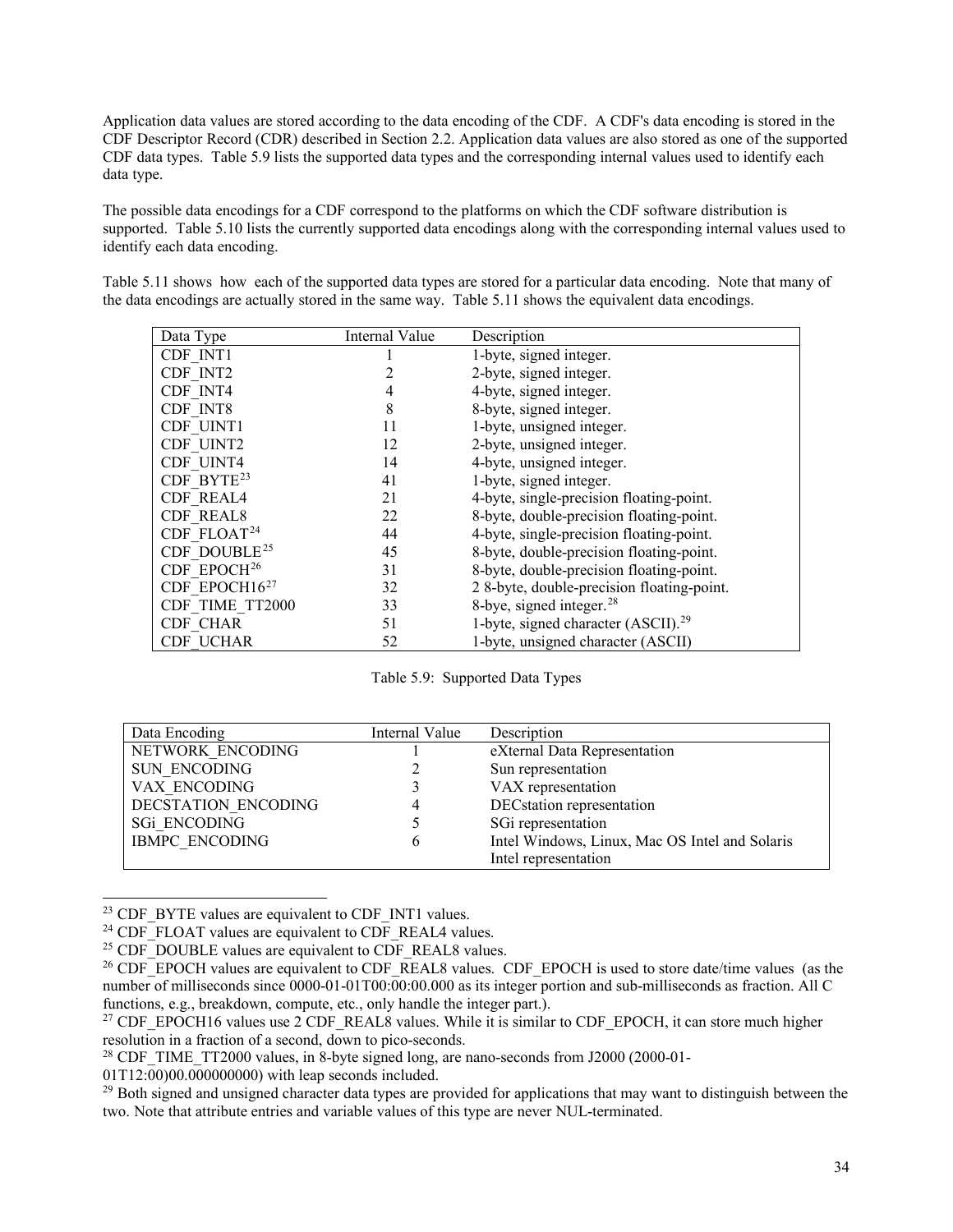| <b>IBMRS ENCODING</b> | 7  | IBM RS-6000 representation                                             |
|-----------------------|----|------------------------------------------------------------------------|
| PPC ENCODING          | 9  | Macintosh Power PC representation                                      |
| HP ENCODING           | 11 | HP 9000 series representation                                          |
| NeXT ENCODING         | 12 | NeXT representation                                                    |
| ALPHAOSF1 ENCODING    | 13 | DEC Alpha/OSF1 representation                                          |
| ALPHAVMSd ENCODING    | 14 | DEC Alpha/OpenVMS representation.                                      |
|                       |    | Double-precision floating-point values in D FLOAT<br>encoding.         |
| ALPHAVMSg ENCODING    | 15 | DEC Alpha/OpenVMS representation.                                      |
|                       |    | Double-precision floating-point values in G FLOAT<br>encoding.         |
| ALPHAVMSi ENCODING    | 16 | DEC Alpha/OpenVMS representation.                                      |
|                       |    | Single/Double-precision floating-point values in<br>IEEE 754 encoding. |
| ARM LITTLE ENCODING   | 17 | ARM little-endian representation.                                      |
| ARM BIG ENCODING      | 18 | ARM big-endian representation.                                         |
| IA64VMSi ENCODING     | 19 | Itanium 64 on OpenVMS representation.                                  |
|                       |    | Single/Double-precision floating-point values in<br>IEEE 754 encoding. |
| IA64VMSd ENCODING     | 20 | Itanium 64 on OpenVMS representation.                                  |
|                       |    | Single/Double-precision floating-point values in                       |
|                       |    | Digital D FLOAT encoding.                                              |
| IA64VMSg_ENCODING     | 21 | Itanium 64 on OpenVMS representation.                                  |
|                       |    | Single/Double-precision floating-point values in                       |
|                       |    | Digital G FLOAT encoding.                                              |
|                       |    |                                                                        |

| Data                                                                                                                                  |                                             |                                   |                                            |                                            |                                                                             |                                                                             |                       |
|---------------------------------------------------------------------------------------------------------------------------------------|---------------------------------------------|-----------------------------------|--------------------------------------------|--------------------------------------------|-----------------------------------------------------------------------------|-----------------------------------------------------------------------------|-----------------------|
| Encoding(s)                                                                                                                           | CDF INT8<br>CDF TIME<br>TT2000              | CDF BYTE<br>CDF INT1<br>CDF UINT1 | CDF INT2<br>CDF UINT2                      | CDF INT4<br>CDF UINT4                      | CDF REAL4<br>CDF FLOAT                                                      | CDF REAL8<br><b>CDF DOUBLE</b><br>CDF EPOCH<br>CDF EPOCH16                  | CDF CHAR<br>CDF UCHAR |
| NETWORK ENCODING<br><b>SUN ENCODING</b><br>NeXT ENCODING<br>MAC ENCODING<br>SGi ENCODING<br><b>IBMRS ENCODING</b><br>ARM BIG ENCODING | 8-byte<br>integer,<br>biq-<br>endian        | 1-byte<br>integer                 | $2$ -byte<br>integer,<br>biq-<br>endian    | $4$ -byte<br>integer,<br>big-endian        | <b>TEEE 754</b><br>Single-<br>precision<br>floating-point,<br>big-endian    | <b>TEEE 754</b><br>Double-<br>precision<br>floating-point,<br>big-endian    | ASCII character set   |
| DECSTATION ENCODING<br><b>IBMPC ENCODING</b><br>ALPHAOSF1 ENCODING<br>ALPHAVMSi ENCODING<br>ARM LITTLE ENCODING<br>IA64VMSi ENCODING  | 8-byte<br>integer,<br>little-<br>endian     | 1-byte<br>integer                 | $2$ -byte<br>integer,<br>little-<br>endian | $4$ -byte<br>integer,<br>little-<br>endian | <b>TEEE 754</b><br>Single-<br>precision<br>floating-point,<br>little-endian | <b>TEEE 754</b><br>Double-<br>precision<br>floating-point,<br>little-endian | ASCII character set   |
| VAX ENCODING<br>ALPHAVMSd ENCODING<br>IA64VMSd ENCODING                                                                               | 8-byte<br>integer,<br>little-<br>endian     | 1-byte<br>integer                 | $2$ -byte<br>integer,<br>little-<br>endian | $4$ -byte<br>integer,<br>little-<br>endian | Digital's<br>F FLOAT<br>Single-<br>precision<br>floating-point              | Digital's<br>D FLOAT<br>$Double-$<br>precision<br>floating-point            | ASCII character set   |
| ALPHAVMSg ENCODING<br>IA64VMSg ENCODING                                                                                               | $8 - b$ ye<br>integer,<br>little-<br>endian | $1 - b$ yte<br>integer            | $2$ -byte<br>integer,<br>little-<br>endian | $4$ -byte<br>integer,<br>little-<br>endian | Digital's<br>F FLOAT<br>Single-<br>precision<br>floating-point              | Digital's<br>G FLOAT<br>Double-<br>precision<br>floating-point              | ASCII character set   |

**No index entries found.**

Table 5.11: Data Encodings vs. Data Types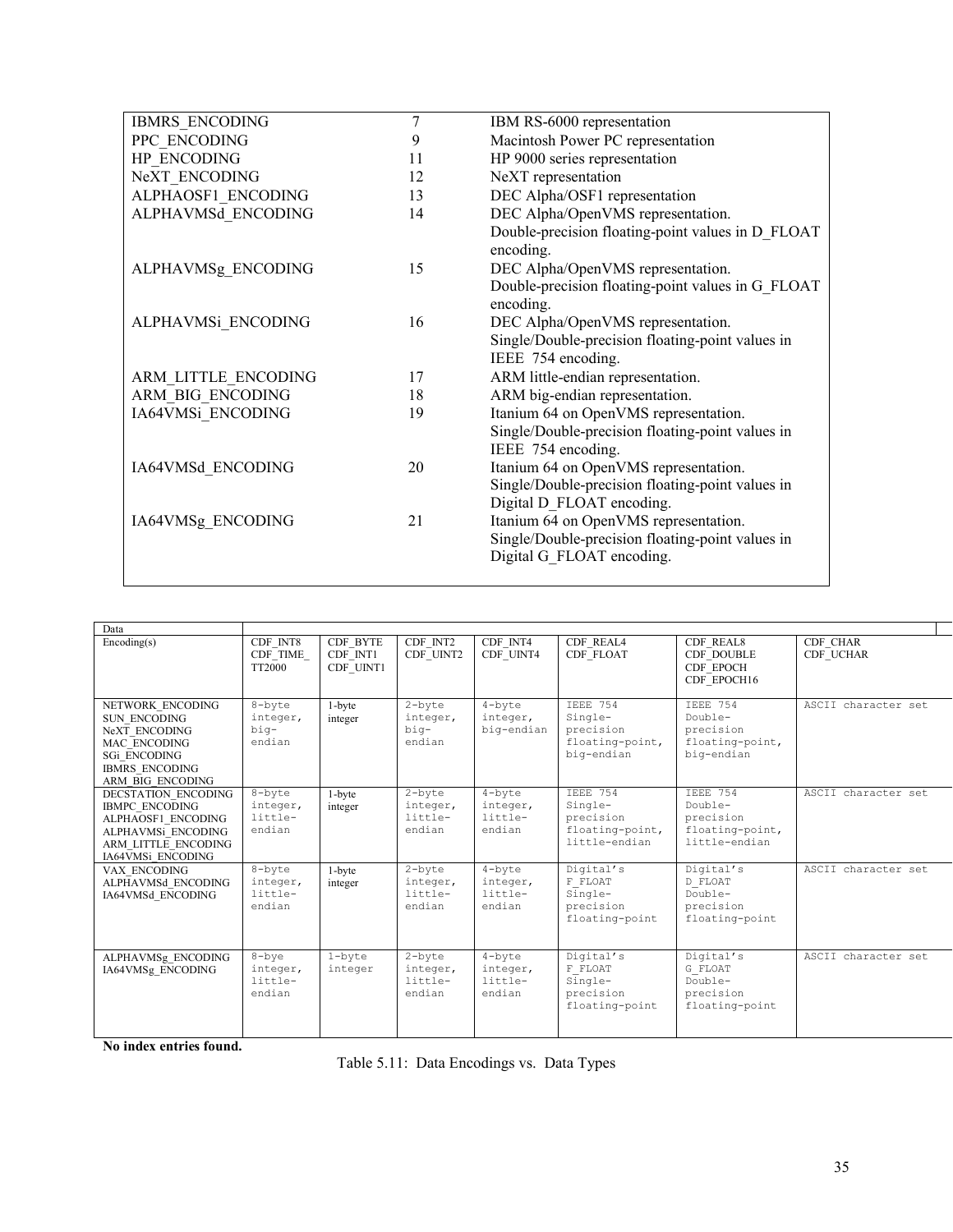# **Appendix A**

## **A.1 Single-Precision Floating-Point**

This appendix presents the exponent and mantissa values for a variety of single-precision floating-point values using Digital's F\_FLOAT and the IEEE 754 encoding. The sign bit is not shown but when the sign bit is clear (0x0) the floating-point value is positive and when the sign bit is set  $(0x1)$  the value is negative. Section 5.1.4 illustrates how these exponent and mantissa values are arranged in a particular single-precision floating-point value.

|                    | Digital's F_FLOAT |                        |                 | <b>IEEE 754</b> |
|--------------------|-------------------|------------------------|-----------------|-----------------|
| Value              | <b>Exponent</b>   | <b>Mantissa</b>        | <b>Exponent</b> | <b>Mantissa</b> |
| $0.0000000000e+00$ | 0x00              | 0x000000 <sup>30</sup> | 0x00            | 0x000000        |
| $0.0000000000e+00$ | 0x00              | 0x000001               |                 |                 |
| $0.0000000000e+00$ | 0x00              | 0x000002               |                 |                 |
|                    |                   |                        |                 |                 |
|                    |                   |                        |                 |                 |
| $0.0000000000e+00$ | 0x00              | $0x7$ FFFFE            |                 |                 |
| $0.0000000000e+00$ | 0x00              | $0x7$ FFFFF            |                 |                 |
| 1.4012984643e-45   |                   |                        | 0x00            | 0x000001        |
| 2.8025969286e-45   |                   |                        | 0x00            | 0x000002        |
| 4.2038953930e-45   |                   |                        | 0x00            | 0x000003        |
| 5.6051938573e-45   |                   |                        | 0x00            | 0x000004        |
|                    |                   |                        |                 |                 |
|                    |                   |                        |                 |                 |
| 2.9387302719e-39   |                   |                        | 0x00            | 0x1FFFFC        |
| 2.9387316732e-39   |                   |                        | 0x00            | $0x1$ FFFFD     |
| 2.9387330745e-39   |                   |                        | 0x00            | 0x1FFFFE        |
| 2.9387344758e-39   |                   |                        | 0x00            | 0x1FFFFF        |
| 2.9387358771e-39   | 0x01              | 0x000000               | 0x00            | 0x200000        |
| 2.9387362274e-39   | 0x01              | 0x000001               |                 |                 |

<span id="page-40-0"></span><sup>&</sup>lt;sup>30</sup> If the sign bit is set (-0.0), a %SYSTEM-F-ROPRAnD fatal error (on VAXes running VMS/OpenVMS) or a %SYSTEM-F-HPARITH fatal error (on DEC Alphas running OpenVMS) will occur if the value is used.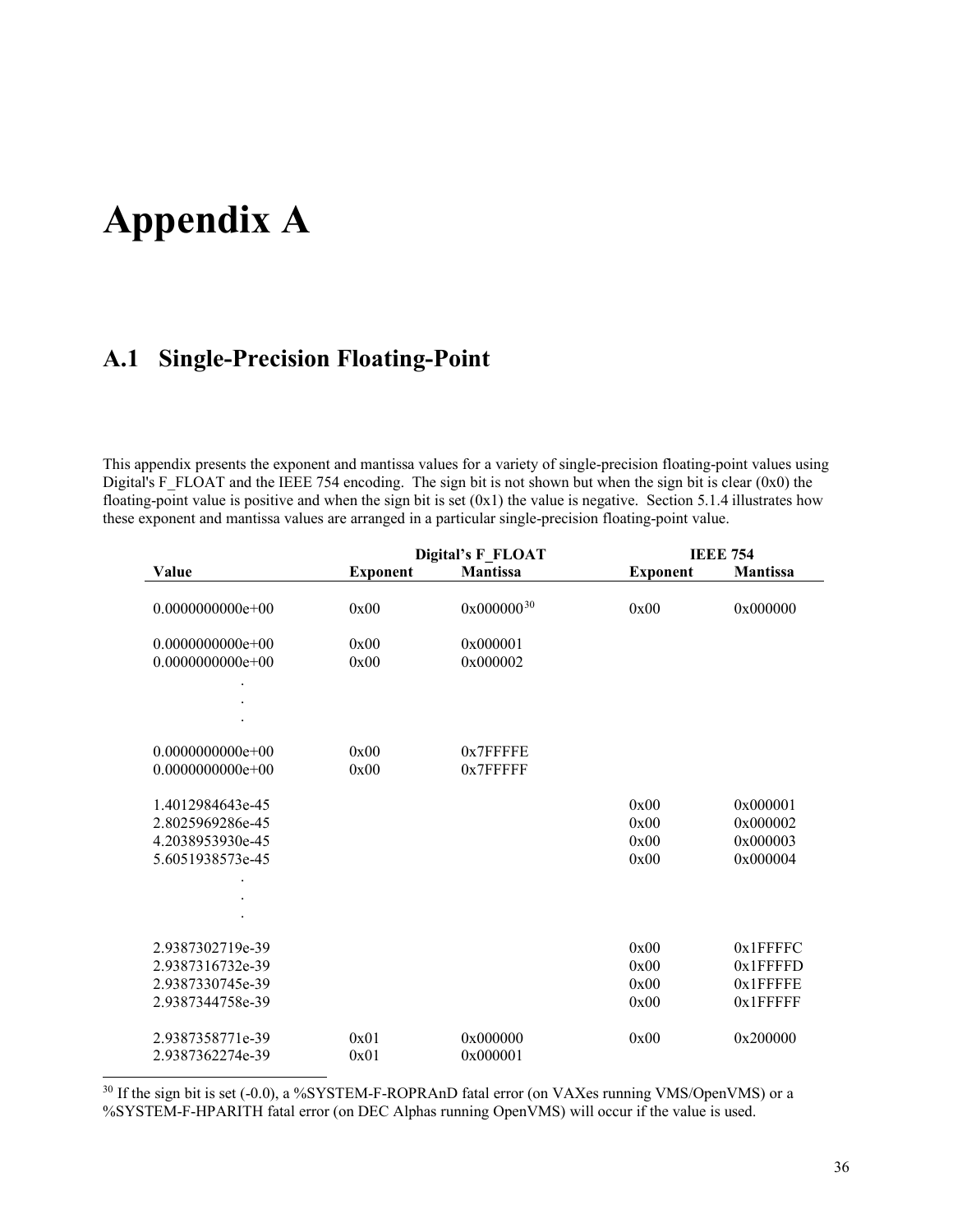| 2.9387365777e-39   | 0x01 | 0x000002 |      |             |
|--------------------|------|----------|------|-------------|
| 2.9387369280e-39   | 0x01 | 0x000003 |      |             |
| 2.9387372784e-39   | 0x01 | 0x000004 | 0x00 | 0x200001    |
| 2.9387376287e-39   | 0x01 | 0x000005 |      |             |
| 2.9387379790e-39   | 0x01 | 0x000006 |      |             |
| 2.9387383293e-39   | 0x01 | 0x000007 |      |             |
| 2.9387386797e-39   | 0x01 | 0x000008 | 0x00 | 0x200002    |
|                    |      |          |      |             |
|                    |      |          |      |             |
|                    |      |          |      |             |
|                    |      |          |      |             |
| 5.8774689515e-39   | 0x01 | 0x7FFFF8 | 0x00 | $0x3$ FFFFE |
| 5.8774693018e-39   | 0x01 | 0x7FFFF9 |      |             |
| 5.8774696522e-39   | 0x01 | 0x7FFFFA |      |             |
| 5.8774700025e-39   | 0x01 | 0x7FFFFB |      |             |
| 5.8774703528e-39   | 0x01 | 0x7FFFFC | 0x00 | $0x3$ FFFFF |
| 5.8774707031e-39   | 0x01 | 0x7FFFFD |      |             |
| 5.8774710535e-39   | 0x01 | 0x7FFFFE |      |             |
| 5.8774714038e-39   | 0x01 | 0x7FFFFF |      |             |
|                    |      |          |      |             |
|                    |      |          |      |             |
|                    |      |          |      |             |
|                    |      |          |      |             |
| 5.8774717541e-39   | 0x02 | 0x000000 | 0x00 | 0x400000    |
| 5.8774724548e-39   | 0x02 | 0x000001 |      |             |
| 5.8774731554e-39   | 0x02 | 0x000002 | 0x00 | 0x400001    |
| 5.8774738561e-39   | 0x02 | 0x000003 |      |             |
| 5.8774745567e-39   | 0x02 | 0x000004 | 0x00 | 0x400002    |
|                    |      |          |      |             |
|                    |      |          |      |             |
|                    |      |          |      |             |
|                    |      |          |      |             |
| 1.1754939304e-38   | 0x02 | 0x7FFFFA | 0x00 | 0x7FFFFD    |
| 1.1754940005e-38   | 0x02 | 0x7FFFFB |      |             |
| 1.1754940706e-38   | 0x02 | 0x7FFFFC | 0x00 | 0x7FFFFE    |
| 1.1754941406e-38   | 0x02 | 0x7FFFFD |      |             |
| 1.1754942107e-38   | 0x02 | 0x7FFFFE | 0x00 | 0x7FFFFF    |
| 1.1754942808e-38   | 0x02 | 0x7FFFFF |      |             |
| 1.1754943508e-38   |      |          |      |             |
|                    | 0x03 | 0x000000 | 0x01 | 0x000000    |
| 1.1754944910e-38   | 0x03 | 0x000001 | 0x01 | 0x000001    |
| 1.1754946311e-38   | 0x03 | 0x000002 | 0x01 | 0x000002    |
| 1.1754947712e-38   | 0x03 | 0x000003 | 0x01 | 0x000003    |
|                    |      |          |      |             |
|                    |      |          |      |             |
|                    |      |          |      |             |
| $1.7014114290e+38$ | 0xFF | 0x7FFFFC | 0xFD | 0x7FFFFC    |
| $1.7014115304e+38$ | 0xFF | 0x7FFFFD | 0xFD | 0x7FFFFD    |
| 1.7014116318e+38   | 0xFF | 0x7FFFFE | 0xFD | 0x7FFFFE    |
| 1.7014117332e+38   | 0xFF | 0x7FFFFF | 0xFD | 0x7FFFFF    |
|                    |      |          |      |             |
| 1.7014118346e+38   |      |          | 0xFE | 0x000000    |
| 1.7014120374e+38   |      |          | 0xFE | 0x000001    |
| 1.7014122403e+38   |      |          | 0xFE | 0x000002    |
| 1.7014124431e+38   |      |          | 0xFE | 0x000003    |
|                    |      |          |      |             |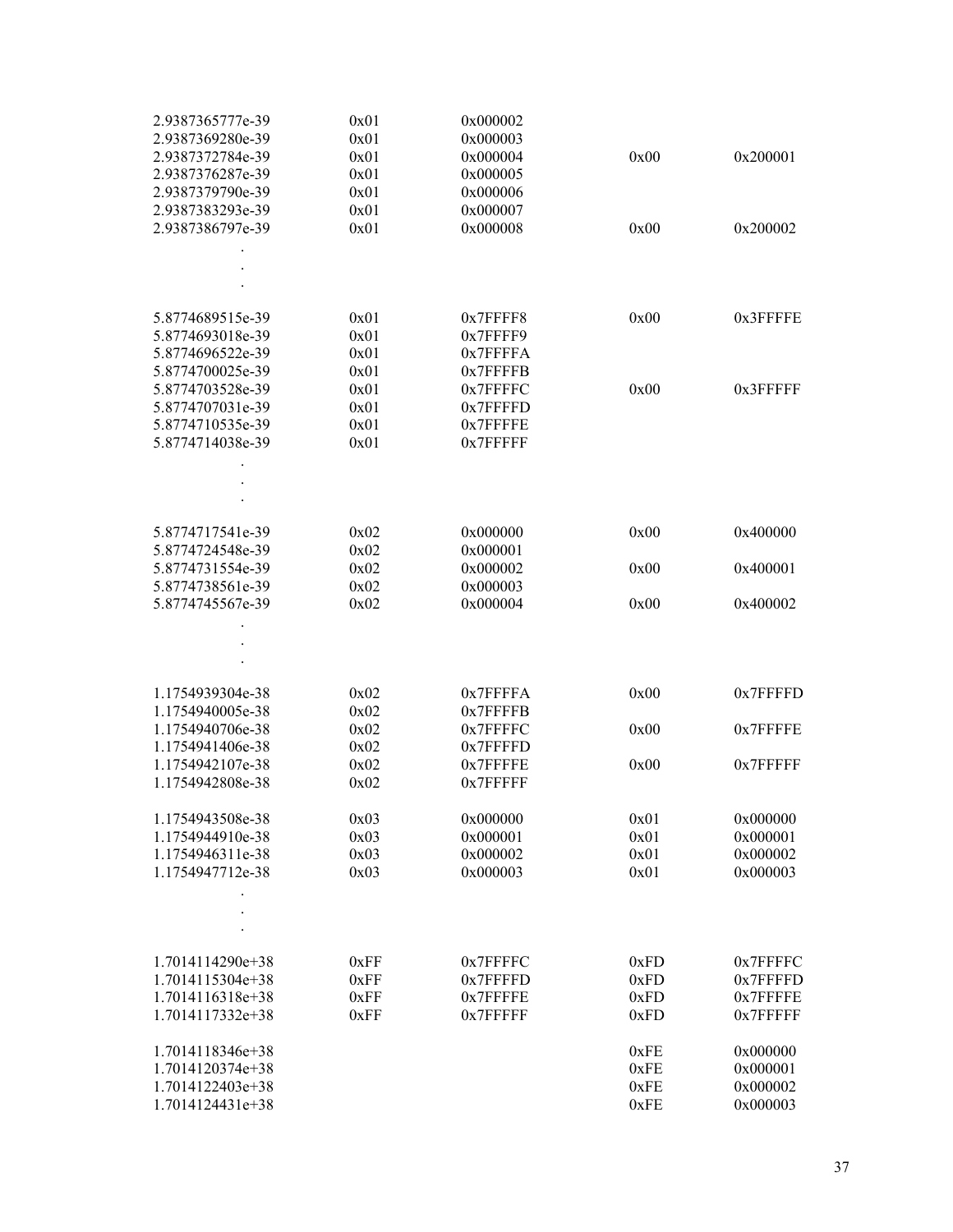| $\bullet$                           |      |                 |
|-------------------------------------|------|-----------------|
| 3.4028228579e+38                    | 0xFE | $0x7$ FFFFC     |
| 3.4028230607e+38                    | 0xFE | $0x7$ FFFFD     |
| 3.4028232636e+38                    | 0xFE | $0x7$ FFFFE     |
| 3.4028234664e+38                    | 0xFE | 0x7FFFFF        |
| Infinity                            | 0xFF | 0x0000002       |
| NaN                                 | 0xFF | $0x000001^{31}$ |
| NaN                                 | 0xFF | $0x000002^{32}$ |
| $\bullet$<br>$\bullet$<br>$\bullet$ |      |                 |
| NaN                                 | 0xFF | $0x7$ FFFFF3    |
| NaN                                 | 0xFF | $0x7$ FFFFF3    |

Note that not all single-precision floating-point values can be represented in both encodings. Several ranges of floating-point values, as well as some individual values, are of interest...

#### 0.0000000000e+00

. .

When an F\_FLOAT value has an exponent of  $0x00$ , the floating-point value represented is 0.0000000000e+00 regardless of the value of the mantissa.

1.4012984643e-45 through 2.9387344758e-39

These values can only be represented with the IEEE 754 encoding. Their magnitudes are too small for the F\_FLOAT encoding.

2.9387358771e-39 through 5.8774714038e-39

The F\_FLOAT encoding has more precision in this range. Four times as many F\_FLOAT values fall into this range as do IEEE 754 values.

5.8774717541e-39 through 1.1754942808e-38

The F\_FLOAT encoding also has more precision in this range. Twice as many F\_FLOAT values fall into this range as do IEEE 754 values.

1.1754943508e-38 through 1.7014117332e+38

The F\_FLOAT and IEEE 754 encodings have equal precision through this range.

1.7014118346e+38 through 3.4028234664e+38

These values can only be represented with the IEEE 754 encoding. Their magnitudes are too large for the F\_FLOAT encoding.

### Infinity

This value exists only in the IEEE 754 encoding.

#### NaN

Not a number. These non-values exist only in the IEEE 754 encoding.

<span id="page-42-0"></span><sup>31</sup> **-Infinity** if the sign bit is set.

<span id="page-42-1"></span><sup>32</sup> **-NaN** if the sign bit is set.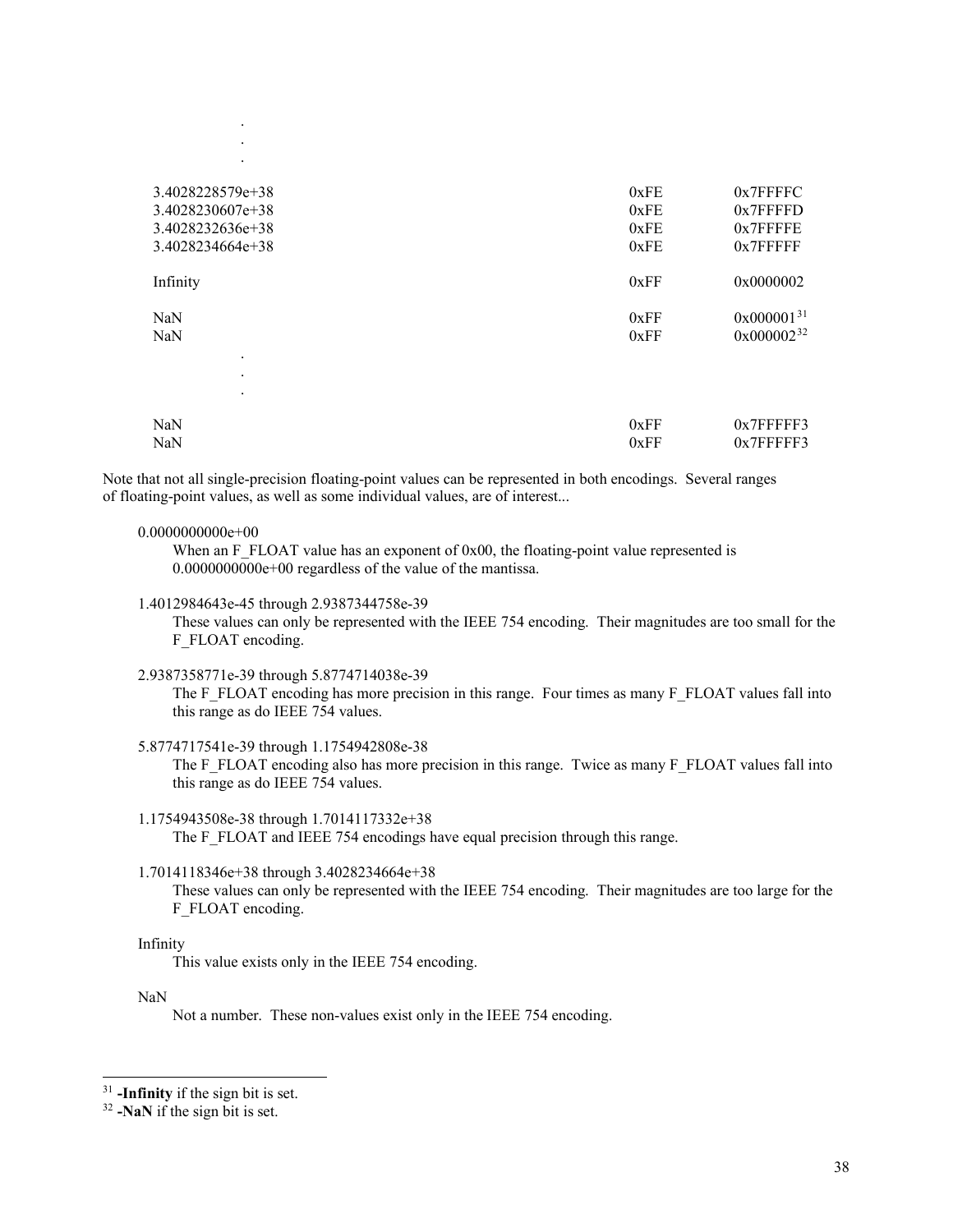# **Appendix B**

## **B.1 Double-Precision Floating-Point**

This appendix presents the exponent and mantissa values for a variety of double-precision floating-point values using Digital's G\_FLOAT, Digital's D\_FLOAT, and the IEEE 754 encoding. The sign bit is not shown but when the sign bit is clear (0x0) the floating-point value is positive and when the sign bit is set  $(0x1)$  the value is negative. Section 5.1.4 illustrates how these exponent and mantissa values are arranged in a particular double-precision floating-point value.

|                                                                                                                                          |                                           | Digital's G FLOAT                                                                           |                 | <b>Digital's G FLOAT</b>                    |                 | IEEE 754                                |
|------------------------------------------------------------------------------------------------------------------------------------------|-------------------------------------------|---------------------------------------------------------------------------------------------|-----------------|---------------------------------------------|-----------------|-----------------------------------------|
| Value                                                                                                                                    | <b>Exponent</b>                           | Mantissa                                                                                    | <b>Exponent</b> | Mantissa                                    | <b>Exponent</b> | Mantissa                                |
|                                                                                                                                          | 0x000                                     | 0x0000000000000033                                                                          | 0x000           | 0x00000000000000                            | 0x000           | 0x00000000000000                        |
|                                                                                                                                          | 0x000<br>0x000                            | 0x00000000000001<br>0x00000000000002                                                        | 0x000<br>0x000  | $0x00000000000001^{34}$<br>0x00000000000002 |                 |                                         |
|                                                                                                                                          |                                           |                                                                                             |                 |                                             |                 |                                         |
| $0.000000000000000000e+000$                                                                                                              | 0x000<br>0x000                            | <b>OXFFFFFFFFFFFFE</b><br><b>OXFFFFFFFFFFFFF</b>                                            | 0x000<br>0x000  | 0x7FFFFFFFFFFFFE<br>0x7FFFFFFFFFFFFF        |                 |                                         |
| 4.94065645841246544e-324<br>9.88131291682493088e-324                                                                                     |                                           |                                                                                             |                 |                                             | 0x000<br>0x000  | 0x00000000000001<br>0x00000000000002    |
|                                                                                                                                          |                                           |                                                                                             |                 |                                             |                 |                                         |
| 5.56268464626799358e-309<br>5.56268464626799852e-309                                                                                     |                                           |                                                                                             |                 |                                             | 0x000<br>0x000  | $0x3$ FFFFFFFFFFFFF<br>0x3FFFFFFFFFFFFF |
| 5.56268464626800346e-309<br>5.56268464626800469e-309                                                                                     | 0x001<br>0x001                            | 0x0000000000000<br>0x0000000000001                                                          |                 |                                             | 0x000           | 0x4000000000000                         |
| 5.56268464626800593e-309<br>5.56268464626800716e-309<br>5.56268464626800840e-309<br>5.56268464626800963e-309<br>5.56268464626801087e-309 | 0x001<br>0x001<br>0x001<br>0x001<br>0x001 | 0x0000000000002<br>0x0000000000003<br>0x0000000000004<br>0x0000000000005<br>0x0000000000006 |                 |                                             | 0x000           | 0x4000000000001                         |
| 5.56268464626801210e-309<br>5.56268464626801334e-309                                                                                     | 0x001<br>0x001                            | 0x0000000000007<br>0x0000000000008                                                          |                 |                                             | 0x000           | 0x4000000000002                         |

<span id="page-43-0"></span><sup>33</sup> If the sign bit is set (-0.0), a %SYSTEM-F-ROPRAnD fatal error (on VAXes running VMS/OpenVMS) or a %SYSTEM-F-HPARITH fatal error (on DEC Alphas running OpenVMS) will occur if the value is used.

<span id="page-43-1"></span><sup>&</sup>lt;sup>34</sup> Even if the sign bit is clear, a %SYSTEM-F-HPARITH fatal error will occur if the value is used on a DEC Alpha running OpenVMS.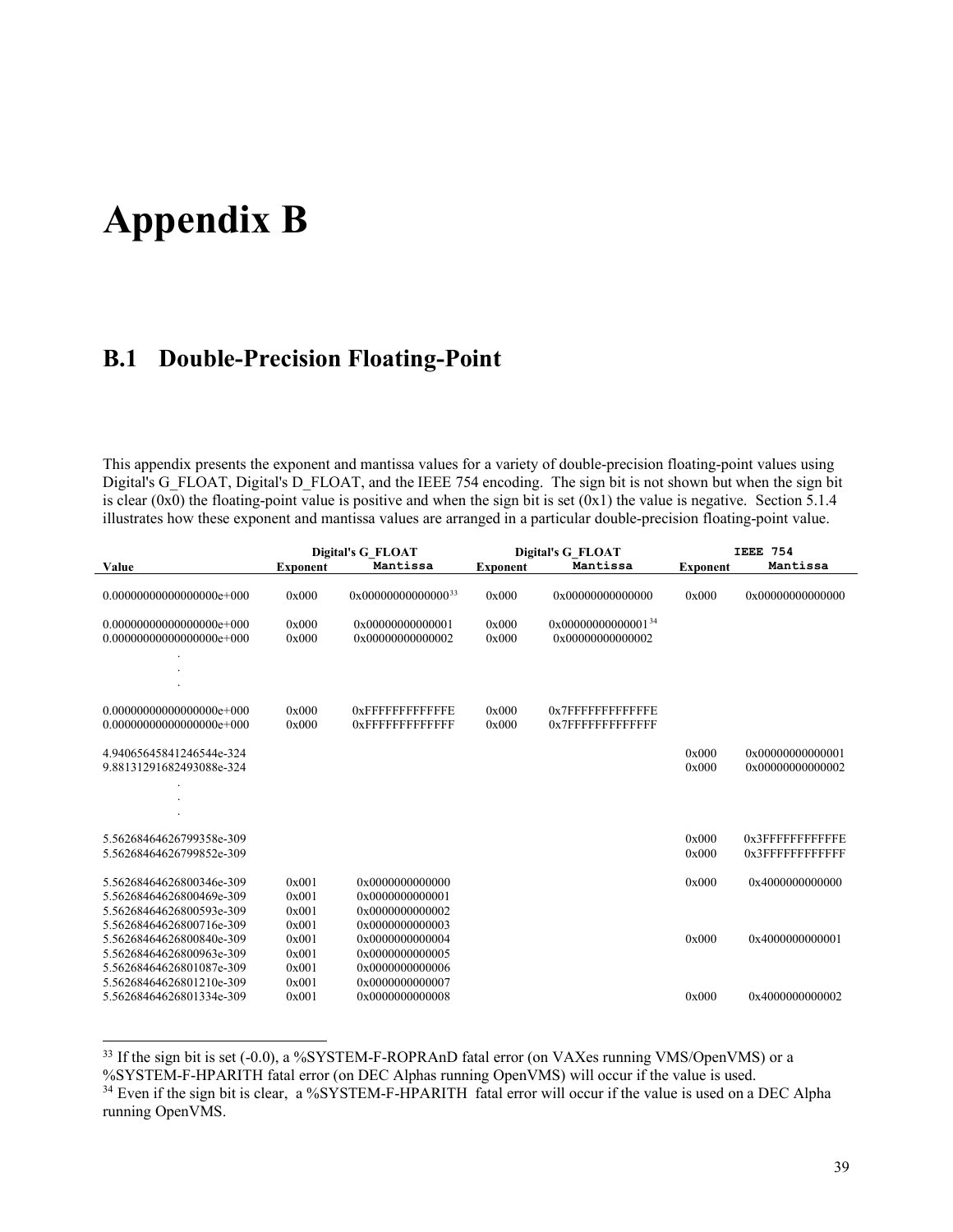| 1.11253692925359970e-308<br>1.11253692925359983e-308<br>1.11253692925359995e-308<br>1.11253692925360007e-308<br>1.11253692925360020e-308<br>1.11253692925360032e-308<br>1.11253692925360044e-308                             | 0x001<br>0x001<br>0x001<br>0x001<br>0x001<br>0x001<br>0x001 | 0xFFFFFFFFFFFFF8<br>0xFFFFFFFFFFFF9<br><b>0xFFFFFFFFFFFFA</b><br><b>0xFFFFFFFFFFFFB</b><br><b>0xFFFFFFFFFFFFC</b><br><b>0xFFFFFFFFFFFFD</b><br><b>OXFFFFFFFFFFFFE</b> |                                                                      |                                                                                                                                                              | 0x000<br>0x000 | 0x7FFFFFFFFFFFFE<br>0x7FFFFFFFFFFFFF              |
|------------------------------------------------------------------------------------------------------------------------------------------------------------------------------------------------------------------------------|-------------------------------------------------------------|-----------------------------------------------------------------------------------------------------------------------------------------------------------------------|----------------------------------------------------------------------|--------------------------------------------------------------------------------------------------------------------------------------------------------------|----------------|---------------------------------------------------|
| 1.11253692925360057e-308<br>1.11253692925360069e-308                                                                                                                                                                         | 0x001<br>0x002                                              | <b>OXFFFFFFFFFFFFF</b><br>0x0000000000000                                                                                                                             |                                                                      |                                                                                                                                                              | 0x000          | 0x8000000000000                                   |
| 1.11253692925360094e-308<br>1.11253692925360119e-308                                                                                                                                                                         | 0x002<br>0x002                                              | 0x0000000000001<br>0x0000000000002                                                                                                                                    |                                                                      |                                                                                                                                                              | 0x000          | 0x8000000000001                                   |
| 1.11253692925360143e-308<br>1.11253692925360168e-308                                                                                                                                                                         | 0x002<br>0x002                                              | 0x0000000000003<br>0x0000000000004                                                                                                                                    |                                                                      |                                                                                                                                                              | 0x000          | 0x8000000000002                                   |
|                                                                                                                                                                                                                              |                                                             |                                                                                                                                                                       |                                                                      |                                                                                                                                                              |                |                                                   |
|                                                                                                                                                                                                                              |                                                             |                                                                                                                                                                       |                                                                      |                                                                                                                                                              |                |                                                   |
| 2.22507385850719990e-308<br>2.22507385850720015e-308                                                                                                                                                                         | 0x002<br>0x002                                              | <b>0xFFFFFFFFFFFFA</b><br><b>0xFFFFFFFFFFFFB</b>                                                                                                                      |                                                                      |                                                                                                                                                              | 0x000          | 0xFFFFFFFFFFFFD                                   |
| 2.22507385850720039e-308<br>2.22507385850720064e-308                                                                                                                                                                         | 0x002<br>0x002                                              | <b>0xFFFFFFFFFFFFC</b><br><b>OXFFFFFFFFFFFFD</b>                                                                                                                      |                                                                      |                                                                                                                                                              | 0x000          | <b>OXFFFFFFFFFFFFE</b>                            |
| 2.22507385850720089e-308<br>2.22507385850720114e-308                                                                                                                                                                         | 0x002<br>0x002                                              | <b>OXFFFFFFFFFFFFE</b><br><b>OXFFFFFFFFFFFFF</b>                                                                                                                      |                                                                      |                                                                                                                                                              | 0x000          | <b>0xFFFFFFFFFFFFFF</b>                           |
| 2.22507385850720138e-308<br>2.22507385850720188e-308                                                                                                                                                                         | 0x003<br>0x003                                              | 0x0000000000000<br>0x0000000000001                                                                                                                                    |                                                                      |                                                                                                                                                              | 0x001<br>0x001 | 0x0000000000000<br>0x0000000000001                |
|                                                                                                                                                                                                                              |                                                             |                                                                                                                                                                       |                                                                      |                                                                                                                                                              |                |                                                   |
| 2.93873587705571812e-039<br>2.93873587705571844e-039                                                                                                                                                                         | 0x380<br>0x380                                              | <b>OXFFFFFFFFFFFFE</b><br><b>OXFFFFFFFFFFFFF</b>                                                                                                                      |                                                                      |                                                                                                                                                              | 0x37E<br>0x37E | <b>OXFFFFFFFFFFFFE</b><br><b>0xFFFFFFFFFFFFFF</b> |
| 2.93873587705571877e-039<br>2.93873587705571885e-039<br>2.93873587705571893e-039<br>2.93873587705571901e-039<br>2.93873587705571910e-039<br>2.93873587705571918e-039<br>2.93873587705571926e-039<br>2.93873587705571934e-039 | 0x381                                                       | 0x0000000000000                                                                                                                                                       | 0x001<br>0x001<br>0x001<br>0x001<br>0x001<br>0x001<br>0x001<br>0x001 | 0x00000000000000<br>0x00000000000001<br>0x00000000000002<br>0x00000000000003<br>0x00000000000004<br>0x00000000000005<br>0x00000000000006<br>0x00000000000007 | 0x37F          | 0x0000000000000                                   |
| 2.93873587705571942e-039<br>2.93873587705571950e-039<br>2.93873587705571959e-039<br>2.93873587705571967e-039<br>2.93873587705571975e-039<br>2.93873587705571983e-039<br>2.93873587705571991e-039                             | 0x381                                                       | 0x0000000000001                                                                                                                                                       | 0x001                                                                | 0x00000000000008<br>0x00000000000009<br>0x0000000000000A<br>0x0000000000000B<br>0x0000000000000C<br>0x0000000000000D<br>0x0000000000000E                     | 0x37F          | 0x0000000000001                                   |
| 2.93873587705571999e-039<br>2.93873587705572007e-039<br>2.93873587705572016e-039<br>2.93873587705572024e-039<br>2.93873587705572032e-039<br>2.93873587705572040e-039                                                         | 0x381                                                       | 0x0000000000002                                                                                                                                                       |                                                                      | 0x0000000000000F<br>0x00000000000010<br>0x00000000000011<br>0x00000000000012<br>0x00000000000013<br>0x00000000000014                                         | 0x37F          | 0x0000000000020                                   |
| 5.87747175411143623e-039<br>5.87747175411143632e-039<br>5.87747175411143640e-039<br>5.87747175411143648e-039<br>5.87747175411143656e-039<br>5.87747175411143664e-039<br>5.87747175411143672e-039                             | 0x381                                                       | <b>0xFFFFFFFFFFFFE</b>                                                                                                                                                | 0x001<br>0x001<br>0x001<br>0x001<br>0x001<br>0x001<br>0x001          | 0x7FFFFFFFFFFFFF0<br>0x7FFFFFFFFFFFF1<br>0x7FFFFFFFFFFFFF2<br>0x7FFFFFFFFFFFFF3<br>0x7FFFFFFFFFFFFF4<br>0x7FFFFFFFFFFFF5<br>0x7FFFFFFFFFFFF6                 | 0x37F          | <b>OXFFFFFFFFFFFFE</b>                            |

. . .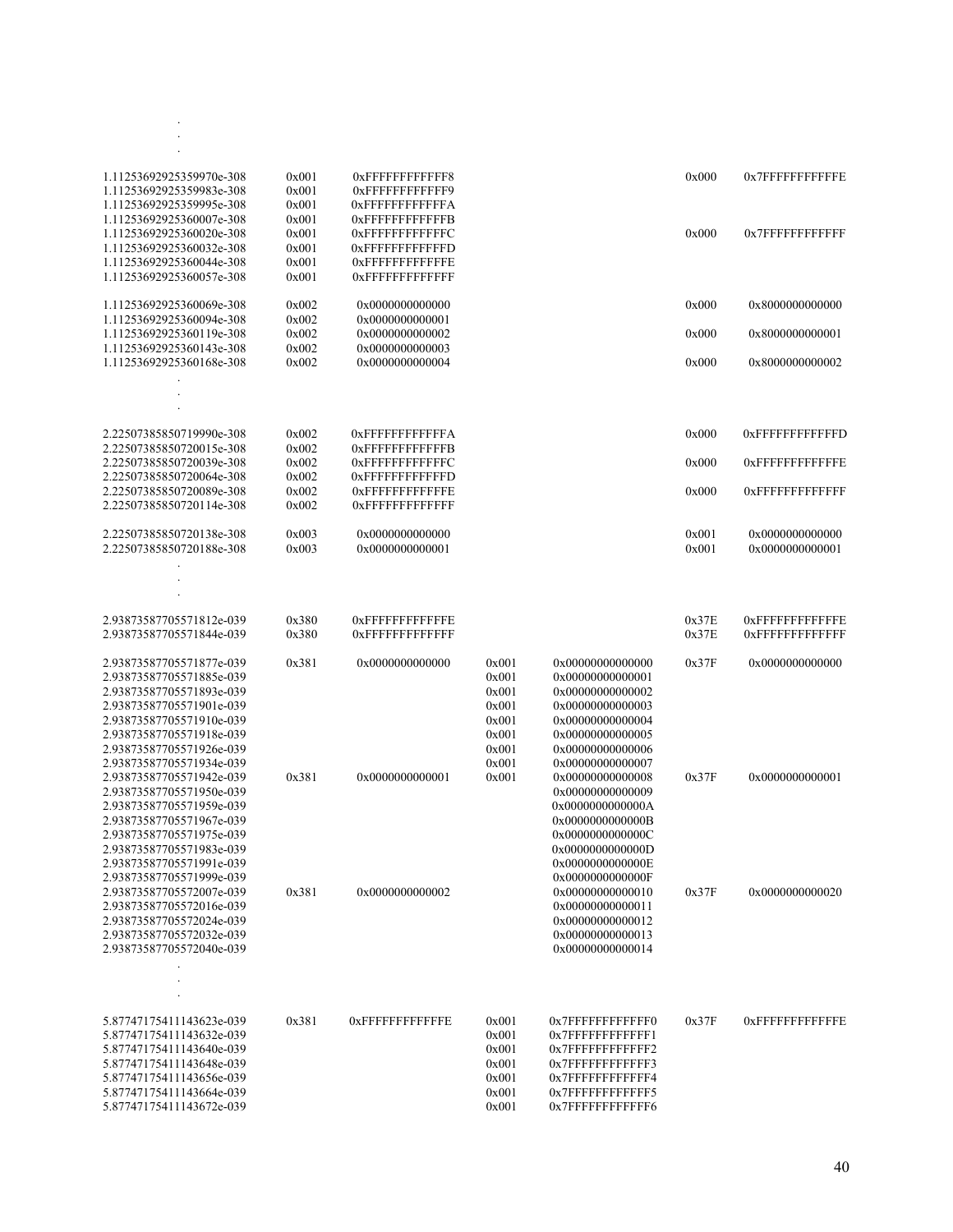| 5.87747175411143681e-039<br>5.87747175411143689e-039<br>5.87747175411143697e-039<br>5.87747175411143705e-039<br>5.87747175411143713e-039<br>5.87747175411143721e-039<br>5.87747175411143730e-039<br>5.87747175411143738e-039<br>5.87747175411143746e-039                             | 0x381          | <b>OXFFFFFFFFFFFFF</b>                           | 0x001<br>0x001<br>0x001<br>0x001<br>0x001<br>0x001<br>0x001<br>0x001<br>0x001          | 0x7FFFFFFFFFFFFF7<br>0x7FFFFFFFFFFFFF8<br>0x7FFFFFFFFFFFFF9<br>0x7FFFFFFFFFFFFA<br>0x7FFFFFFFFFFFFFB<br>0x7FFFFFFFFFFFFC<br>0x7FFFFFFFFFFFFD<br>0x7FFFFFFFFFFFFE<br>0x7FFFFFFFFFFFFFF                    | 0x37F          | <b>OXFFFFFFFFFFFFFF</b>                           |
|--------------------------------------------------------------------------------------------------------------------------------------------------------------------------------------------------------------------------------------------------------------------------------------|----------------|--------------------------------------------------|----------------------------------------------------------------------------------------|----------------------------------------------------------------------------------------------------------------------------------------------------------------------------------------------------------|----------------|---------------------------------------------------|
|                                                                                                                                                                                                                                                                                      |                |                                                  |                                                                                        |                                                                                                                                                                                                          |                |                                                   |
|                                                                                                                                                                                                                                                                                      |                |                                                  |                                                                                        |                                                                                                                                                                                                          |                |                                                   |
| 1.70141183460469182e+038<br>1.70141183460469185e+038<br>1.70141183460469187e+038<br>1.70141183460469189e+038<br>1.70141183460469192e+038<br>1.70141183460469194e+038<br>1.70141183460469196e+038<br>1.70141183460469199e+038<br>1.70141183460469201e+038<br>1.70141183460469203e+038 | 0x47F          | <b>OXFFFFFFFFFFFFE</b>                           | 0x0FF<br>0x0FF<br>0x0FF<br>0x0FF<br>0x0FF<br>0x0FF<br>0x0FF<br>0x0FF<br>0x0FF<br>0x0FF | 0x7FFFFFFFFFFFEB<br>0x7FFFFFFFFFFFEC<br>0x7FFFFFFFFFFFED<br>0x7FFFFFFFFFFFEE<br>0x7FFFFFFFFFFFEF<br>0x7FFFFFFFFFFFFF0<br>0x7FFFFFFFFFFFFF1<br>0x7FFFFFFFFFFFF2<br>0x7FFFFFFFFFFFFF3<br>0x7FFFFFFFFFFFFF4 | 0x47D          | <b>0xFFFFFFFFFFFFE</b>                            |
| 1.70141183460469206e+038                                                                                                                                                                                                                                                             |                |                                                  | 0x0FF                                                                                  | 0x7FFFFFFFFFFFF5                                                                                                                                                                                         |                |                                                   |
| 1.70141183460469208e+038<br>1.70141183460469210e+038<br>1.70141183460469213e+038<br>1.70141183460469215e+038<br>1.70141183460469218e+038                                                                                                                                             | 0x47F          | <b>OXFFFFFFFFFFFFE</b>                           | 0x0FF<br>0x0FF<br>0x0FF<br>0x0FF<br>0x0FF                                              | 0x7FFFFFFFFFFFF6<br>0x7FFFFFFFFFFFFF7<br>0x7FFFFFFFFFFFFF8<br>0x7FFFFFFFFFFFFF9<br>0x7FFFFFFFFFFFFA<br>35                                                                                                | 0x47D          | <b>OXFFFFFFFFFFFFF</b>                            |
| 1.70141183460469220e+038<br>1.70141183460469222e+038<br>1.70141183460469225e+038<br>1.70141183460469227e+038<br>1.70141183460469229e+038                                                                                                                                             |                |                                                  | 0x0FF<br>0x0FF<br>0x0FF<br>0x0FF<br>0x0FF                                              | 0x7FFFFFFFFFFFFB<br>0x7FFFFFFFFFFFFFC<br>0x7FFFFFFFFFFFFFD<br>0x7FFFFFFFFFFFFFE<br>0x7FFFFFFFFFFFFFF                                                                                                     |                |                                                   |
| 1.70141183460469232e+038<br>1.70141183460469270e+038                                                                                                                                                                                                                                 | 0x480<br>0x480 | 0x0000000000000<br>0x0000000000001               |                                                                                        |                                                                                                                                                                                                          | 0x47E<br>0x47E | 0x0000000000000<br>0x0000000000001                |
|                                                                                                                                                                                                                                                                                      |                |                                                  |                                                                                        |                                                                                                                                                                                                          |                |                                                   |
| 8.98846567431157754e+307<br>8.98846567431157854e+307                                                                                                                                                                                                                                 | 0x7FF<br>0x7FF | <b>OXFFFFFFFFFFFFE</b><br><b>OXFFFFFFFFFFFFF</b> |                                                                                        |                                                                                                                                                                                                          | 0x7FD<br>0x7FD | <b>OXFFFFFFFFFFFFE</b><br><b>OXFFFFFFFFFFFFF</b>  |
| 8.98846567431157954e+307<br>8.98846567431158153e+307                                                                                                                                                                                                                                 |                |                                                  |                                                                                        |                                                                                                                                                                                                          | 0x7FE<br>0x7FE | 0x0000000000000<br>0x0000000000001                |
|                                                                                                                                                                                                                                                                                      |                |                                                  |                                                                                        |                                                                                                                                                                                                          |                |                                                   |
| $\cdot$<br>1.79769313486231551e+308<br>1.79769313486231571e+308                                                                                                                                                                                                                      |                |                                                  |                                                                                        |                                                                                                                                                                                                          | 0xF7E<br>0xF7E | <b>0xFFFFFFFFFFFFE</b><br><b>OXFFFFFFFFFFFFF</b>  |
| Infinity                                                                                                                                                                                                                                                                             |                |                                                  |                                                                                        |                                                                                                                                                                                                          | 0xFFF          | 0x0000000000000 <sup>36</sup>                     |
| NaN<br>NaN                                                                                                                                                                                                                                                                           |                |                                                  |                                                                                        |                                                                                                                                                                                                          | 0xFFF<br>0xFFF | 0x000000000000137<br>0x0000000000002              |
|                                                                                                                                                                                                                                                                                      |                |                                                  |                                                                                        |                                                                                                                                                                                                          |                |                                                   |
| NaN<br>NaN                                                                                                                                                                                                                                                                           |                |                                                  |                                                                                        |                                                                                                                                                                                                          | 0xFFF<br>0xFFF | <b>0xFFFFFFFFFFFFE</b><br><b>OXFFFFFFFFFFFFFF</b> |

<span id="page-45-0"></span><sup>&</sup>lt;sup>35</sup> 3If the sign bit is set or clear, a %SYSTEM-F-HPARITH fatal error will occur if the value is used on a DEC Alpha running OpenVMS.

<span id="page-45-2"></span><sup>37</sup> **-NaN** if the sign bit is set.

<span id="page-45-1"></span><sup>36</sup> **-Infinity** if the sign bit is set.